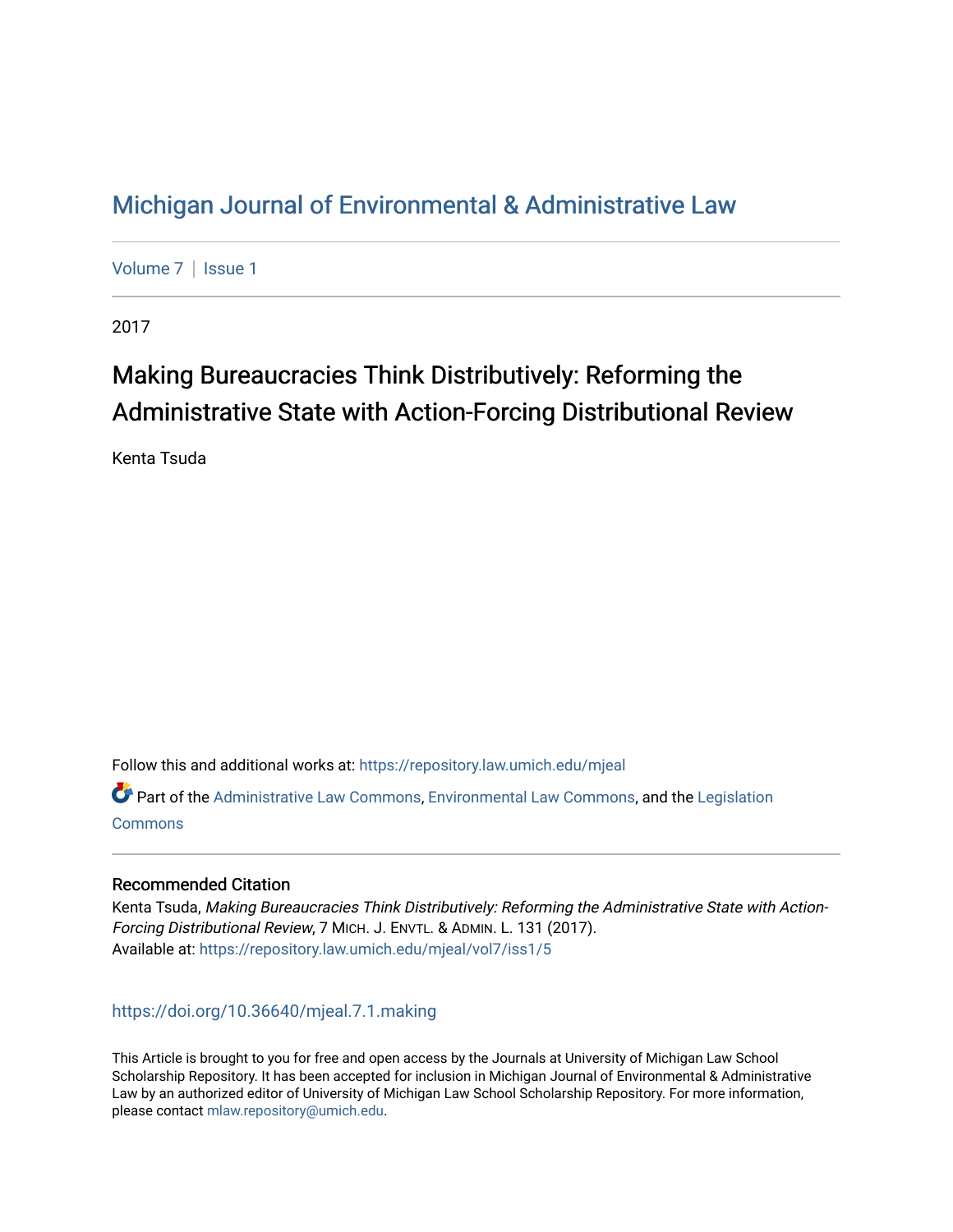# **MAKING BUREAUCRACIES THINK DISTRIBUTIVELY: REFORMING THE ADMINISTRATIVE STATE WITH ACTION-FORCING DISTRIBUTIONAL REVIEW**

*Kenta Tsuda*\*

### ABSTRACT:

*This Article proposes that agencies analyze the distributional impacts of major regulatory actions, subject to notice-and-comment procedures and judicial review. The proposal responds to the legitimacy crisis that the administrative state currently faces in a period of widening economic inequality. Other progressive reform proposals emphasize the need for democratization of agencies. But these reforms fail to address the two fundamental pitfalls of bureaucratic governance: the "knowledge problem"*—*epistemic limitations on centrally coordinated decision making*—*and the "incentives problem"*—*the challenge of aligning the incentives of administrative agents and their political principals.*

*A successful administrative reform must address both problems. Looking to the environmental context, this Article proposes adapting the approach taken in the National Environmental Policy Act of 1969 (NEPA) to confront the contemporary administrative legitimacy crisis. It considers a hypothetical "Distributive Impacts Review Act," explaining what the statutory scheme would look like and detailing how it would work. The Article concludes by reflecting on potential distributional review's appeal both to the progressive egalitarians, and to champions of efficient government.*

#### TABLE OF CONTENTS

|                                                                  | - 132 |
|------------------------------------------------------------------|-------|
| I. PROGRESSIVE REFORM OF BUREAUCRATIC GOVERNMENT  134            |       |
|                                                                  |       |
| B. Progressive Administrative Reformism  138                     |       |
| 1. Substantive Reform: Reclaiming the Goals of                   |       |
|                                                                  |       |
| 2. Procedural Reform: Addressing the Additional                  |       |
|                                                                  |       |
| II. LIMITATIONS ON EFFECTUAL BUREAUCRATIC REFORM  142            |       |
| A. Coming to Terms with Actually Existing Bureaucracy  142       |       |
| B. Discretion as an Ineradicable Feature of Executive Power  144 |       |
|                                                                  |       |

\* Attorney based in Juneau, Alaska; J.D. Harvard Law School, 2014; M.Phil., University of Cambridge, 2008; A.B. Brown University, 2007.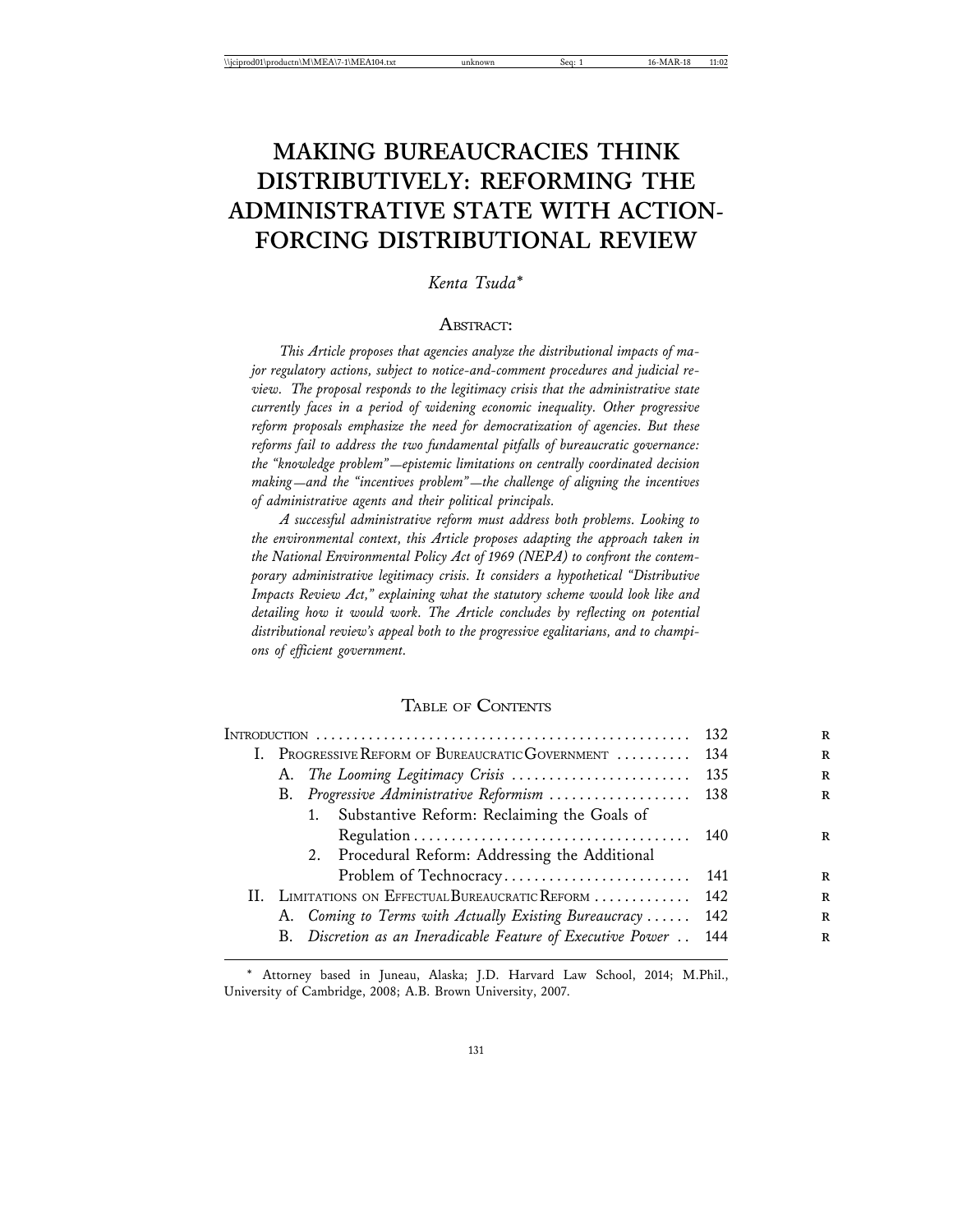|      | C. | Two Problems with Bureaucracy                           | 146 |
|------|----|---------------------------------------------------------|-----|
|      |    | The Knowledge Problem<br>1.                             | 146 |
|      |    | The Incentives Problem<br>2.                            | 149 |
|      | D. | Addressing the Knowledge and Incentives Problems with   |     |
|      |    |                                                         | 152 |
|      | Е. | Successful Reform without Ideological Blinders          | 154 |
| III. |    | NEPA AS BUREAUCRATIC CONTROL                            | 156 |
|      | А. | The Environmental Movement as Critique of Bureaucracy   | 156 |
|      | B. | The National Environmental Policy Act                   | 158 |
|      |    | Action-Forcing Under NEPA<br>1.                         | 158 |
|      |    | Decentralized Enforcement<br>2.                         | 160 |
|      |    | NEPA's Success: "Making Bureaucracies Think"<br>3.      | 161 |
| IV.  |    | MAKING BUREAUCRACIES THINK DISTRIBUTIVELY               | 163 |
|      | А. | The Need for Distributional Analysis                    | 164 |
|      |    | Distributional Analysis in Environmental Law<br>1.      | 164 |
|      |    | Distributional Analysis in the Cost-Benefit State<br>2. | 165 |
|      |    | The Imperative of Distributional Analysis<br>3.         | 167 |
|      | B. | The Distributive Impacts Review Act                     | 171 |
|      |    | The Proposal: Action-Forcing Distributional<br>1.       |     |
|      |    |                                                         | 172 |
|      |    | Procedure without a Decision Rule<br>2.                 | 173 |
|      | C. | Effects of Action-Forcing Distributional Analysis       | 175 |
|      |    | Addressing the Knowledge Problem<br>1.                  | 175 |
|      |    | Addressing the Incentives Problem<br>2.                 | 176 |
|      |    |                                                         | 177 |

## **INTRODUCTION**

When the populist wave crashed over the United States in 2016, the Trump, Cruz, and Sanders campaigns did not frequently mention administrative agencies.<sup>1</sup> Instead, ire was directed at legislators, the more visible faces of the governing elite. Populists often coupled attacks with proposed reforms of campaign-finance law or restrictions on permissible forms of congressional lobbying. The Trumpian slogan "drain the swamp," for exam-

<sup>1.</sup> *See* PHILIP WALLACH, THE BROOKINGS INST., THE ADMINISTRATIVE STATE'S LEGITIMACY CRISIS 30 (2016) [hereinafter WALLACH, LEGITIMACY CRISIS] (describing the Trump, Cruz, and Sanders campaigns as populist forces engaged in a "great civil war, testing whether American representative democracy uneasily coupled with a powerful technocratic administrative state can long endure."). The Cruz campaign did offer some criticism of the administrative state in advocating a return to a government conforming to the "constitutional framework." *Id.*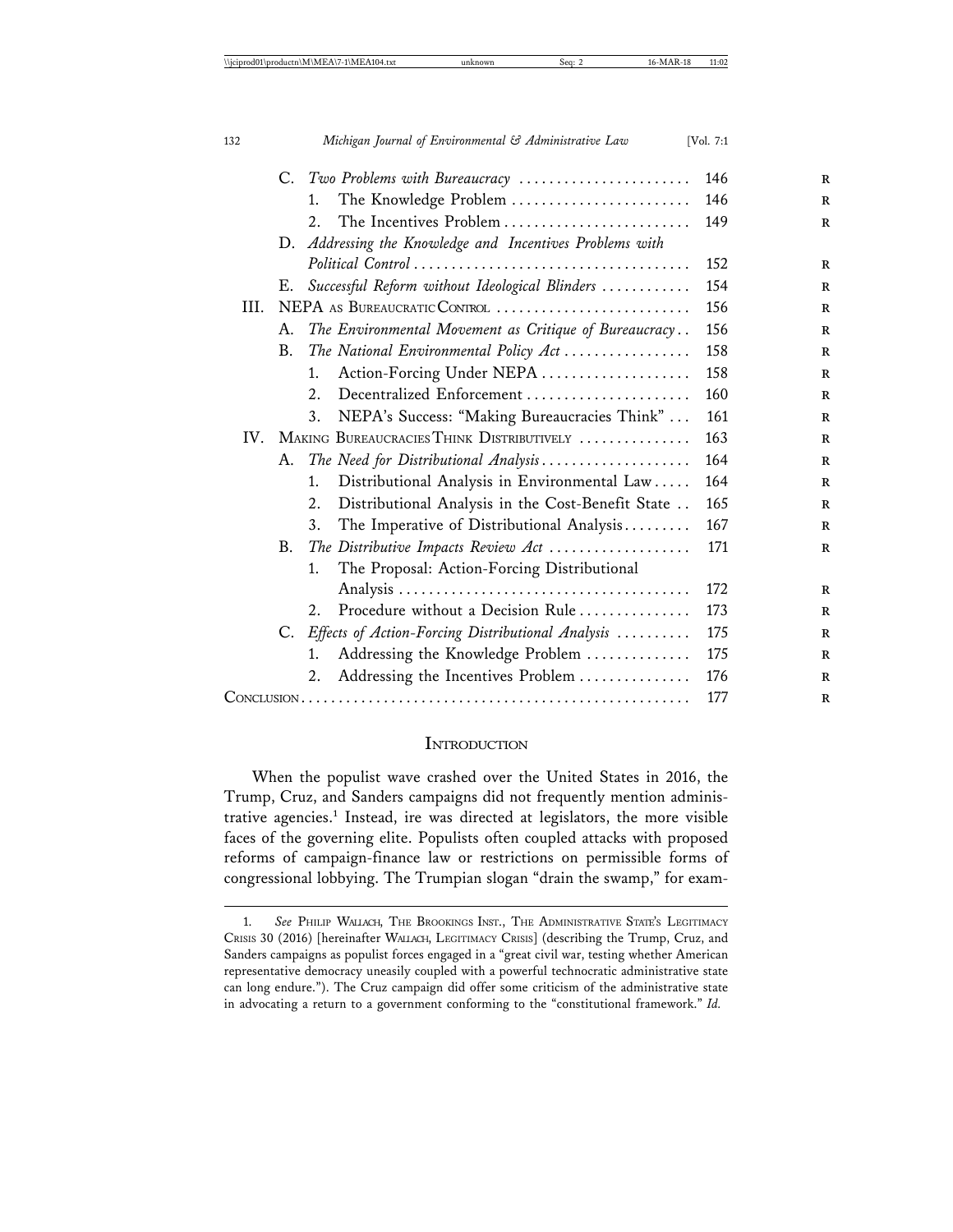ple, was originally interpreted by pundits as a call for lobbying reform.<sup>2</sup> Perhaps because most Americans are unfamiliar with the structure of the administrative state and the nature of its day-to-day activities,<sup>3</sup> if the government required "draining," it was not the halls of bureaucracy that voters had in mind.

But a legitimacy crisis of the status quo is necessarily a legitimacy crisis of the administrative state: "[o]ur governments are . . . essentially bureaucracies."4 A developing movement of progressive administrative lawyers has observed such a legitimacy crisis.<sup>5</sup> In response, reformers are rethinking administrative institutions and contemplating institutional fixes to make government more responsive to the citizenry. This Article assesses some of those reform proposals. It points out what they miss about the nature of bureaucracy, and why this matters. It then makes a novel institutional proposal to address government perpetuation of societal inequities, which lies at the root of populist discontent. The proposed statute would require agencies to prepare a distributional analysis of all major regulatory actions, subject to notice-and-comment procedures and judicial review.

The Article begins by recognizing the structural limitations on bureaucracy as a form of governance, while simultaneously recognizing the importance of accepting and improving the administrative state. The possibility of improving the decisions of bureaucratic organizations is apparent from the environmental movement. Drawing on the example of the National Environmental Policy Act of 1969 ("NEPA"), this Article proposes adapting the NEPA approach to respond to the distributional inequities underlying contemporary populism by making bureaucracies think distributively.<sup>6</sup>

In what follows, Part I describes the development of progressive reform proposals responding to the legitimacy crisis of the federal administrative

5. See generally K. SABEEL RAHMAN, DEMOCRACY AGAINST DOMINATION (2016) [hereinafter RAHMAN, DEMOCRACY].

<sup>2.</sup> *See* Isaac Arnsdorf et al., *Will 'Drain The Swamp' be Trump's First Broken Promise?*, POLITICO (Dec. 22, 2016), http://www.politico.com/story/2016/12/trump-drain-swamp-pro mise-232938.

<sup>3.</sup> Mariano-Florentino Cuéllar, *Rethinking Regulatory Democracy*, 57 ADMIN. L. REV. 411, 412 (2005) ("Because administrative lawyers are intimately familiar with those legal structures, they realize what many ordinary citizens do not: that nearly every facet of our modern life is defined by a sprawling, yet poorly understood, regulatory apparatus.").

<sup>4.</sup> Adrian Vermeule, *Optimal Abuse of Power*, 109 NW. U.L. REV. 673, 676 (2015) [hereinafter Vermeule, *Optimal*] ("[T]he great flowering of constitutional theory in the late eighteenth century addressed classical institutions, such as elected legislatures and constituent assemblies, whose importance has diminished over time. Our governments are, to a first approximation, essentially bureaucracies.").

<sup>6.</sup> The phrase is a reference to Serge Taylor's famous study of "the NEPA approach." *See generally* SERGE TAYLOR, MAKING BUREAUCRACIES THINK: THE ENVIRONMENTAL IMPACT STATE-MENT STRATEGY OF ADMINISTRATIVE REFORM (1984).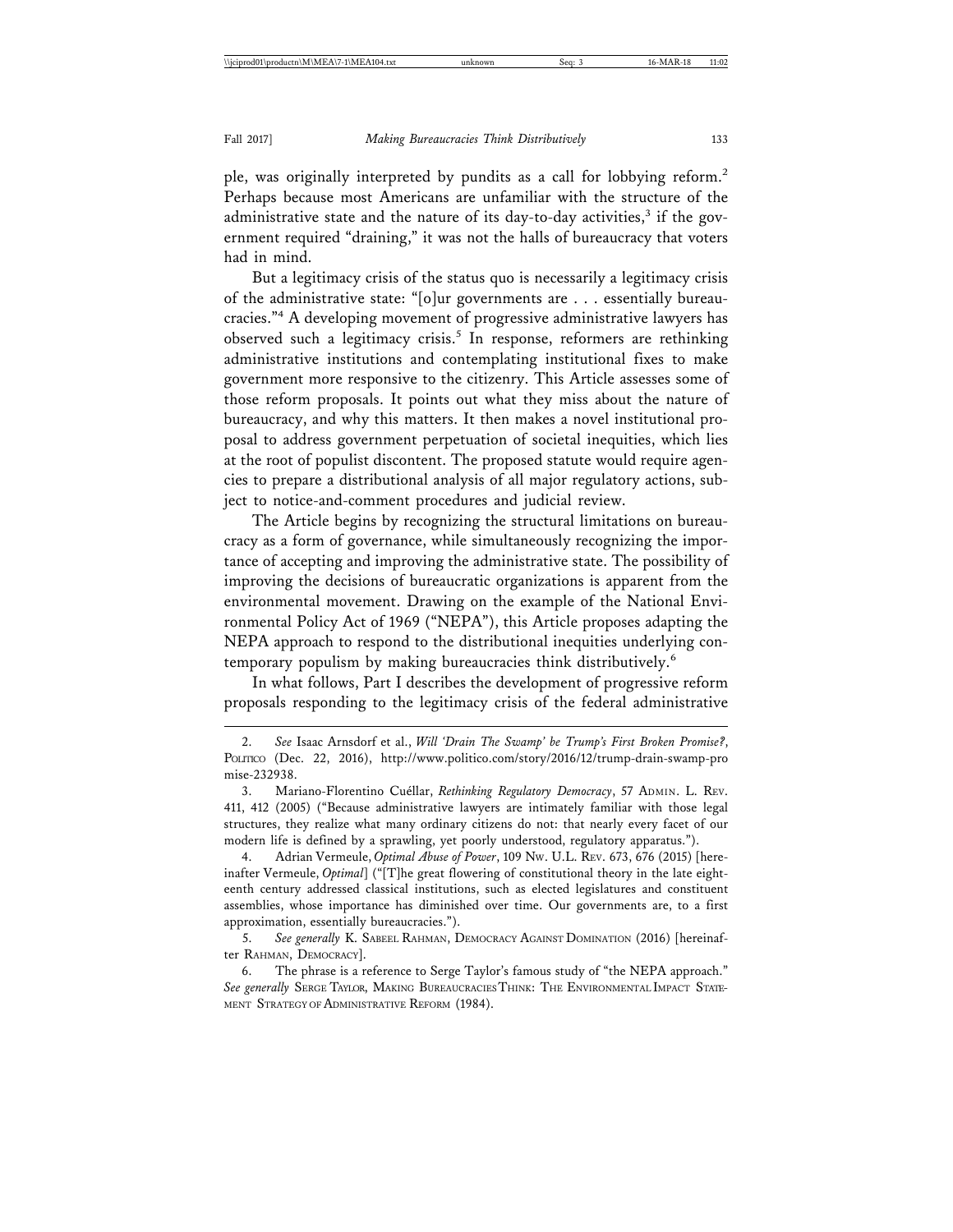state. It draws on the work of scholar K. Sabeel Rahman<sup>7</sup> to describe proposals to democratize administrative decision making. Part II then evaluates the democratizing approach on the basis of its ability to confront (1) the "knowledge problem" (epistemic limitations on centrally coordinated administration), and (2) the "incentives problem" (the challenge of aligning the incentives of administrative agents and their political principals). Part III presents a more promising approach to reform embodied in the National Environmental Policy Act of 1969. Part IV brings the previous sections together, proposing that the lessons embodied in NEPA can—and should—be applied to address distributional inequities, the root of the contemporary legitimacy crisis. After describing the inadequacy of distributional impacts analysis in extant regulatory practice, it proposes a mandate to the federal bureaucracy—modeled on NEPA—requiring distributional analysis of all major federal actions. It then considers the potential advantages of such a requirement. The Article concludes with some thoughts on the attractiveness of such an approach to diverse political perspectives.

This Article contributes to several literatures that are not as conversant with one another as they should be. First, it draws upon the literature developed by administrative law scholars and political scientists concerning political control of the federal bureaucracy. Second, it draws on literature about the origins, theory, and practice of federal environmental law, in particular the National Environmental Policy Act of 1969. Third, it engages with literature concerned with populist or anti-systemic political forces emerging in early 21st century advanced industrial societies, and the associated legitimacy crisis of bureaucratic governance. There have been works bringing together some of these strands—notably the work of Rahman, described below, which brings together the first and third—but few bring together all three.

This Article focuses upon a somewhat narrow statutory area—the arcana of NEPA regulatory practice and the voluminous case law concerned with it—to reflect on more general questions of administrative law, institutional design, and the contemporary politico-legal conjuncture.

#### I. PROGRESSIVE REFORM OF BUREAUCRATIC GOVERNMENT

The administrative state has expanded over decades in response to a rapidly changing society and economic base. But today, emerging populist movements target the administrative state for reform or even deconstruction. These movements associate the bureaucracy with oligarchic tendencies observed in early 21st century America. Reformers have proposed to redi-

<sup>7.</sup> RAHMAN, DEMOCRACY, *supra* note 5.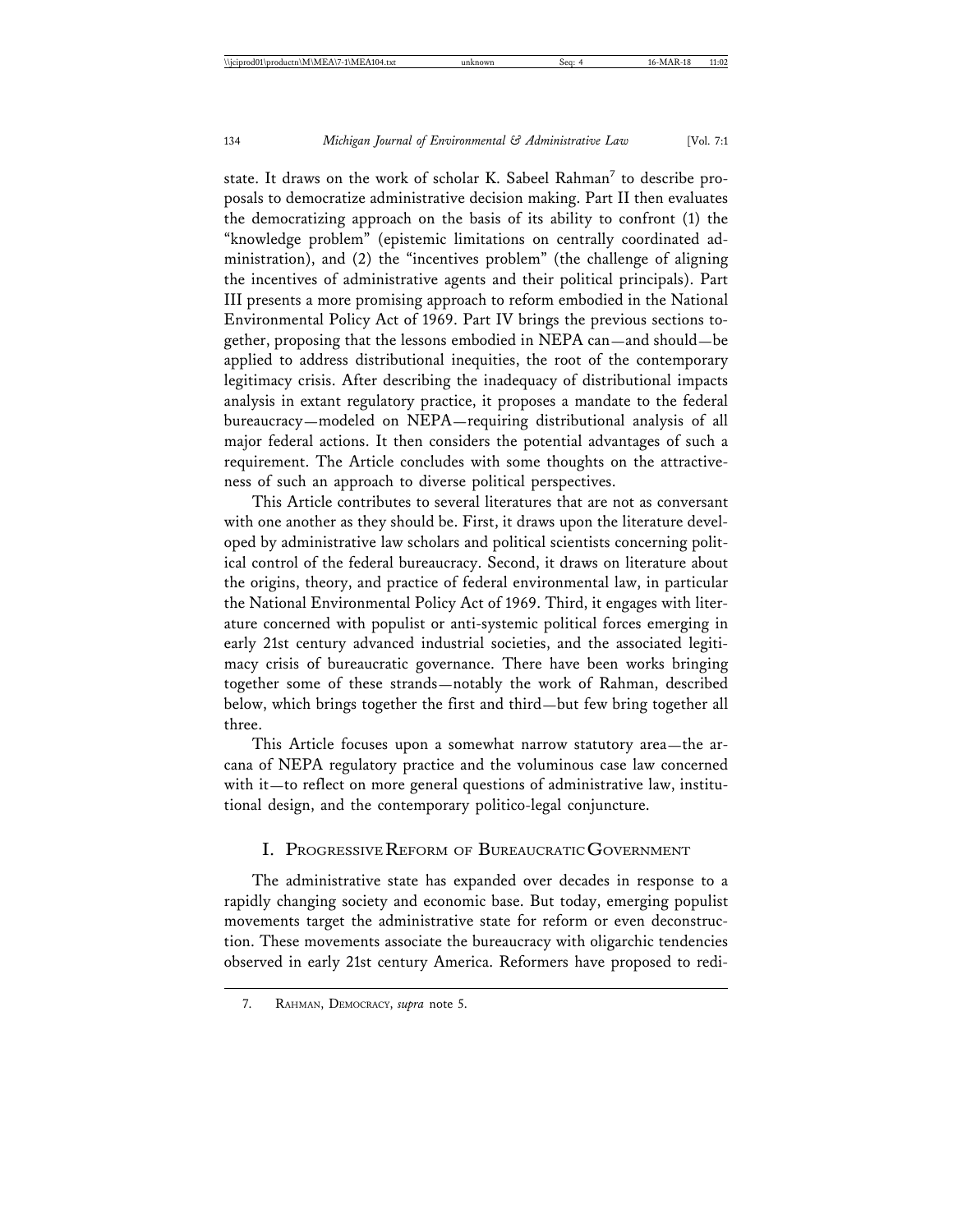rect the regulatory bureaucracy's substantive goals and to democratize political control over the bureaucracy by transferring decisional authority from technocrats to lay citizens.

#### A. *The Looming Legitimacy Crisis*

Administrative agencies have exercised federal executive power since almost the beginning of the Republic.<sup>8</sup> More recently, "the sheer amount of law—the substantive rules that regulate private conduct and direct the operation of government—made by the agencies has far outnumbered the lawmaking engaged in by Congress through the traditional process."<sup>9</sup> For example, while the 114th Congress passed 329 statutes,<sup>10</sup> in 2015 alone federal agencies promulgated  $3,410$  rules<sup>11</sup> spanning 24,694 pages in the Federal Register.<sup>12</sup> In past decades, proliferation of regulation has not occurred in a vacuum. Jurists "as radically dissimilar as Chief Justice Harlan Fiske Stone and Carl Schmitt" have attributed the pre-dominance of administrative action to changes in advanced industrial society.<sup>13</sup> Technology, and with it society's economic base, change rapidly, and deliberative legislative institutions necessarily operate at an ineffectual time lag.<sup>14</sup> Government's

<sup>8.</sup> *See* Kathryn A. Watts, *Rulemaking as Legislating*, 103 GEO. L.J. 1003, 1014 (2015) ("[C]ongressional delegations of rulemaking authority began in the very first Congress. For example, the twenty-fourth statute enacted in 1789 provided that the government would continue to pay previously granted pensions 'under such regulations as the President of the United States may direct.' ").

<sup>9.</sup> INS v. Chadha, 462 U.S. 919, 985–86 (1983) (White, J., dissenting); *see* Watts, *supra* note 8, at 1014-15.

<sup>10.</sup> These figures come from a search of government websites originally undertaken by Katherine Watts, *see* Watts, *supra* note 8, at 1014 n.67, which were updated for this Article: *see* Advanced Search, CONGRESS, https://www.congress.gov/advanced-search (set search parameters as "Search in: Legislation: Congress: is: 114 (2015–2016)" and "Search in: Legislation: Status of Legislation: is: Became Law") (last visited Oct. 6, 2017).

<sup>11.</sup> *See* FED. REGISTER, FEDERAL REGISTER DOCUMENTS ANNUAL PERCENTAGE CHANGE 1976- 2015, https://www.federalregister.gov/uploads/2016/10/docs.PercentageChange2015.pdf (last visited Oct. 6, 2017).

<sup>12.</sup> *See* Regulatory Studies Ctr., *Pages in the Federal Register (1936 – 2016)*, *Reg Stats*, GEO. WASH., https://regulatorystudies.columbian.gwu.edu/reg-stats (last visited Oct. 6, 2017). Page lengths might indicate quality rather than quantity of legislation. *See also* Cass R. Sunstein, *The Most Knowledgeable Branch*, 164 U. PA. L. REV. 1607, 1624 (2016) [hereinafter Sunstein, *Most Knowledgeable*] ("One reason for the great length of final rules is that their preambles engage with comments, frequently in considerable detail.").

<sup>13.</sup> ADRIAN VERMEULE, LAW'S ABNEGATION: FROM LAW'S EMPIRE TO THE ADMINISTRATIVE STATE 67 (2016).

<sup>14.</sup> ADRIAN VERMEULE & ERIC A. POSNER, THE EXECUTIVE UNBOUND: AFTER THE MADISONIAN REPUBLIC 61 (2010) ("[T]he rate of change in the policy environment is too great for traditional modes of lawmaking").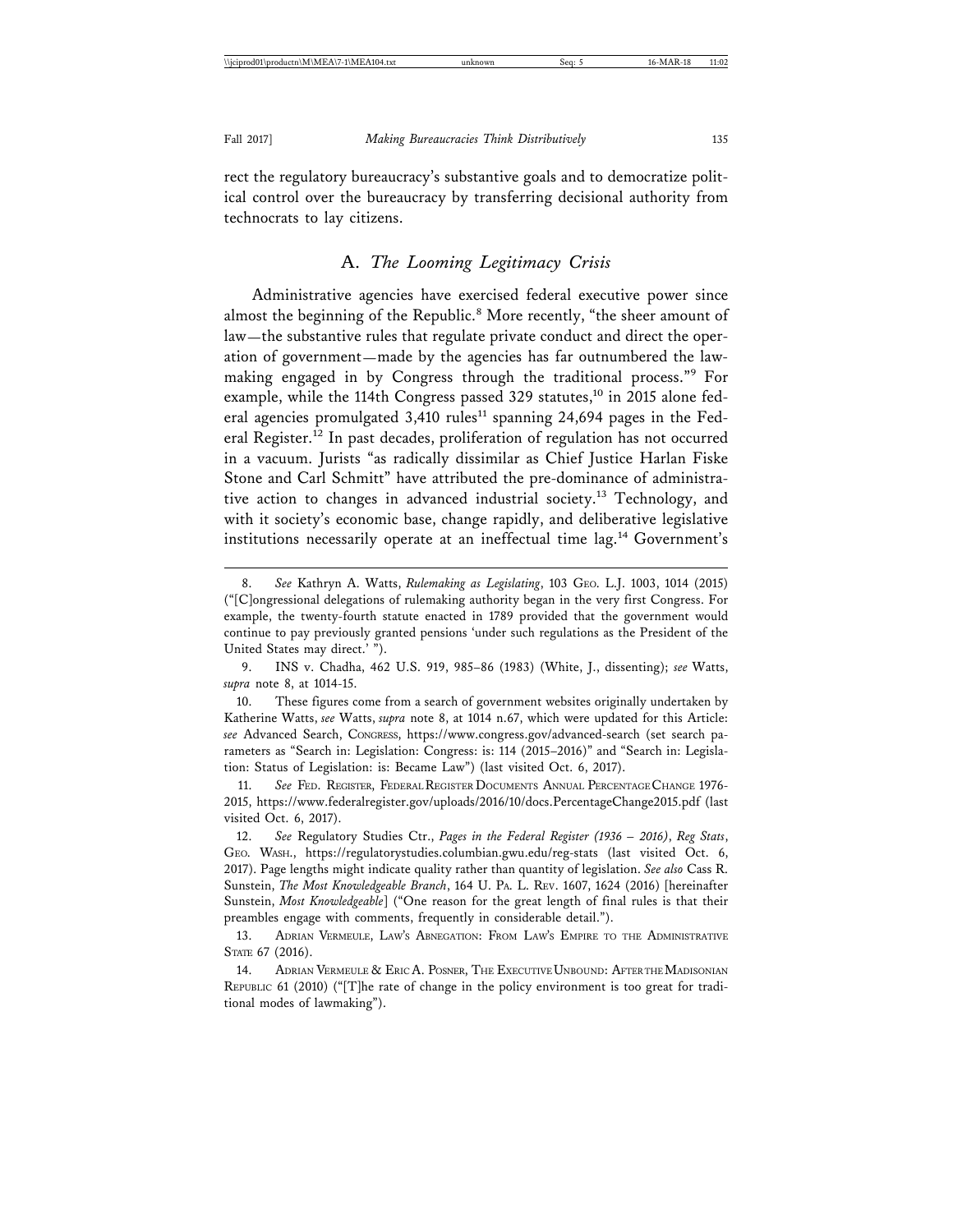solution has been to allocate discretion to specialist administrative officials within the executive agencies.<sup>15</sup>

Today, however, populists question the legitimacy and desirability of the transition to government by regulation. For example, President Trump's early administrative policy has clarified the meaning of "draining the swamp."16 Trump's right-populist movement initially adopted a "deconstructionist" orientation towards the administrative state, $17$  via appointment of a political leadership that is either affirmatively opposed to the agencies it directs or includes figures other than textbook unconflicted technocrats.<sup>18</sup> The deconstructionist project concentrates on shifting the federal agencies' coordination and problem-solving functions to more local authorities or allowing reversion to decentralized coordination by the private law in civil society. With at least a significant, politically determinative, portion of the American electorate, the legitimacy of the federal administrative state has been eroded.<sup>19</sup>

Frustration with the distributional outcomes of policy making is at the heart of this process. Americans across the political spectrum increasingly perceive their economic possibilities as limited and the policies structuring these possibilities as unfair.20 The United States is perceived as slipping towards oligarchy, with economic and political opportunities concentrated

17. Max Fisher, *Stephen K. Bannon's CPAC Comments, Annotated and Explained*, N.Y. TIMES (Feb. 24, 2017), https://www.nytimes.com/2017/02/24/us/politics/stephen-bannoncpac-speech.html?mcubz=0 (discussing Bannon's comments that the Administration's "third . . . line of work is deconstruction of the administrative state. . . . If you look at these cabinet appointees, they were selected for a reason and that is the deconstruction.").

18. *See* Meg Jacobs, Opinion, *Trump is Appointing People Who Hate the Agencies They Will Lead*, CNN, Dec. 12, 2016, http://www.cnn.com/2016/12/10/opinions/government-is-theproblem-jacobs/index.html; Eric Lipton, Ben Protess, & Andrew W. Lehren, *With Trump Appointees, a Raft of Potential Conflicts and 'No Transparency,'* N.Y. TIMES (April 15, 2017), http://www.nytimes.com/2017/04/15/US/politics/trump-appointees-potential-conflicts-html.

19. *See generally* WALLACH, LEGITIMACY CRISIS, *supra* note 1; Jeremy K. Kessler, *The Struggle for Administrative Legitimacy*, 129 HARV. L. REV. 718, 719 (2016) (reviewing DANIEL R. ERNST, TOCQUEVILLE'S NIGHTMARE: THE ADMINISTRATIVE STATE EMERGES IN AMERICA, 1900-1940 (2014)) (describing contemporary uneasiness regarding the administrative state's legitimacy).

20. *See* GANESH SITARAMAN, THE CRISIS OF THE MIDDLE-CLASS CONSTITUTION: WHY ECO-NOMIC INEQUALITY THREATENS OUR REPUBLIC 223-73 (2017); WALLACH, LEGITIMACY CRISIS, *supra* note 1, at 3-6; BRINK LINDSEY & STEVEN M. TELES, THE CAPTURED ECONOMY 1-3 (2017).

<sup>15.</sup> *Id.* at 60 ("[E]xecutive officials take center stage, setting the agenda and determining the main lines of the government's response, with legislatures and courts offering second-decimal modifications.").

<sup>16.</sup> *See* Matthew Continetti, *Donald Trump's Team of Outsiders: What Drain the Swap Really Means*, NAT'L REV. (Dec. 3, 2016), http://www.nationalreview.com/article/442683/don ald-trump-draining-swamp-will-look-different-people-think.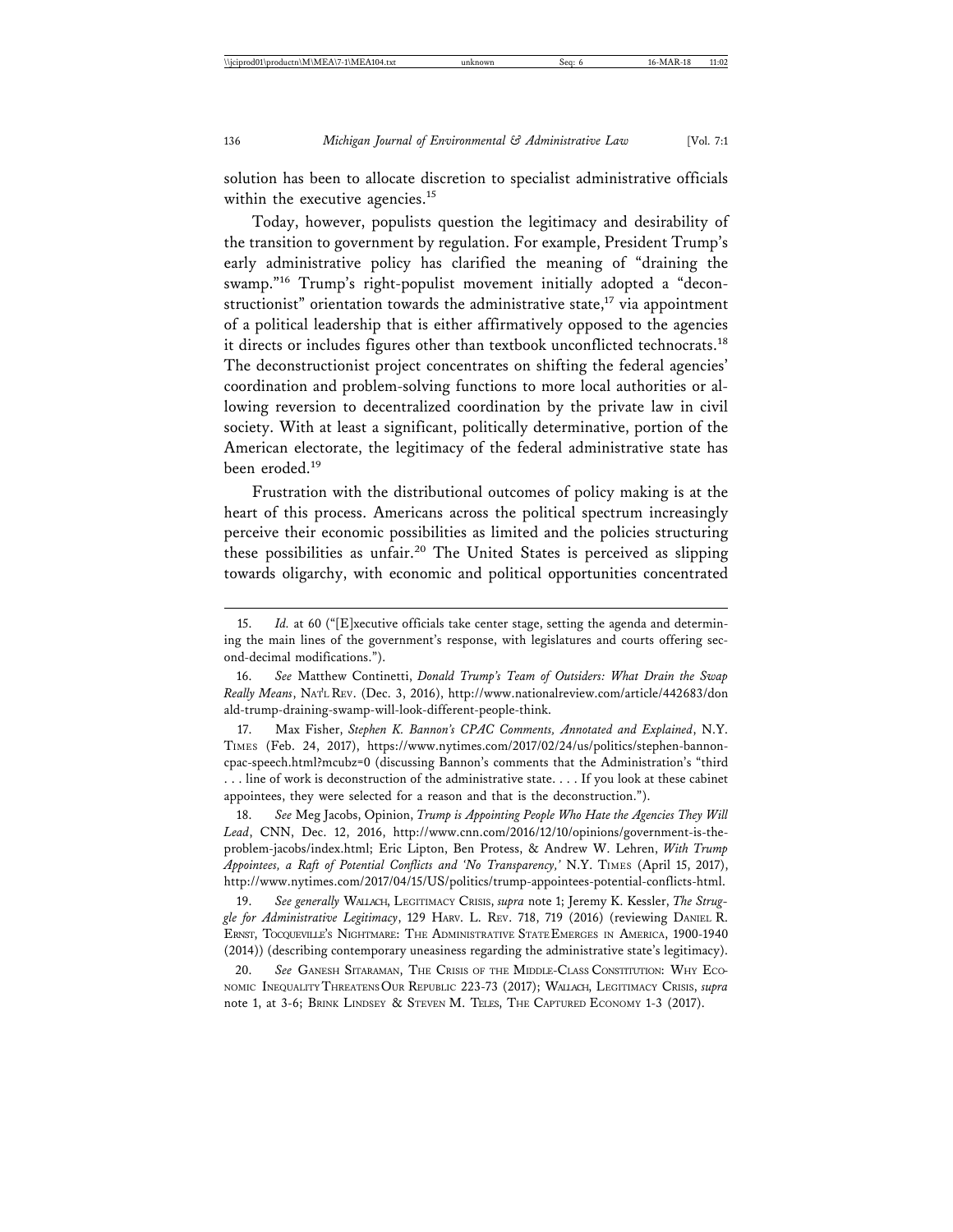among the wealthy and powerful.<sup>21</sup> The work of social scientists like Thomas Piketty indicates that the perception of economic polarization corresponds to reality.<sup>22</sup> Much of the change is attributable to government, whether directly or indirectly: Congress has experienced impasse and a potentially untenable fiscal situation for almost a decade; outside of government, the country has experienced low growth, rising inequality, looming environmental crisis, and other signs of ostensible decline.<sup>23</sup> Rather than counteracting these trends, the administrative state has participated in upward redistributions of wealth and opportunity.<sup>24</sup> It is from this predicament—to some extent shared with other advanced industrial societies—that the United States has experienced the emergence of populist or "anti-systemic"25 political forces of both the right and left.

The populist wave coincides with an ascendant legal-academic and judicial movement that questions the legitimacy of the administrative state on constitutional grounds.<sup>26</sup> Adherents of the movement interpret the federal Constitution to emphasize its robust protection of property and economic rights from government intrusion. According to this interpretation, the Constitution has been "in some sense 'lost' or 'in exile' " since the New Deal era, when courts acquiesced to an expanding Executive.<sup>27</sup> The movement seeks either for the Executive unilaterally to retract its administrative reach or for the judiciary to corral the bureaucracy within the strictures set

24. LINDSEY & TELES, *supra* note 20, at 6 ("[G]overnment has contributed actively to inequality, not just by failing to restrain naturally inegalitarian market forces but by distorting market forces in an inegalitarian direction. The rise of inequality is, to a significant extent, a function of state action rather than the invisible hand"); Steven M. Teles, *The Scourge of Upward Redistribution*, 33 NAT'L AFF. 78, 78-79 (2015) [hereinafter Teles, *Scourge*] (describing "inequality generated by public policies that distort market allocations of resources in favor of the wealthy—what we might call 'upward-redistributing rents.'").

<sup>21.</sup> *See generally* SITARAMAN, *supra* note 20; *see also* Ganesh Sitaraman, *Economic Structure and Constitutional Structure: An Intellectual History*, 94 TEX. L. REV. 1301, 1302 (2016).

<sup>22.</sup> THOMAS PIKETTY, CAPITAL IN THE TWENTY-FIRST CENTURY (Arthur Goldhammer trans., 2014); *see also* SITARAMAN, *supra* note 20, at 223-73.

<sup>23.</sup> See generally Nicholas N. Eberstadt, Our Miserable 21st Century, COMMENTARY (Feb. 15, 2017), https://www.commentarymagazine.com/articles/our-miserable-21st-century/, (noting the decline in American economic conditions and quality of life).

<sup>25.</sup> *See, e.g.*, Perry Anderson, *Too Frightened to Change a Hated Order*, NATION (Mar. 6, 2017), https://www.thenation.com/article/too-frightened-to-change-a-hated-order/.

<sup>26.</sup> *See, e.g.*, PHILIP HAMBURGER, IS ADMINISTRATIVE LAW UNLAWFUL? (2014). Cass R. Sunstein and Adrian Vermeule refer to the movement as "the New Coke" in sarcastic reference to the legendary 17th century English judge who resisted despotism under the Stuarts. Cass R. Sunstein & Adrian Vermeule, *The New Coke: On the Plural Aims of Administrative Law*, 2015 SUP . CT. REV. 41, 41-42 (2015) [hereinafter Sunstein & Vermeule, *New Coke*]; *see also* Cass R. Sunstein & Adrian Vermeule, *Libertarian Administrative Law*, 82 U. CHI. L. REV. 393, 398-99 (2015) [hereinafter Sunstein & Vermeule, *Libertarian*].

<sup>27.</sup> Sunstein & Vermeule, *Libertarian*, *supra* note 26, at 402.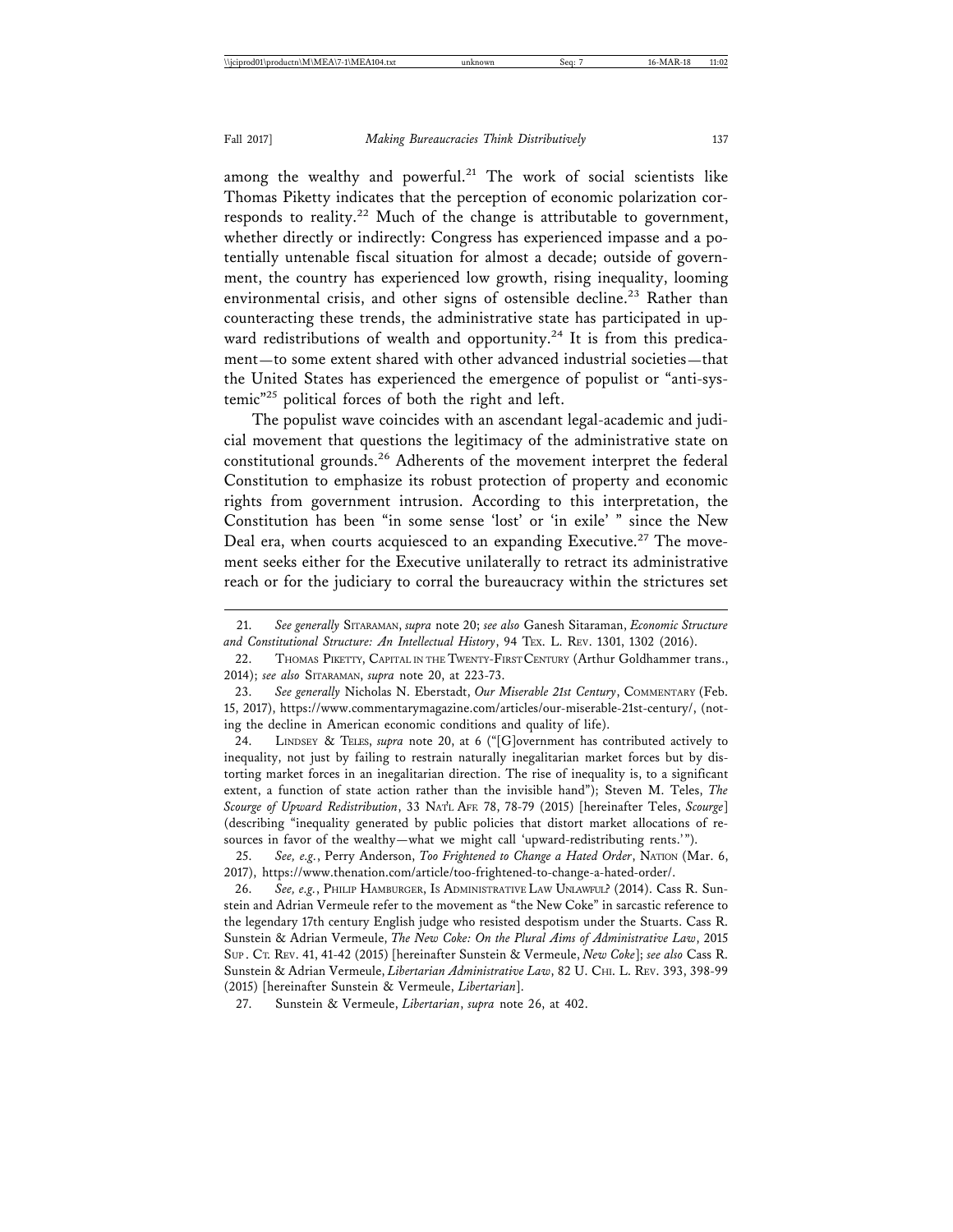by the Constitution. Until recently, this movement had been dismissed as a passing phenomenon,28 and recent judicial decisions had dampened its hopes of imminent constitutional renewal.<sup>29</sup> But with changes in the composition of the judiciary that could not have been predicted before the Trump Presidency, those dismissive conclusions may have been premature.

If it has not already arrived, the legitimacy crisis looms once again.<sup>30</sup>

# B. *Progressive Administrative Reformism*

While advocates of deregulation and libertarian jurists have long debated the legitimacy of the administrative state—both in functional and constitutional terms—a number of progressive scholars have joined the debate. Many contributions have been historiological, questioning the historical premises of the libertarian judicial movement.<sup>31</sup> Other scholars have directed efforts not to address the lawfulness of the administrative state, but to question its legitimacy in the sociological sense of the term,<sup>32</sup> rethinking

30. *See generally* JAMES O. FREEDMAN, CRISIS AND LEGITIMACY (1978) (discussing the rise of the administrative state and how agency structures create concerns about separation of power and bureaucracy). *But compare* Adrian Vermeule, *What Legitimacy Crisis?*, CATO UN-BOUND, May 9, 2016, https://www.cato-unbound.org/2016/05/09/adrian-vermeule/what-legitimacy-crisis ("[T]here is no need for even a moderate solution because there is no demonstrated problem to begin with.") *with* Philip Wallach, *Our Simmering Crisis*, CATO UN-BOUND, May 16, 2016, https://www.cato-unbound.org/2016/05/16/philip-wallach/our-simmering-crisis ("[P]erhaps [Vermeule] thinks that if the people are not revolting, there must not be a crisis. I may be living in a different world than Vermeule, but recent political developments convince me that a crisis is indeed upon us, if only in simmering form for now. When three of the four leading vote-getters in the presidential primaries call for dramatic departures from our current way of governing, we should be able to agree that something is afoot.").

31. *See* Kessler, *supra* note 19, at 719 (describing a "recent proliferation of scholarly defenses of the historical pedigree of the administrative state"); *see also id.* at 772 (discussing weaknesses of history-based legitimations of the administrative state).

32. *See* Richard H. Fallon, Jr., *Legitimacy and the Constitution*, 118 HARV. L. REV. 1787, 1794-96 (2005) ("Legitimacy can be measured against three kinds of standards that produce different concepts of legitimacy—legal, sociological, and moral. . . . Legal legitimacy and

<sup>28.</sup> *Id.* at 471 ("But for the immediate future, the only significant question is whether, and how swiftly, libertarian administrative law will be stopped or undone."); Adrian Vermeule, *No*, 93 TEX. L. REV. 1547, 1553 (2015) (reviewing PHILIP HAMBURGER, IS ADMINIS-TRATIVE LAW UNLAWFUL? (2014)) ("If one [claims] that the administrative state will be essentially unchanged in its large institutional outlines for the foreseeable future and that administrative law will also, the observation is certainly correct.").

<sup>29.</sup> Sunstein & Vermeule, *New Coke*, *supra* note 26, at 42 (discussing Perez v. Mortgage Bankers Ass'n, 135 S. Ct. 1199 (2015) and Dep't of Transp. v. Ass'n of Am. Railroads, 135 S. Ct. 1225 (2015) as "two important decisions in [which] a supermajority of the Court refused to embrace the New Coke . . . issu[ing] the long-awaited *Vermont Yankee II*, insisting that courts are not authorized to add procedures to those required by the Administrative Procedure Act . . . For now, the center holds.").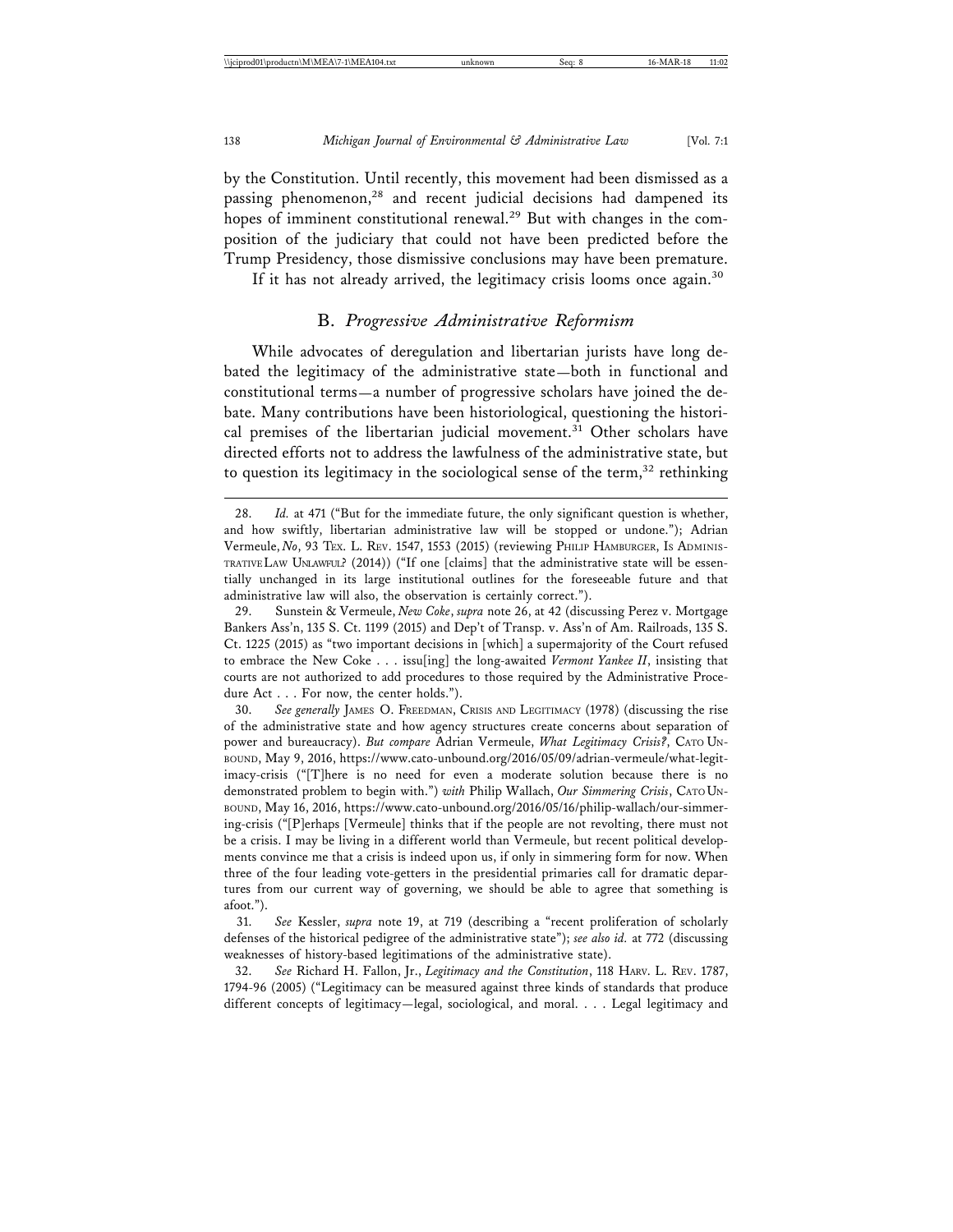the federal bureaucracy's institutions and proposing reforms.<sup>33</sup> Many of these proposals involve democratizing agencies, opening up bureaucratic decision making to public participation.34 The result, reformers claim, would be an improved regulatory response to the needs of the public as well as renewed legitimacy.

Several of these proposals have been gathered in the work of K. Sabeel Rahman, who sets proposals within a historically informed critique of the administrative state. Like other scholars upon whom he draws, $35$  Rahman begins with a diagnosis of the administrative state's legitimacy crisis: there has been a "confluence of economic upheaval and governmental failure."<sup>36</sup> For Rahman, the legitimacy crisis arises primarily from the government's complacency and complicity in what he perceives as inequitable distributions of power. In contemporary America, the distribution of wealth and economic power results in "domination—the accumulation of arbitrary authority unchecked by the ordinary mechanisms of political accountability."37 For Rahman, "accumulations of arbitrary authority" take two forms. Visible instances of "dyadic domination" occur in transactions between market actors with disparate bargaining power or informational resources. Less visible "structural domination" occurs where negative externalities of market activity—low wages, unemployment, market failures—constrain opportunities and cast an unchecked influence over Americans' lives.<sup>38</sup>

The "government failure" Rahman names refers to the administrative state's failure to counter and eliminate the two forms of domination.

33. *See* David J. Arkush, *Direct Republicanism in the Administrative Process*, 81 GEO. WASH. L. REV. 1458, 1461 (2013) [hereinafter Arkush, *Direct Republicanism*] (describing "[a] flurry of interest in regulation has arisen, as well as a near-simultaneous backlash").

34. David Arkush, *Democracy and Administrative Legitimacy*, 47 WAKE FOREST L. REV. 611, 613 (2012) [hereinafter Arkush, *Democracy*] ("[T]he democracy ideal should command more attention and energy. . . . [T]he democracy ideal may offer the best path to strengthening administrative legitimacy.").

36. RAHMAN, DEMOCRACY, *supra* note 5, at 77.

37. *Id.* at 66, 80 ("[T]he problem of the market economy today is more centrally a problem of economic power, specifically of domination—the concentration of arbitration power that undermines economic freedom and opportunity for individuals and communities. This domination can take the form either of concentrated private power of firms, or of the diffuse structural power of the market as a system.").

38. *Id.* at 80-86.

illegitimacy depend on legal norms . . . . When legitimacy is measured in sociological terms, a constitutional regime, governmental institution, or official decision possesses legitimacy in a strong sense insofar as the relevant public regards it as justified, appropriate, or otherwise deserving of support for reasons beyond fear of sanctions or mere hope for personal reward. . . . In the Weberian sense, legitimacy signifies an active belief by citizens, whether warranted or not, that particular claims to authority deserve respect or obedience for reasons not restricted to self-interest.").

<sup>35.</sup> *See id.* at 611-12.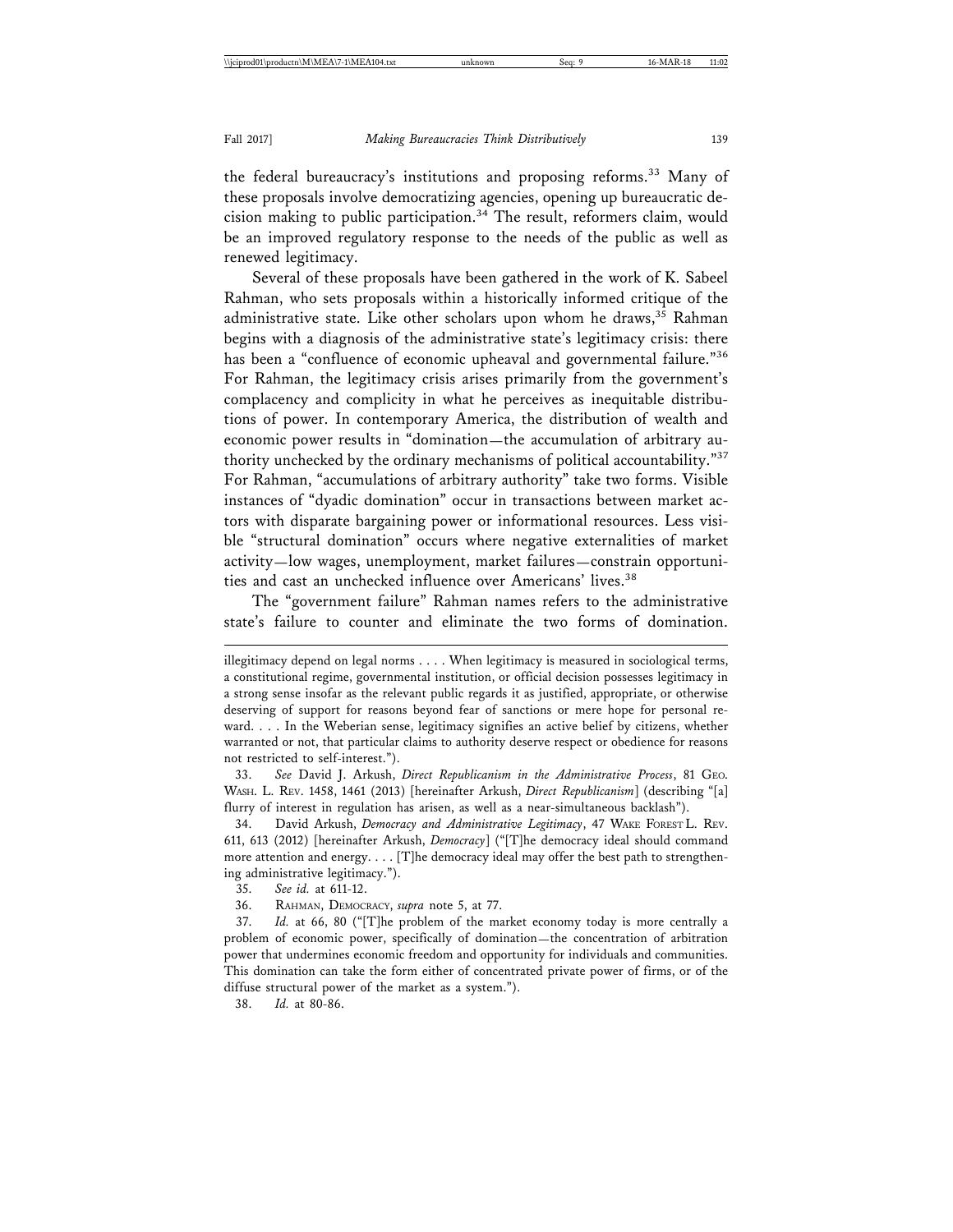Rahman attributes the failure to the administrative state's "ethos" or "intellectual paradigm" of managerialism.39 Managerialism entails a substantive commitment to "optimizing the market" and a procedural reliance on technocratic expertise to achieve this optimization and justify agency decisions.40 Rahman dates the governmental failure to a "neoliberal turn in late twentieth century,"<sup>41</sup> which he understands as an ideational phenomenon: Influenced by the neoliberal "critique,"42 administrators experienced "a discernable shift . . . from the New Deal-era faith in government, expertise and macroeconomic management to a stance that is more critical of government economic regulation and more solicitous of the benefits of free markets, privatization and business interests."<sup>43</sup>

#### 1. Substantive Reform: Reclaiming the Goals of Regulation

According to progressive reformers, the administrative state has compromised its substantive goals. In fulfilling statutory directives from Congress, agencies are committed not to take sides in relationships of domination.44 Instead, bureaucrats interpret their task as neutral "optimization" of the market through the pursuit of efficiency.45 This narrow role forfeits what reformers consider the proper function of government: "to check domination [and] prevent unchecked private or systemic power."<sup>46</sup>

One proposed corrective from reformers is normatively worded statutory directives, for example, to commit agencies to "counteract domination ... and yield outcomes that respond to the public's needs."<sup>47</sup> As a model, Rahman points to the Consumer Finance Protection Bureau's directive "to further the interests of consumers such as by protecting them from 'unfair, deceptive, or abusive acts and practices.' "48 Rather than neutral searches for efficient legal rules, agencies should undertake "*seemingly* difficult and morally controversial 'line-drawing' " tasks, defining "socially desirable . . . activities that will be permitted" as well as "socially harmful practices that will

41. *Id.* at 39.

42. *Id.* at 40.

43. *Id.* at 39.

45. RAHMAN, DEMOCRACY, *supra* note 5, at 17-19.

46. *Id.* at 117.

47. *Id.* at 98. *See* Rahman, *Envisioning*, *supra* note 44, at 580.

48. Rahman, *Envisioning*, *supra* note 44, at 581.

<sup>39.</sup> *Id.* at 32.

<sup>40.</sup> *Id.* (managerialists have "a narrow view of the goals . . . and the means of regulation").

<sup>44.</sup> *See* K. Sabeel Rahman, Note, *Envisioning the Regulatory State: Technocracy, Democracy, and Institutional Experimentation in the 2010 Financial Reform and Oil Spill Statutes*, 48 HARV. J. ON LEGIS. 555, 584 (2011) [hereinafter Rahman, *Envisioning*].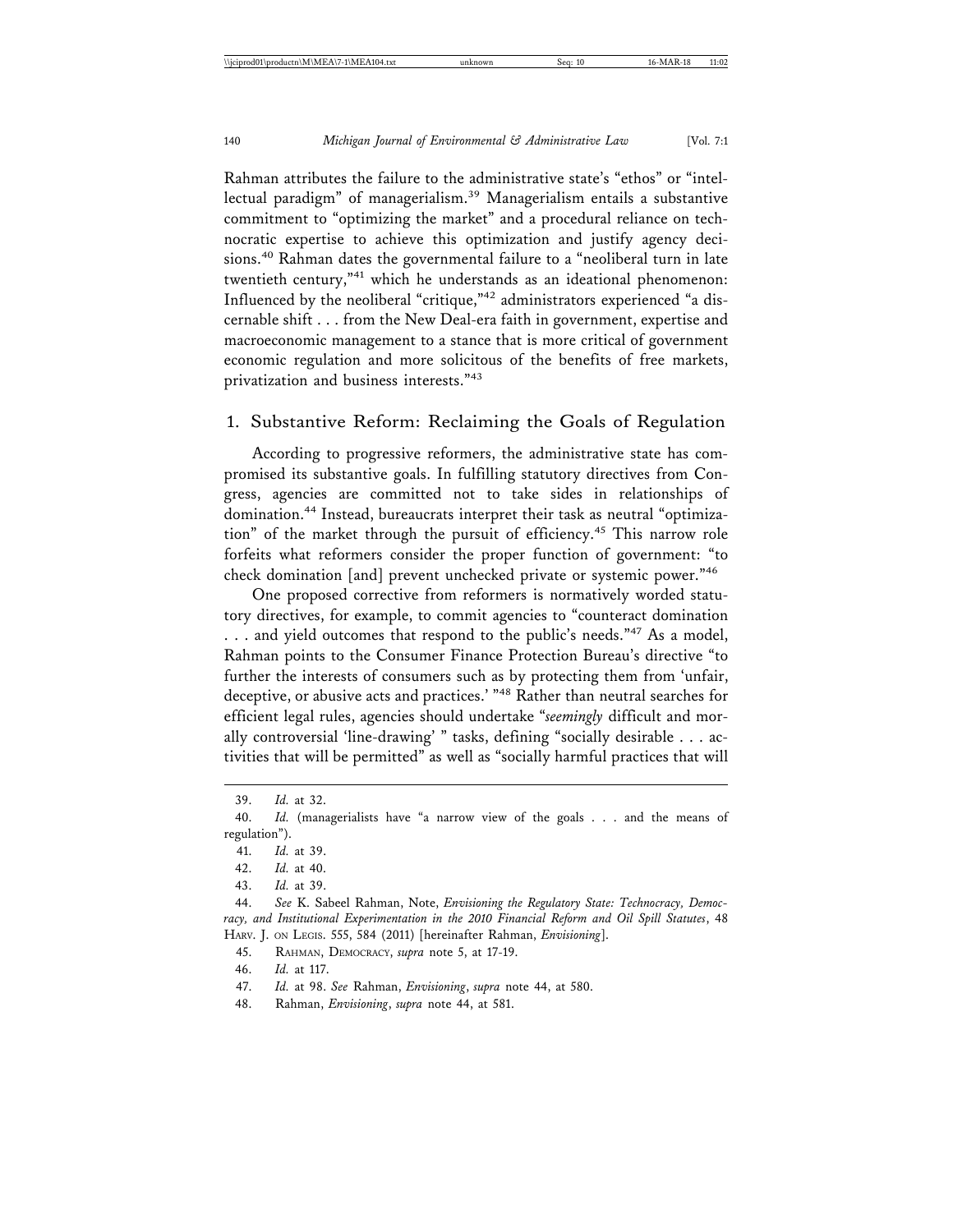be restricted in a more categorical fashion."49 The distributive effects of legal rules should be used directly to "rebalance political power."<sup>50</sup>

# 2. Procedural Reform: Addressing the Additional Problem of Technocracy

To bring about substantive changes in administration, reformers also desire procedural modification. According to the reformers, the administrative state has relied on technocrats since the New Deal era.<sup>51</sup> The New Deal model was tempered by the introduction of the Administrative Procedure Act's notice-and-comment process and judicial review. But the APA's reliance on periodic input by "organic civil society mobilization[s]" is not a sufficient democratic counterweight to the influence of technocrats.<sup>52</sup> The regulatory state remains governed by a "faith in expertise."<sup>53</sup>

Progressive reformers insist that government by "expert-led regulatory agencies [in the place of] the democratic public" does not result in optimal regulatory actions.<sup>54</sup> "[I]n the face of complexity, and particularly when facing unexpected, contingent, and vague future benefits or uncertain catastrophic risks," the returns of technical expertise are limited.<sup>55</sup> According to Rahman, benefits to expertise are even more limited in circumstances of technological and economic change: experts are well-versed in the knowledge of yesterday, but "[s]ocial and political concerns often outpace scientific consensus," rendering the knowledge obsolete.<sup>56</sup> "Regulatory discretion and judgment are inescapable,"<sup>57</sup> Rahman states, but there is "no reason to think ordinary people are any less capable of responding to evidence and correcting prior errors than technocrats."<sup>58</sup>

In the place of technocratic decision making, Rahman argues that the state should adopt a directed, participatory approach where decisions are made directly by members of the public. He advances several institutional arrangements to this end. One proposal is to subject regulatory decisions to referenda—possibly online—before final promulgation.<sup>59</sup> Rahman also pro-

- 55. RAHMAN, DEMOCRACY, *supra* note 5, at 126.
- 56. *Id.* at 99.
- 57. *Id.* at 117.
- 58. *Id.* at 101.
- 59. *Id.* at 113.

<sup>49.</sup> RAHMAN, DEMOCRACY, *supra* note 5, at 118, 122 (emphasis added).

<sup>50.</sup> *Id.* at 98.

<sup>51.</sup> *Id.* at 44, 114.

<sup>52.</sup> *Id.* at 114-15 (arguing for "a more meaningful form of political power than simply [the public] providing input to decision-makers").

<sup>53.</sup> *Id.* at 126.

<sup>54.</sup> *Id.* at 32-33; *see also* Arkush, *Democracy*, *supra* note 34, at 617-18.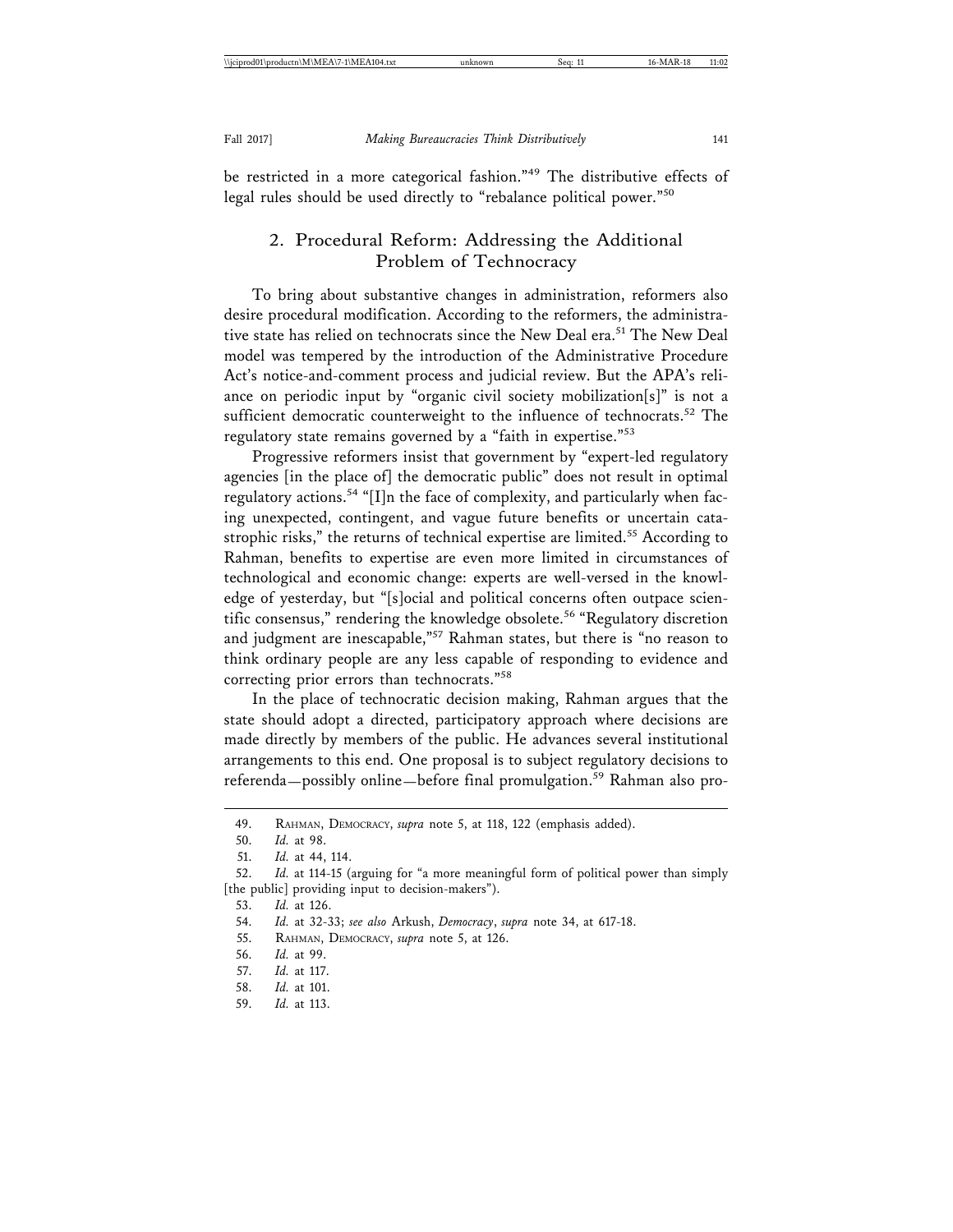poses the establishment of "deliberative micro-publics,"60 rulemaking bodies on which lay citizens would wield final decisional authority. Their composition could be set randomly, as in David Arkush's proposal for administrative juries.<sup>61</sup> Alternatively, a more carefully tailored group of decision makers could be selected to "promote equality for representation for different social interests and values identified as important ex ante."62 Rahman also presents an idea advanced by Wendy Wagner in which the government would "creat[e] . . . office[s] dedicated to [these] particular social interests" within the agencies to ensure that valuable perspectives are represented.<sup>63</sup> Experts would still be needed to "provide information, advice, and knowledge as inputs into democratic debate. . ."64 But lay citizens would "hold sway to check, guide, and channel the use of expert knowledge."<sup>65</sup> Progressive reformers are confident that the regulatory output from these bodies would be superior,<sup>66</sup> and simultaneously would promote the inherent value of "robust associational life."<sup>67</sup>

#### II. LIMITATIONS ON EFFECTUAL BUREAUCRATIC REFORM

#### A. *Coming to Terms with Actually Existing Bureaucracy*

To evaluate where and how administrative agencies fail, and how they can be reformed in practice, it is imperative to return to their historically situated tasks and the associated practical imperatives.<sup>68</sup> Administrative reform addresses not a theory or an ethos,<sup>69</sup> but rather a centrally coordinated, million-person organization, issuing innumerable decisions every

65. *Id.*

67. *Id.* at 586.

<sup>60.</sup> *Id.* at 112-13.

<sup>61.</sup> Arkush, *Direct Republicanism*, *supra* note 33, at 1494.

<sup>62.</sup> Rahman, *Envisioning*, *supra* note 44, at 585.

<sup>63.</sup> *Id.* at 577-78; *see* Wendy E. Wagner, *Administrative Law, Filter Failure, and Information Capture*, 59 DUKE L.J. 1321, 1414, 1414 n.342 (2010) (describing the origins of the idea in proposals considered in the 1970s).

<sup>64.</sup> RAHMAN, DEMOCRACY, *supra* note 5, at 100.

<sup>66.</sup> However, even if regulatory product is inferior, Rahman argues that the aim of such institutions is not merely better policy. *See* Rahman, *Envisioning*, *supra* note 44, at 587. Reductions in regulatory quality are offset by benefits of civic vivacity and associational ties: "participation is valuable for more than its epistemic or informational input . . . it is the core of democratic politics." *Id.*

<sup>68.</sup> Some progressive reformers understate the importance of practical challenges, treating these are inherently superable. *See, e.g.*, Arkush, *Democracy*, *supra* note 34, at 621 ("The principal challenges facing the democracy ideal are matters of practical design . . . . As a result, it should be possible to make progress toward realizing the democracy ideal in administration.").

<sup>69.</sup> *See supra* note 39 and accompanying text.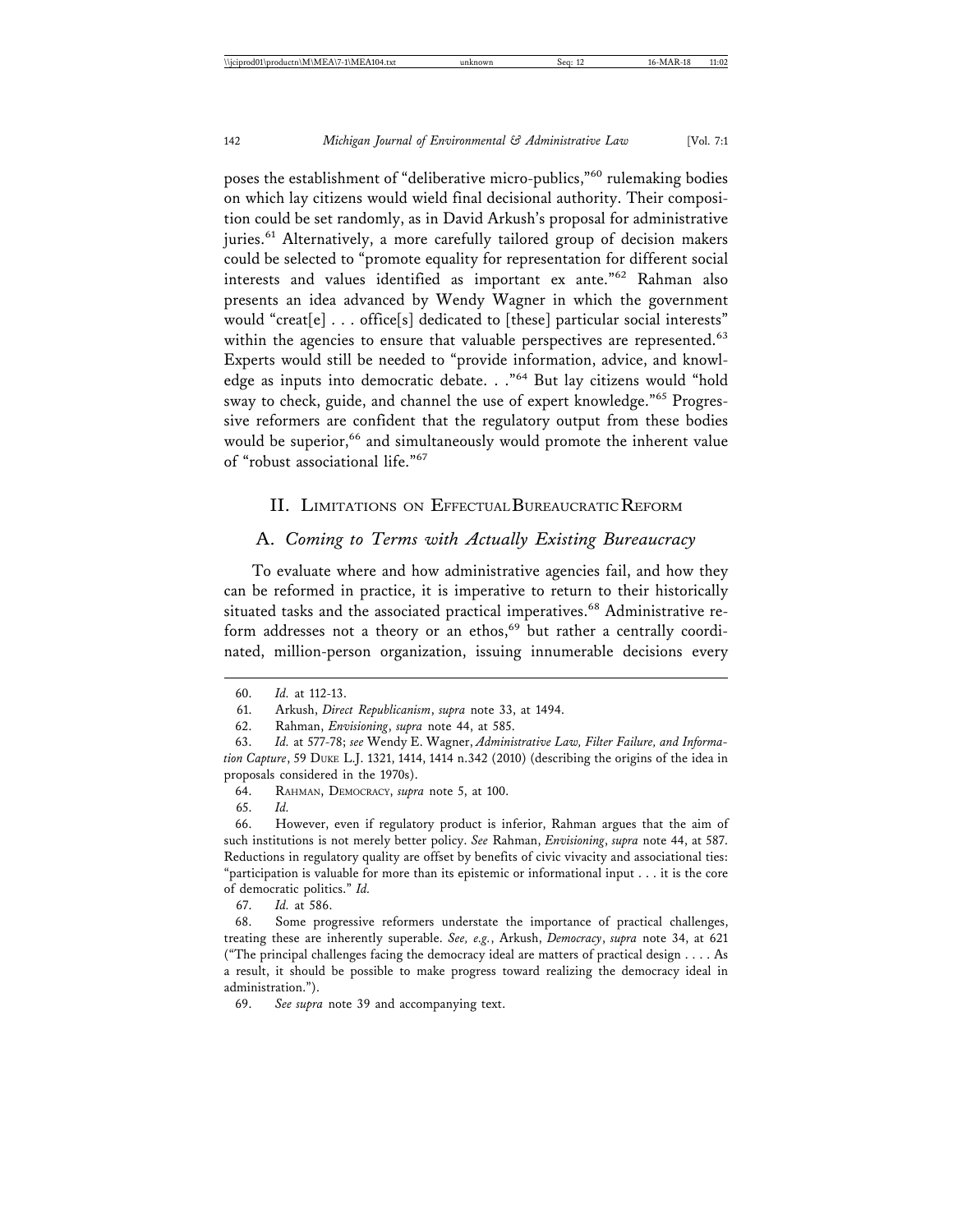day.<sup>70</sup> The managerialist model does not correspond to the actually existing regulatory apparatus. Expert-dominated agencies (as conceived by technocrats like James Landis) were modified early in the postwar period by passage of the Administrative Procedure Act  $(APA),<sup>71</sup>$  a compromise document reconciling opponents and proponents of the New Deal,<sup>72</sup> which constrained agency personnel by administrative process and judicial review.<sup>73</sup> The APA does not afford the public (or micro-publics) decisional authority. But agencies are legally bound to consider and respond to public comment. The administrative state has continued to evolve, changing dramatically in recent decades. Catalyzed by citizen-suit litigation, the courts in the 1960s and 1970s assumed a prominent role in policing agencies.<sup>74</sup> Since the 1980s, and especially during the 1990s, reigns of control were grasped most forcefully by the presidency.<sup>75</sup> Recently, scholars have observed a shift towards a plebiscitary control of the agencies. In the early 21st century, scholars argue, the necessary speed for governmental action, the volume of information to digest, and changes in the problems requiring coordination all increase the

72. Sunstein & Vermeule, *Libertarian*, *supra* note 26, at 466 ("[T]he APA should be treated as an organizing charter for the administrative state—a super-statute, if you will—not because it is a grand statement of principles with a specific ideological valence, but precisely because it is a compromise document.").

73. *See generally* DANIEL R. ERNST, TOCQUEVILLE'S NIGHTMARE (2014) (examining how the bar and the judiciary modified the administrative state in the first half of the 20th century). *But see* Arkush, *Democracy*, *supra* note 34, at 612-13 (arguing that "the rule of law ideal" has "little expression in contemporary reform debates and proposals").

74. *See* Sunstein & Vermeule, *Libertarian*, *supra* note 26, at 394-95, 467 (describing progressive administrative law and its relationship with judicial review); Kagan, *supra* note 71, at 2265 (2001) ("Going beyond what the APA seemed to require, the federal courts in the 1970s imposed on agencies new rules designed to ensure the meaningful participation in agency process of all potentially affected interests.").

75. Kagan, *supra* note 71, at 2284-2303 (comparing and contrasting techniques of presidential administration, including OMB review, rhetorical identification of the presidency with agency actions, and most importantly directives instigating administrative action, and how changes in technique modified administrative control).

<sup>70.</sup> U.S. OFFICE OF PERS. MGMT., PPA-02502-6/2016, SIZING UP THE EXECUTIVE BRANCH: FISCAL YEAR 2015 at 5 (2016).

<sup>71.</sup> Elena Kagan, *Presidential Administration*, 114 HARV. L. REV. 2245, 2261-62 (2001) ("The need for expertise emerged as the dominant justification for this enhanced bureaucratic power. James Landis became the principal spokesman for the idea . . . . Expressed in this form, the idea today seems almost quaint, and even then it provoked strong opposition. . . . This new skepticism toward expertise resulted in dramatic changes in administrative process. . . . The passage of the Administrative Procedure Act (APA) of 1946 . . . curtailed the sway of administrative officials by subjecting their most important lawmaking mechanisms—rulemakings and (especially) adjudications—to stringent procedural requirements.").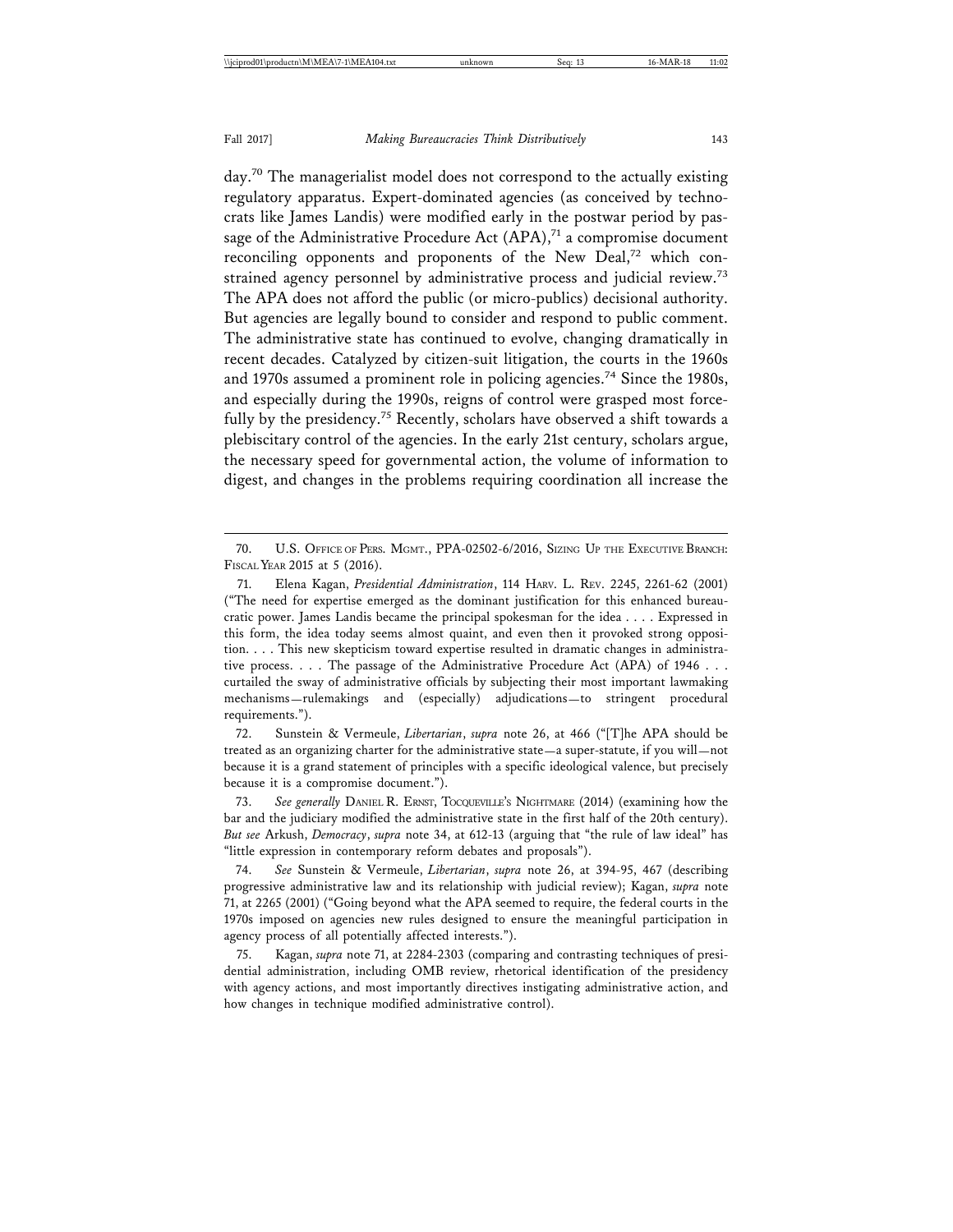need for a less-constricted executive discretion.<sup>76</sup> These changes are evident in the broad scope of recent legislative directives as well as in the judicial deference afforded to the agencies.

#### B. *Discretion as an Ineradicable Feature of Executive Power*

One may agree with today's progressive reformers: it would be wonderful if citizens always provided valuable input on policy problems, if policy problems were rendered nontechnical, and if the government itself had the resources and time to close the knowledge gap between citizens and administrative experts on all policy matters. One can set aside the question of whether most American adults would be willingly commandeered into administrative decision making; they might not mind the commitment.<sup>77</sup> But proposals must face the "practical design" constraints of 21st century government.78

Executive power necessarily entails discretion.<sup>79</sup> Given the speed of change and complexity of 21st century economic life, administrative specialization is not only understandable, but also necessary.<sup>80</sup> It may be that

78. *Cf. supra* note 68 and accompanying text; Arkush, *Democracy*, *supra* note 34, at 621.

79. Vermeule, *No*, *supra* note 28, at 1558, 1560-62 (describing theory accepted in American case law, legislative and executive practice since *Grimaud v. United States* that "[s]o long as agencies are guided by an 'intelligible principle,' they are exercising executive power, not legislative power, even when they issue binding commands. . . . The theory is that it is an indispensably executive task to 'fill in the details' of statutes with binding regulations.").

80. *Id.* at 1613 ("Much of the time, the central political debates in the United States and abroad turn, above all, on the facts. If the facts can be sorted out and agreed on, the likelihood of disagreement will diminish dramatically."); Sunstein, *Most Knowledgeable*, *supra* note 12, at 1608-10.

<sup>76.</sup> Vermeule, *Optimal*, *supra* note 4, at 676 ("The main reason for the transformation of our government into an administrative state is that the rate of change in the policy environment . . . the state has been forced, willy-nilly, to speed up the rate of policy adjustment. And the main speeding-up mechanism has been ever-greater delegation to the executive branch"); *see generally* VERMEULE & POSNER, *supra* note 14 (examining the concentration of power in the executive and arguing that the executive faces fewer structural barriers to policy implementation).

<sup>77.</sup> Notwithstanding his demands on citizens in a "direct republican" approach David Arkush points to precisely this problem in "direct democracy" proposals. Arkush, *Direct Republicanism*, *supra* note 33, at 1492 ("The models may over-assume the interest of ordinary citizens in the administrative process. They also fail to respond adequately to the resource constraints that stymie meaningful participation by many citizens (not just financial resources but also education and free time)."). But see Cuéllar, *supra* note 3, at 468-69 ("[I]ndividual members of the public routinely participate, often sending in the vast majority of the comments, producing both form letters and distinctive contributions, and in all the three case studies raising concerns that were appropriate for the agency to consider given its legal mandate. . . . Members of the lay public make up the substantial majority of participants in notice and comment proceedings in the regulations I studied.").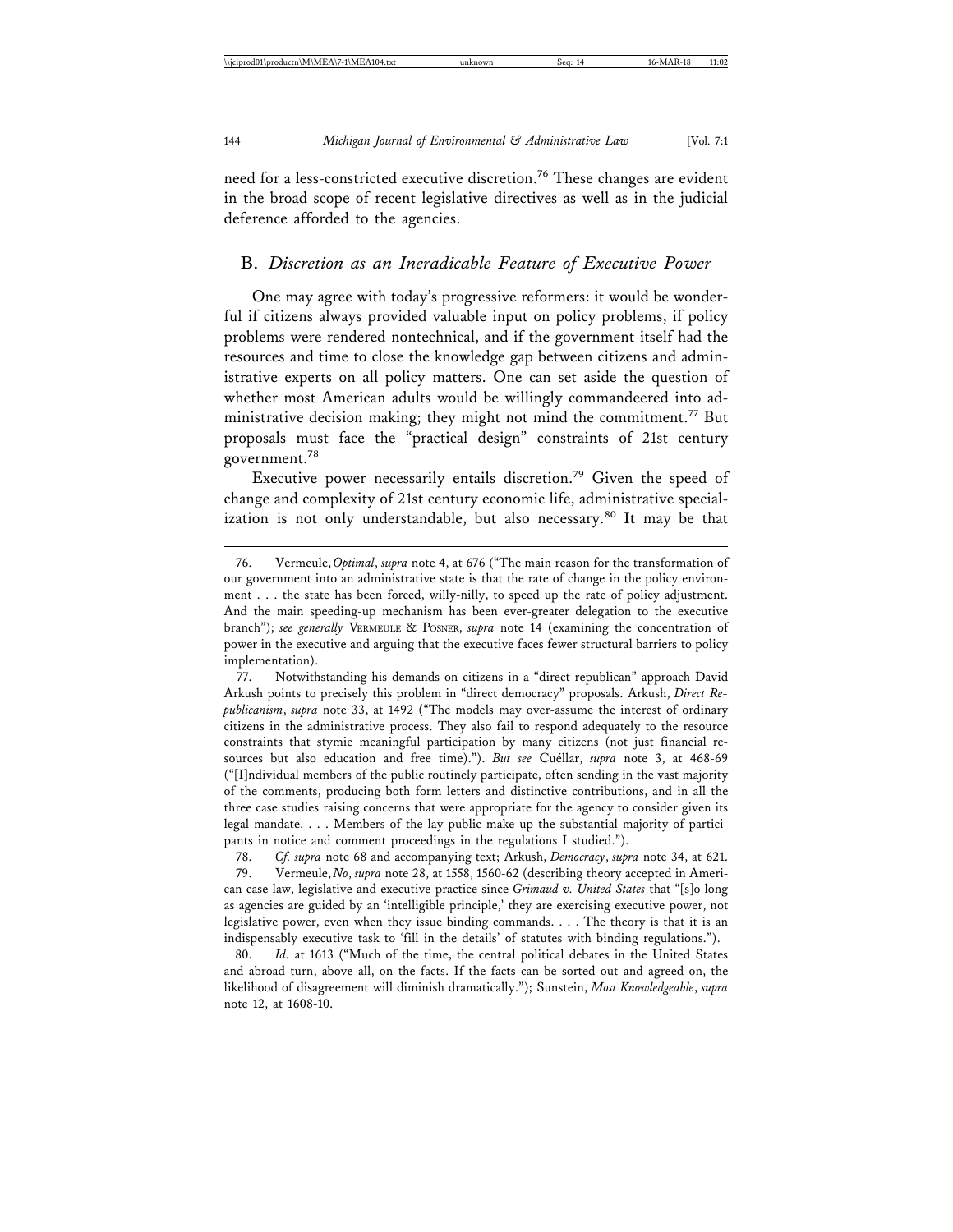"there is no reason to think ordinary people are any less capable of responding to evidence and correcting prior errors than technocrats."<sup>81</sup> Indeed, an "ordinary person" educated and immersed in the technical details of a problem could *become* an expert. But that is not a basis for sidelining experts. Expertise and administrative discretion are especially valuable and necessary when the non-specialist lacks time to play catch-up with rapid changes in society.

Reformers concede that democratization proposals cannot eliminate executive discretion.<sup>82</sup> But their proposals do not embrace this position. The proposal of administrative juries demonstrates the problem. In this proposal, originally advanced by David Arkush, and adopted by Rahman, randomly selected groups of citizen laypersons decide binary or multiplechoice questions that determine a policy decision.<sup>83</sup> The juries convene online, with agencies monitoring via webcams or prompts, "requiring feedback at regular intervals to ensure adequate attention."84 An administrative lawyer realizes that rulemakings or other policy choices seldom consist of discrete binary or multiple-choice questions. Therefore, Arkush proposes that "the most promising approach" would be for agency staff to define the alternatives available, select the criteria for choosing between them, and present juries with a simplified questionnaire with these choices already made.<sup>85</sup> In fact, it may even be necessary for administrative experts to narrow the list of questions posed, given constraints of time and attention.<sup>86</sup> Even then, Arkush "does not suggest that juries are fit to play a role in every type of administrative decision."87 Presumably administrators would make that choice too. As in other democratization proposals, the fundamental necessity of discretionary decisions cannot be eliminated from executive power.

87. *Id.* at 1521.

<sup>81.</sup> RAHMAN, DEMOCRACY, *supra* note 5, at 101.

<sup>82.</sup> *Id.* at 117 ("Regulatory discretion and judgment are inescapable."); *see* Arkush, *Democracy*, *supra* note 34, at 619.

<sup>83.</sup> Arkush, *Direct Republicanism*, *supra* note 33, at 1504 ("Examples of binary choices include an up-or-down vote on an agency proposal or, preferably, an important element within it.").

<sup>84.</sup> *Id.* at 1501.

<sup>85.</sup> *Id.* at 1502, *Id.* at 1504 ("Administrative juries can have a role in rulemakings . . . so long as they are given narrow, discrete matters to decide."); *Id.* at 1496 ("[T]he agency completes as much of the technical work as possible . . . . It then narrows the issues, making whatever decisions it believes are compelled by its statutory mandate and the scientific evidence . . . but it leaves one or more significant discretionary decisions unresolved.").

<sup>86.</sup> *Id.* at 1504 ("Some rulemakings are highly complex . . . . A jury need not be presented with every policy question in this type of rulemaking; it should be presented with one or more discrete matters, preferably ones that can be framed as binary choices, multiplechoice questions, or a range of possibilities.").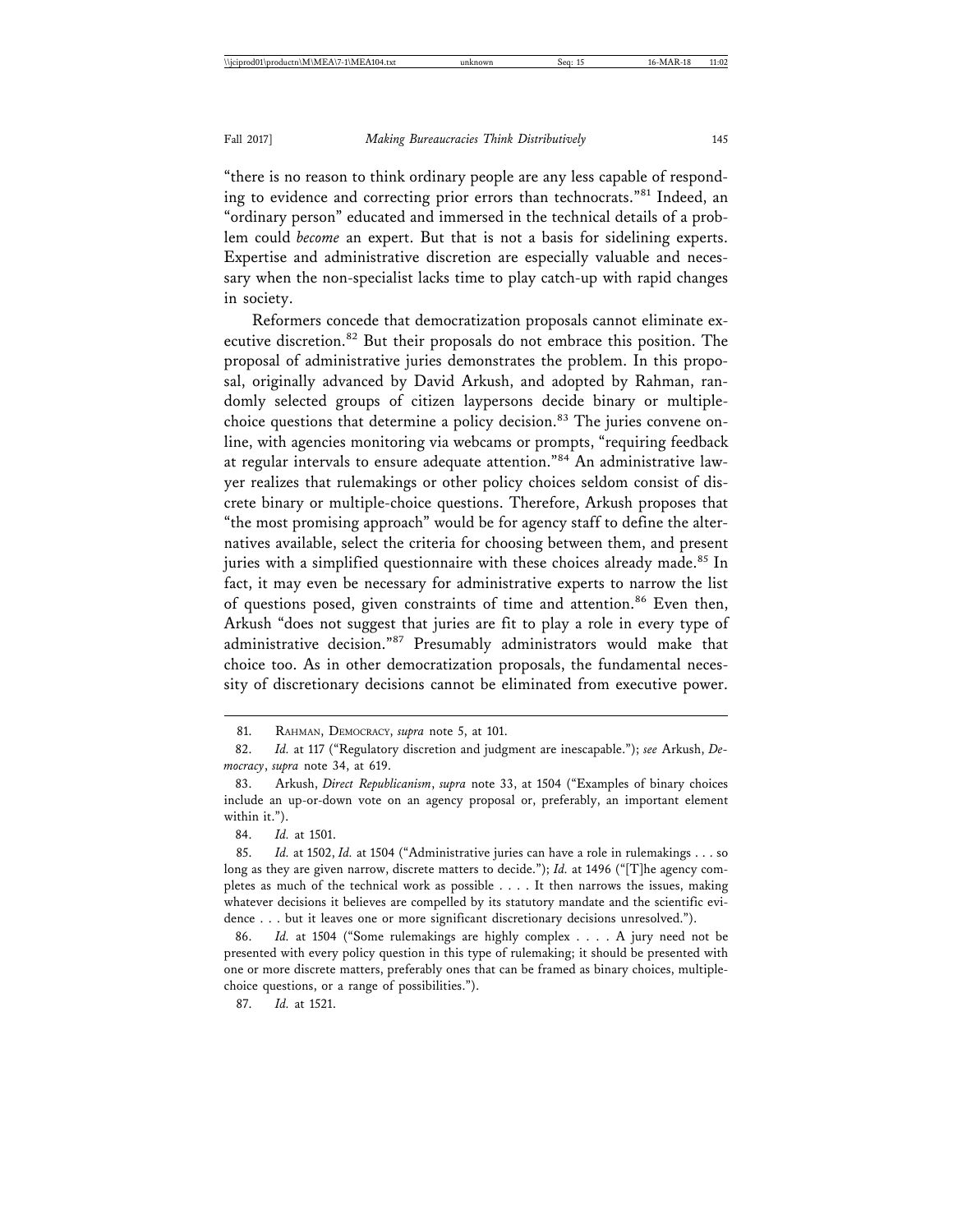#### C. *Two Problems with Bureaucracy*

Because of the necessity of discretion, any reform of the regulatory state must come to terms with the two characteristic challenges endemic to bureaucratic decision-making.<sup>88</sup> These are the knowledge and incentives problems.

#### 1. The Knowledge Problem

The first problem is a structural limitation on the capacity of centralized organizations—like the administrative agencies and the federal executive as a whole—to gather, process, and respond to information regarding the activity or problem to be regulated. Whether these problems are market exchanges or environmental harms, the dispersal of information and the need for localized knowledge—some of which does not exist in ready, accessible, and transferable form—limits administrative agencies to at best rough approximate knowledge of what is happening.<sup>89</sup> Recognition of the knowledge problem is often equated with a deregulatory or libertarian political orientation. This connection is not necessary: the knowledge problem is of paramount importance for everyone involved in social life, including nonlibertarians. The upshot is not that centrally coordinated activity (like regulation) should never occur, but that there may be tasks to which it is better and worse suited.<sup>90</sup>

To choose between addressing a social problem through centrally coordinated regulation or ceding the ground to private ordering is to consider a tradeoff, not perfect solutions. Bureaucracy offers the benefit of synoptic coordination and energetic response, albeit on the basis of partial knowledge; private ordering might in some cases occur on the basis of more localized (albeit not necessarily better) knowledge, but without the synoptic coordination or dynamism of the unitary actor.<sup>91</sup> The assumption that the superior choice in this tradeoff is always decentralized (spontaneous or emergent) ordering is incorrect. In many cases, coordination problems will

<sup>88.</sup> See F.A. Hayek, *The Use of Knowledge in Society*, 35 Am. ECON. REV. 519 (1945). 89. This insight is explained by F. A. Hayek in his seminal 1945 paper, "The Use of Knowledge in Society." Hayek, *supra* note 88.

<sup>90.</sup> *Id.* at 521 (explaining that the choice "depends on whether we are more likely to succeed in putting at the disposal of a single central authority all the knowledge which ought to be used but which is initially dispersed among many different individuals, or in conveying to the individuals such additional knowledge as they need in order to enable them to fit their plans in with those of others . . . the position will be different with respect to different kinds of knowledge").

<sup>91.</sup> Adrian Vermeule, *Local and Global Knowledge in the Administrative State*, *in* LAW, LIBERTY AND STATE: OAKESHOTT, HAYEK AND SCHMITT ON THE RULE OF LAW 313 (David Dyzenhaus & Thomas Poole eds. 2015) [hereinafter Vermeule, *Local and Global*].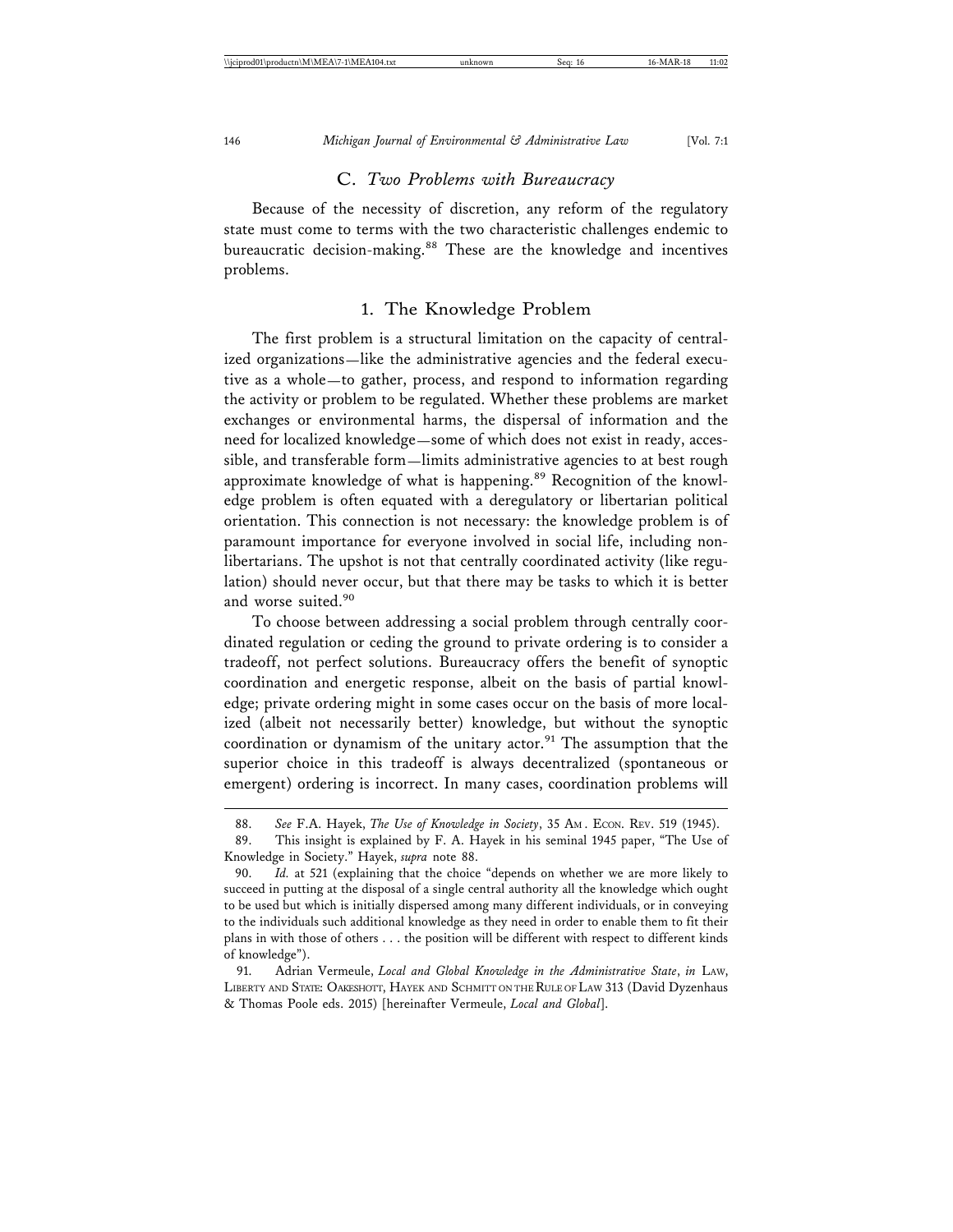arise in which the benefits of centralized organization outweigh the costs of inferior knowledge.<sup>92</sup> After all, not all spontaneous orders are good ones.<sup>93</sup> Thus, there are circumstances in which private ordering cannot succeed due to coordination problems and negative externalities.<sup>94</sup> The response to the knowledge problem is not that the administrative state should be deconstructed, but rather that the political system must exercise judgment regarding what kinds of tasks a bureaucracy is assigned.<sup>95</sup>

Progressive reformers call for administrative agencies to overcome the knowledge problem through democratization. For example, Rahman argues that "[t]he same knowledge-aggregating properties that Hayek attributed to the decentralized market as a mechanism for decision-making may well be present in democratic decision-making, since each individual can register his own impressions through the democratic process."96 Though the argument is not wholly novel in other areas of reform thinking, $97$  it has been an increasingly prevalent argument in administrative law scholarship.<sup>98</sup>

98. Rahman seems to have been the first among administrative legal scholars to advance the argument. *See, e.g.*, Rahman, *Conceptualizing*, *supra* note 96, at 283; Vermeule, *Local and Global*, *supra* note 91, at 305 ("The market is just one possible institutional mechanism for generating and then aggregating local knowledge.") (citing Rahman, *Conceptualizing*, *supra* note 96, at 283); Cass R. Sunstein, *Cost-Benefit Analysis and the Knowledge Problem*, 9 (Mossavar-Rahmani Ctr. for Bus. & Gov't., Working Paper RPP-2015-03, 2014) [hereinafter Sunstein, *Knowledge Problem*] ("In the modern era, regulators are in a far better position to collect

<sup>92.</sup> *See* Andrew Gamble, *Hayek and the Left*, 67 POL. Q. 46, 51 (1996) ("Catallaxies cannot be relied on to solve all problems. . . . Particular crises, such as famines, wars or environmental catastrophes, demand the speed of response that a made order can provide. Problems of public goods and externalities often cannot be easily handled within catallaxies, and may require more direct government intervention.").

<sup>93.</sup> ADRIAN VERMEULE, LAW AND THE LIMITS OF REASON 35 (2008) ("The Tragedy of the Commons is a spontaneous order, just a bad spontaneous order that produces a structured social pattern of depletion and waste.") [hereinafter VERMEULE, LAW AND THE LIMITS].

<sup>94.</sup> FRIEDRICH A. HAYEK, THE ROAD TO SERFDOM 38-39 (1944) ("There are . . . undoubted fields where no legal arrangements can create the main condition on which the usefulness of the system of competition and private property depends: namely, that the owner benefits from all the useful services rendered by his property and suffers for all the damages caused to others by its use. . . . [S]ome method other than competition may have to be found to supply the services in question. . . . [Among these are] certain harmful effects of deforestation . . . some methods of farming . . . the smoke and noise of factories . . . . ").

<sup>95.</sup> As Andrew Gamble puts it, "the real issue is to ensure that government is making use of both [spontaneous] and made orders in order to tackle the problems it faces effectively." Gamble, *supra* note 92, at 51.

<sup>96.</sup> K. Sabeel Rahman, *Conceptualizing the Economic Role of the State: Laissez-Faire, Technocracy, and the Democratic Alternative*, 43 POLITY 264, 283 (2011) [hereinafter Rahman, *Conceptualizing*].

<sup>97.</sup> Other post-Marxist intellectuals had advanced this argument—to similar effect. *See infra* note 103—in the 1990s, *see* HILARY WAINWRIGHT, ARGUMENTS FOR A NEW LEFT: ANSWERING THE FREE-MARKET RIGHT 41-110 (1994); SIMON GRIFFITHS, ENGAGING ENEMIES: HAYEK AND THE LEFT 69-94 (2014) (describing Wainwright's engagement with the knowledge problem).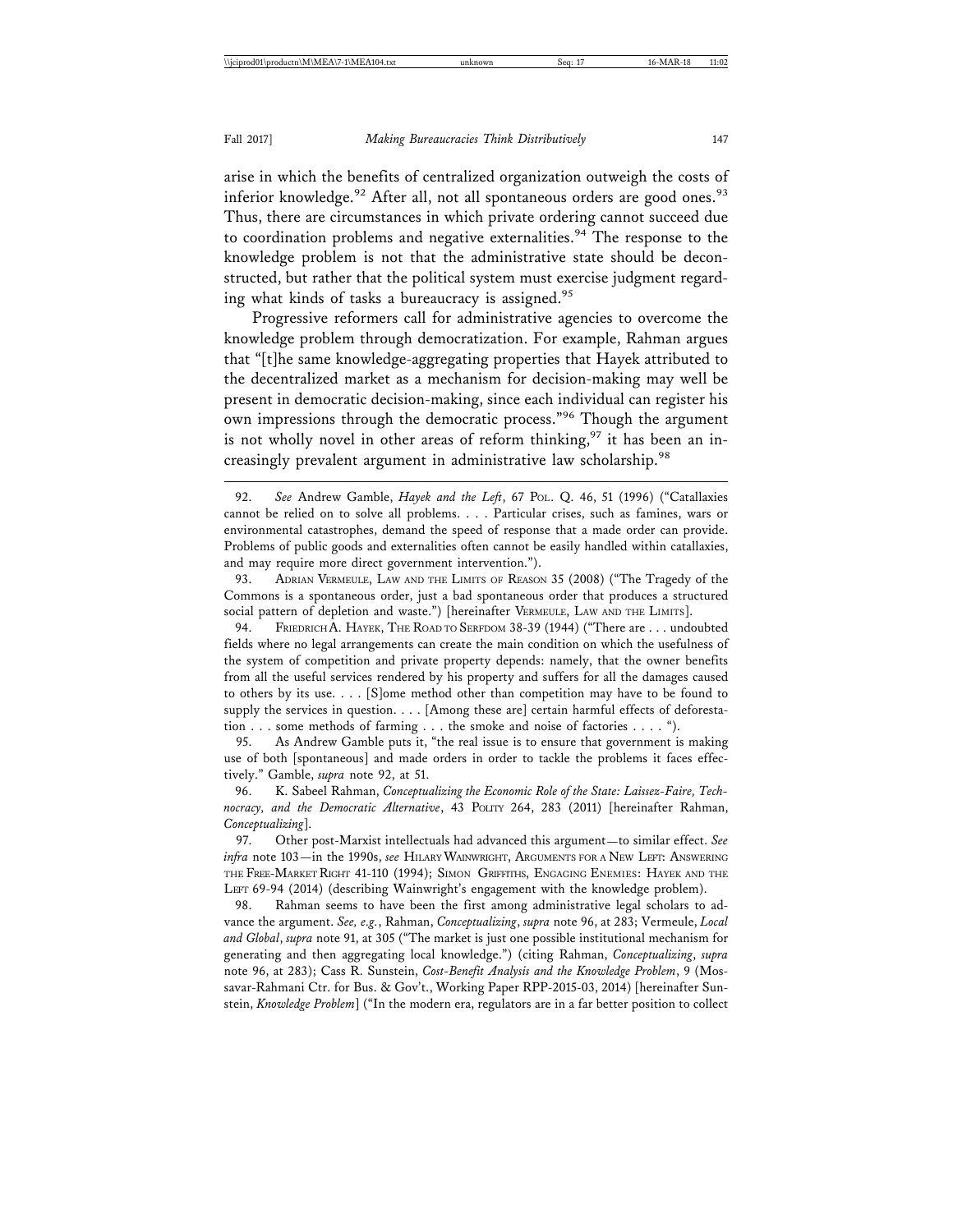The democratization proposal merely transfers the problem of dispersed information and the need for aggregation and synthesis. In order to factor into a policy decision, information dispersed throughout the administrative state would have to be aggregated and processed within the mind of a single decision maker. The result is what Adrian Vermeule has described as the "epistemic bottleneck."99 The wider the net cast by the regulators, the more extensive the volume of information received, the more dramatic the bottleneck problem.100 In practice, the real costs of this problem may be evident in what Wendy Wagner describes as "filter failures": administrative officials are inundated with huge quantities of data that they cannot possibly process, digest, and factor into administrative actions.<sup>101</sup> Technological

the dispersed information of the public. . . . Democratization of the regulatory process, through the comment process, has an epistemic value. It helps to collect dispersed knowledge and to bring it to bear on official choices."); Cass R. Sunstein, *The Office of Information and Regulatory Affairs: Myths and Realities*, 126 HARV. L. REV. 1838, 1840 (2013) ("OIRA helps to collect widely dispersed information—information that is held throughout the executive branch and by the public as a whole. OIRA is largely in the business of helping to identify and aggregate views and perspectives of a wide range of sources both inside and outside the federal government."); Sunstein, *Most Knowledgeable*, *supra* note 12, at 1623–24 ("OIRA often urges [agencies] to think . . . that the role of the comment process is to learn . . . . It is not much of a stretch to see the inspiration for this form of deliberative democracy in Friedrich Hayek, and especially his emphasis on the dispersed nature of knowledge in society. . . . [H]is work on widely dispersed information has helped inspire the effort to go outside of government and learn from what others know.").

<sup>99.</sup> VERMEULE, LAW AND THE LIMITS, *supra* note 93, at 50 ("The judgments of many minds may be the input to a decisionmaking process, but if the structure of that process requires or allows few minds to accept or reject the many-minded judgment, or even just to interpret it, then the resulting decision may be little better than if the one mind had simply decided for itself, right from the start.").

<sup>100.</sup> The knowledge problem would also apply where the agency selects representative members of the public or relevant "underrepresented" interest groups to serve on a decisional "micro-public" body. Rahman never explains how an official would know ex ante (as opposed to decide unilaterally) which members of the public have relevant information. *See* Kagan, *supra* note 71, at 2267–68 (describing similar risks in the context of negotiated rulemaking, in which "the agency establishes a negotiating committee thought to represent all affected interests and charges it with reaching consensus on the terms of a rule.").

<sup>101.</sup> *See* Wagner, *supra* note 63, at 1353-62.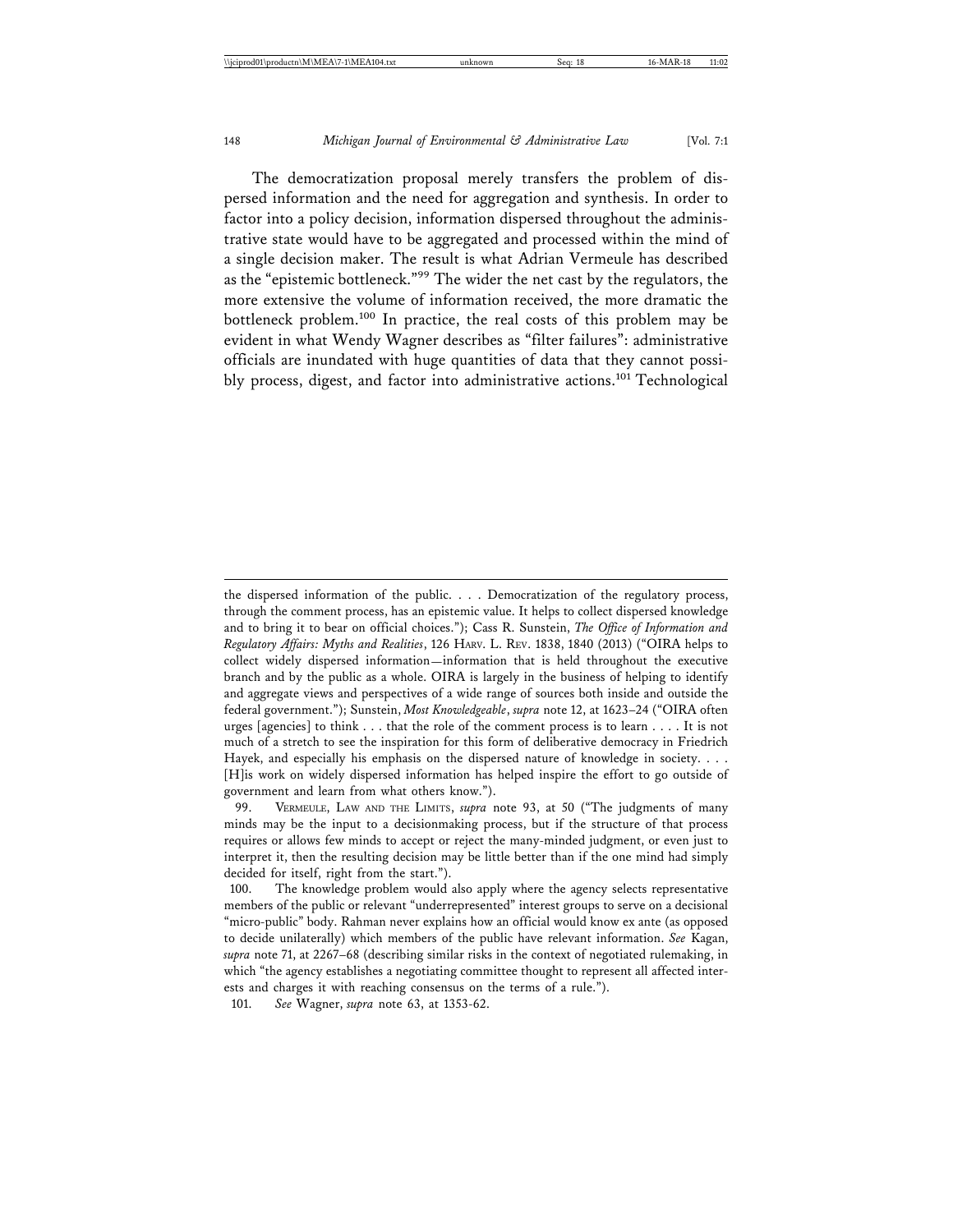improvements, efficient processes, and smarter regulators undoubtedly help.<sup>102</sup> But they cannot eliminate the knowledge problem.<sup>103</sup>

Democratization proposals need to reckon with this inherent limitation of bureaucracy. In terms of epistemic improvements to regulation, aspirations should be more modest. Public participation can—and does—mitigate aspects of the knowledge problem, but it cannot eliminate them. For example, APA rulemaking procedures serve several purposes, foremost an epistemic one. Provided that notice is sufficient, and that parties with knowledge have incentives to participate, the APA's § 553 procedures can help the bureaucracy gather information from civil society, mitigating the knowledge problem as much as is possible.104

#### 2. The Incentives Problem

The second limitation on bureaucracy is the "incentives problem," the challenge in aligning bureaucrats' incentives with their democratically determined directives.

Many scholars construe the relationship between agencies and the political branches as a variety of the principal-agent problem.<sup>105</sup> Due to the

<sup>102.</sup> Sunstein discusses the e-rulemaking procedures implemented by the Obama White House during his tenure as Administrator at OIRA as an example of the democratization of regulation, though he concedes that even with such improvements participatory openness "might fail to solve the knowledge problem." Sunstein, *Knowledge Problem*, *supra* note 98, at 8-10 ("We have now entered the age of e-rulemaking, thanks in part to Executive Order 13563, issued by President Obama in 2011 and serving as a kind of mini-Constitution for the regulatory state. . . . [E]ven in its most ambitious forms . . . the public comment process might fail to solve the knowledge problem").

<sup>103.</sup> For a corresponding treatment of Wainright's theory, *see* John Meadowcroft, Book Review, 29 REV. AUSTRIAN ECON. 429, 431 (2016) (reviewing SIMON GRIFFITHS, ENGAGING ENE-MIES: HAYEK AND THE LEFT (2015)) ("For all Wainwright's engagement with Hayek's ideas, it is apparent that she failed to understand the fundamentals of his epistemology.").

<sup>104.</sup> As Cass Sunstein puts it, "[i]t would be extravagant to contend that notice-andcomment rulemaking can eliminate the knowledge problem, even in the modern era, but it can produce a great deal of help." Sunstein, *Knowledge Problem*, *supra* note 98, at 17; *see also* Gamble, *supra* note 92, at 49 ("The logic of Hayek's approach—even if he himself does not always follow it through—is that there should be constant efforts to reform organizations to allow the specialized knowledge held by each individual to be utilized in the way in which decisions are taken.").

<sup>105.</sup> *See, e.g.*, Mathew D. McCubbins et al., *Administrative Procedures as Instruments of Political Control*, 3 J.L. ECON. & ORG. 243, 243 (1987) ("[P]olitical control of agencies is a principal-agent problem"); Kagan, *supra* note 71, at 2246 ("The history of the American administrative state is the history of competition among different entities for control of its policies."); Jonathan R. Macey, *Separated Powers and Positive Political Theory: The Tug of War Over Administrative Agencies*, 80 GEO. L.J. 671, 675 (1992) ("[T]he executive and Congress are involved in a healthy, ongoing tug of war over control of administrative agencies."); J.R. DeShazo & Jody Freeman, *The Congressional Competition to Control Delegated Power*, 81 TEX. L. REV. 1443, 1487 (2003) ("[M]embers of Congress compete with each other, over time, to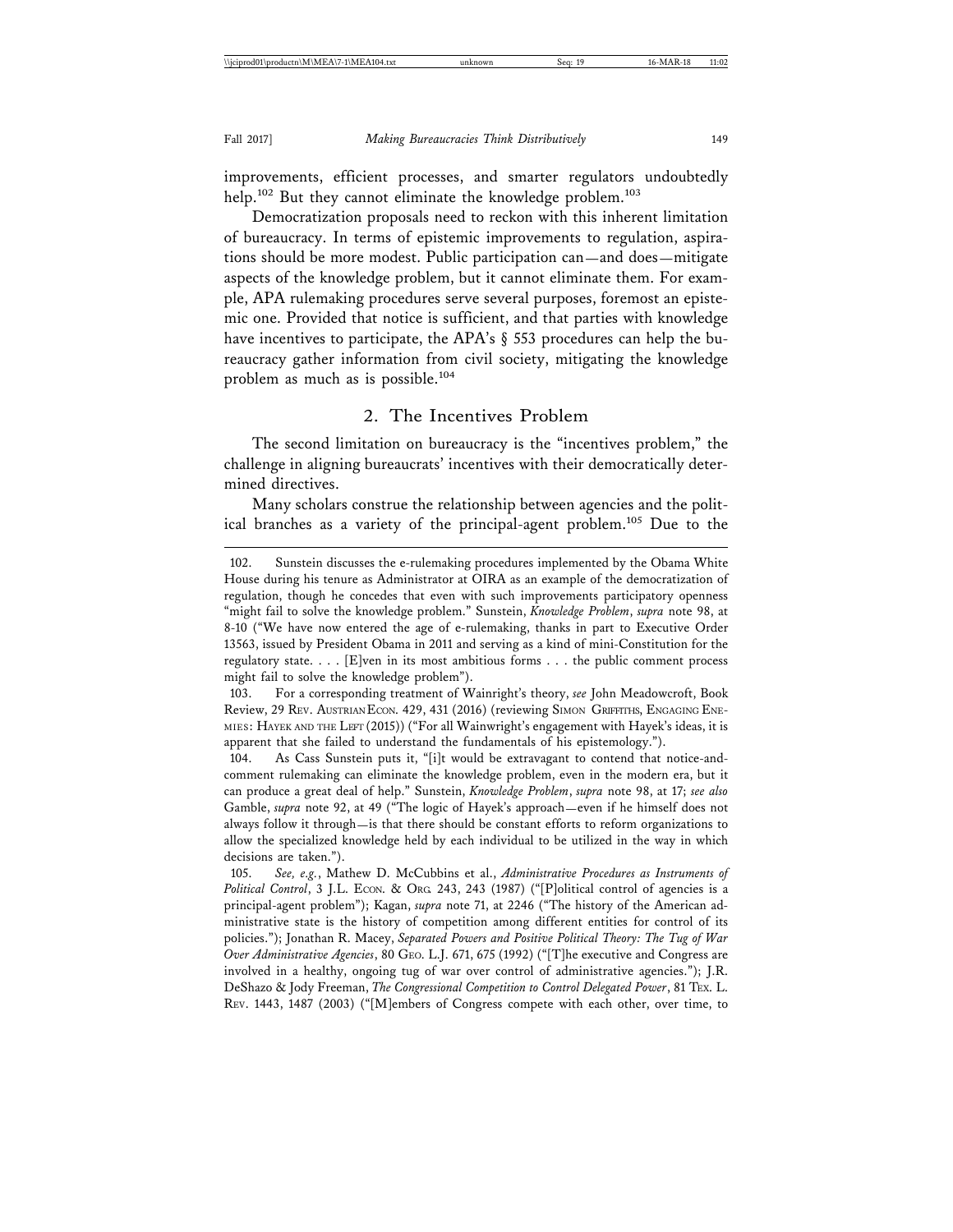breadth of subject matters to which they must attend, elected officials must entrust details of policy to specialists within the agencies, either by legislative directive or by top-down delegations of power within the executive.<sup>106</sup> As in other such relations, incentives of principals and agents can diverge,<sup>107</sup> and, because there is an informational asymmetry regarding the subject of regulation, the divergence can go undetected and uncorrected.<sup>108</sup>

Other alignment failures can emerge.<sup>109</sup> One of these is regulatory capture, the subversion and appropriation of the regulatory apparatus by regulated entities.<sup>110</sup> Progressive reformers largely focus on this problem,<sup>111</sup> but they might overemphasize the phenomenon's importance. Scholars agree that capture is less pressing a problem today than it was in the early post-New Deal era.<sup>112</sup> Indeed, with "the deregulation of the older forms of regu-

106. McCubbins et al., *supra* note 105, at 257 ("Delegation of authority makes it possible for agencies to adjust policies in directions desired by political leaders as more information is obtained. But this is only a possibility, not a certainty."). Max Weber, *Bureaucracy*, *reprinted in* From MAX WEBER: ESSAYS IN SOCIOLOGY 196, 232-33 (H. H. Gerth & C. Wright Mills eds. & trans., Routledge 1991) (1948) ("The political master finds himself in the position of the 'dilettante' who stands opposite the 'expert', facing the trained official who stands within the management of administration.").

107. McCubbins et al., *supra* note 105, at 247.

108. *Id.*

109. *See id.* at 247 ("[S]everal consequences can emerge from this situation. . . . shirking . . . . corruption . . . . oligarchy: the peculiar political preferences of the agency override democratic preferences."); *see also* Macey, *supra* note 105, at 672 ("The problem facing Congress can be described as bureaucratic drift, which refers to changes in administrative agency policies that lead to outcomes inconsistent with the original expectations of the legislation's intended beneficiaries."); DeShazo & Freeman, *supra* note 105, at 1455 ("At a minimum, the perception of drift is pervasive.").

110. *See* Daniel Carpenter & David Moss, *Introduction* to PREVENTING REGULATORY CAP-TURE 1, 13 (Daniel Carpenter & David Moss eds., 2013) ("Regulatory capture is the result or process by which regulation, in law or application, is consistently or repeatedly directed away from the public interest and toward the interests of the regulated industry, by the intent and action of the industry itself."); Richard A. Posner, *The Concept of Regulatory Capture: A Short Inglorious History*, *in* PREVENTING REGULATORY CAPTURE 49, 53-54 (Daniel Carpenter & David Moss eds., 2013) [hereinafter Posner, *Regulatory Capture]* ("[T]he term regulatory capture, as I use it, refers to the subversion of regulatory agencies by the firms they regulate. This is to be distinguished from regulation that is intended by the legislative body that enacts it to serve the private interests of the regulated firms") (emphasis omitted).

111. RAHMAN, DEMOCRACY, *supra* note 5, at 126 (discussing efforts to address regulatory capture); *see* Arkush, *Democracy*, *supra* note 34, at 620-21.

112. *See, e.g.*, Posner, *Regulatory Capture*, *supra* note 110, at 53-54 ("As a result of the deregulation movement, which began in the late 1970s mainly as a reaction to the economy's dismal performance in that decade . . . . [n]ew regulatory agencies were springing up to

control delegated power. This places agencies in the uncomfortable position of having to respond to multiple legislative principals, whose preferences do not always align."); *see generally* Evan J. Criddle, *Fiduciary Administration: Rethinking Popular Representation in Agency Rulemaking*, 88 TEX L. REV. 441 (2010).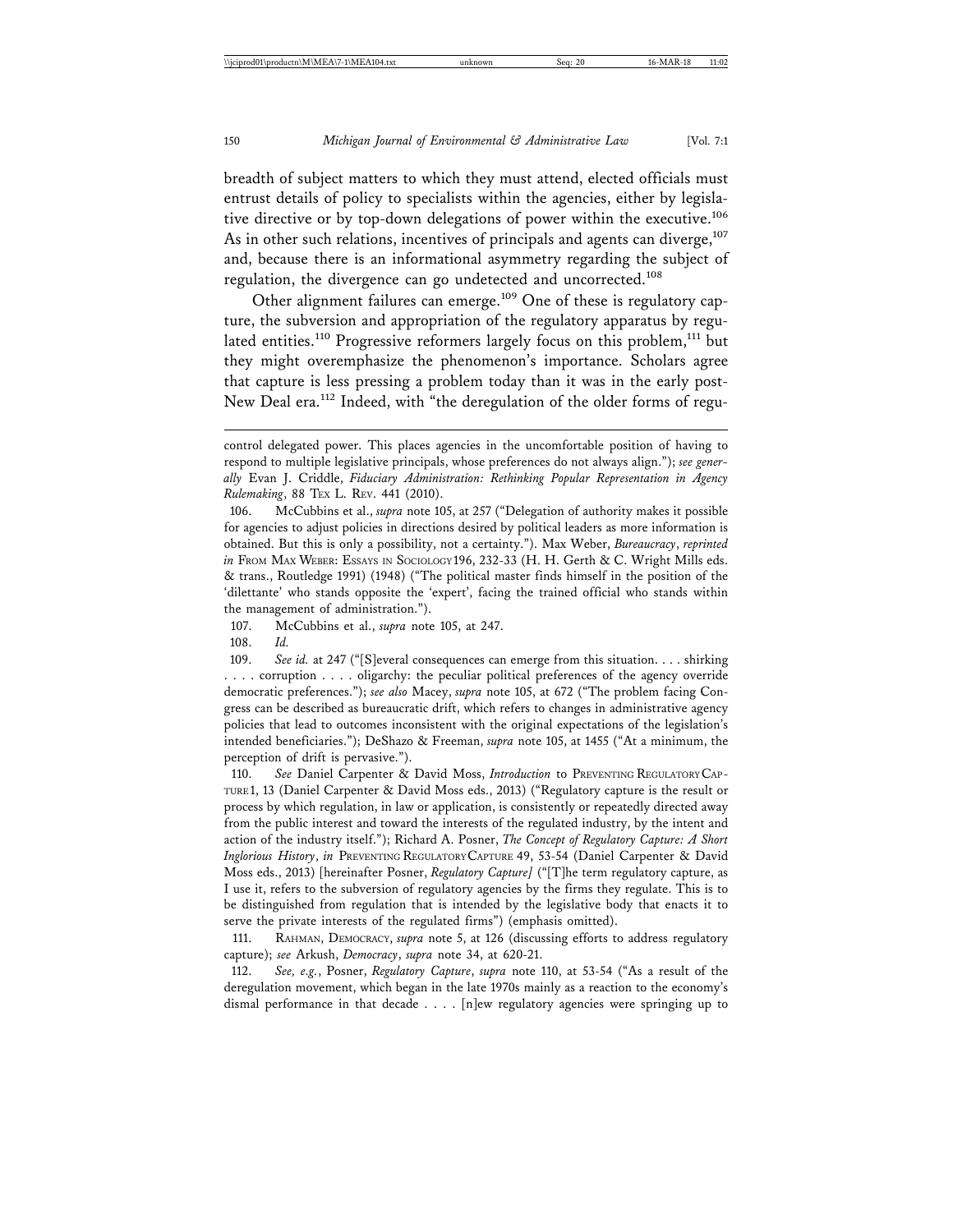lation and the rise of newer forms that are less susceptible of being (fully) captured, regulatory capture is no longer at the forefront of analysis."113 To the extent that it is a problem, the capture of concern may not be traditional capture by regulated interests.<sup>114</sup> Bureaucratic institutions suffer from other, more nefarious misalignments of incentives, like torpor.<sup>115</sup> The principals controlling the state no doubt would prefer it otherwise, but the informational asymmetry between the political leadership and the bureaucrats make the problem almost impossible to eliminate:<sup>116</sup> only agency officials know whether a slow tempo results from difficult, time-consuming work or torpor.117 The bureaucracy's capacity for foot-dragging was highlighted after

113. Posner, *Regulatory Capture*, *supra* note 110, at 54-55.

114. *See* DeShazo & Freeman, *supra* note 105, at 1501 (describing a "sub-majoritarian difficulty" in congressional oversight of agencies in which "individual committee members, acting without the approval of a congressional majority, might divert an agency from its legislative mandates"); Wagner, *supra* note 63, at 1362-72 (describing "information capture"); James Kwak, *Cultural Capture and the Financial Crisis*, *in* PREVENTING REGULATORY CAPTURE 71, 78-79 (Daniel Carpenter & David Moss eds., 2013) (describing "cultural capture").

115. Kagan, *supra* note 71, at 2263 ("[B]ureaucracy also has inherent vices (even pathologies), foremost among which are inertia and torpor."); Posner, *Regulatory Capture*, *supra* note 110, at 51 (describing the problems of "ossification" and agency stagnation). *But see* Sunstein, *Most Knowledgeable*, *supra* note 12, at 1609 ("If officials do not proceed on one task, their inaction might, in the abstract, seem objectionable or even scandalous. But the action might not be a product of neglect or dereliction, but rather of scarce resources and a belief that other tasks deserve priority. The real question might involve timing, and those in the executive branch are in a unique position to see why (and how) timing is important. . . . Government faces a constant bandwidth problem, and observers—focused on just one of a large number of issues—suffer from 'bandwidth neglect.'"). For example, the GAO studied EPA rulemakings from May 31, 2008 to June 1, 2013: during this period, of the 32 major rules promulgated, 9 resulted following settlements of deadline suits, "finalized between about 10 months and more than 23 years after the applicable statutory deadlines." U.S. Gov'r Ac-COUNTABILITY OFF., GAO-15-34, ENVIRONMENTAL LITIGATION: IMPACT OF DEADLINE SUITS ON EPA'S RULEMAKING IS LIMITED 9 (2014).

116. *See* Weber, *supra* note 106, at 234 ("The absolute monarch is powerless opposite the superior knowledge of the bureaucratic expert . . . . All the scornful decrees of Frederick the Great concerning the 'abolition of serfdom' were derailed, as it were, in the course of their realization because the official mechanism simply ignored them as the occasional ideas of a dilettante.").

117. There may be a tradeoff between the speed of administrative action and the extent to which the knowledge problem can be mitigated. *See* Mark Seidenfeld, *Demystifying Deossification: Rethinking Recent Proposals to Modify Judicial Review of Notice and Comment Rulemaking*, 75 TEX. L. REV. 483, 483–84 (1997) ("Articles lamenting the recent 'ossification' of

enforce [ ] economy-wide or sector-wide regulatory programs . . . . The surviving regulatory programs have considerable public support, and because the programs are not comprehensive regulations of the competitive activities of specific industries . . . it is more difficult for the firms subject to the regulation to organize intense and focused efforts at capture. . . . The goal of business in dealing with the newer forms of regulation is to weaken regulation, not to make it a servant of business."); Sunstein, *Knowledge Problem*, *supra* note 98, at 11 ("[A]cademic observers wildly overstate the role of interests groups").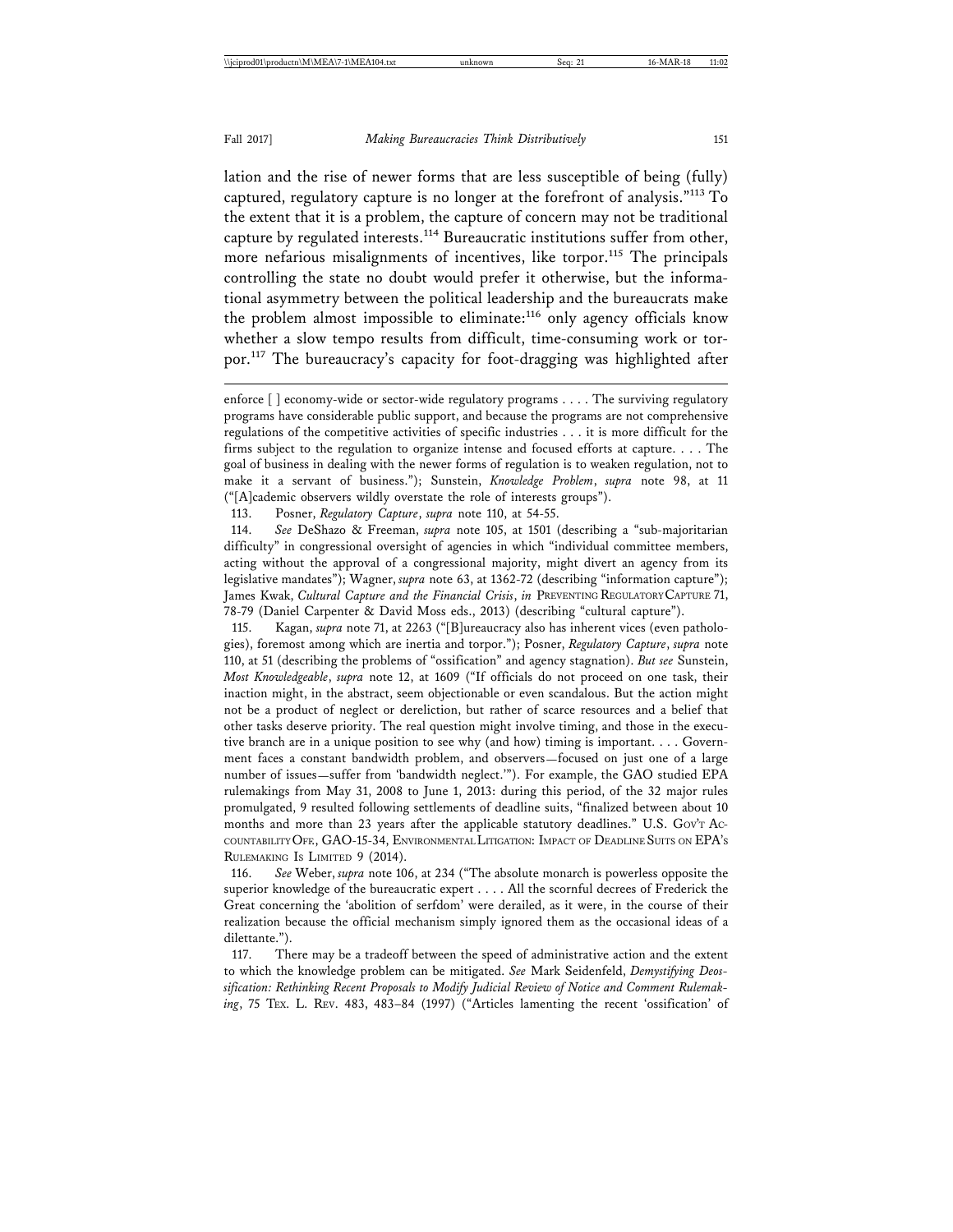the recent inauguration of Donald Trump, with reports of civil servants subverting government policy through intentional foot-dragging and smallscale sabotage.<sup>118</sup>

# D. *Addressing the Knowledge and Incentives Problems with Political Control*

While elected representatives are disciplined at the ballot box, bureaucrats are insulated from direct democratic checks.<sup>119</sup> Moreover, elected officials are incapable of comprehensively monitoring agency activity and disciplining non-compliance.<sup>120</sup>

Further directives to agencies are unlikely to remedy the situation.<sup>121</sup> Progressive reformers have sought to insert "the question of the social value . . . at the center of the regulatory question" in order to "motivate regulatory approaches that  $\ldots$  can help prevent social harms." $^{122}$  But legislation already includes the broad directives that these reformers desire. A closer look would indicate why: such language may in some instances be attractive because it is so open to interpretation, allowing for directives where Congress "could not reach agreement on specifics, given limited time and diverse interests" or allowing legislators "to pass on to another body politically difficult decisions."<sup>123</sup> An agency official tasked with discerning how he or

118. *See, e.g.*, Michael D. Shear & Eric Lichtblau, *'A Sense of Dread' for Civil Servants Shaken by Trump Transition*, N.Y. TIMES (Feb. 11, 2017), https://www.nytimes.com/2017/02/ 11/us/politics/a-sense-of-dread-for-civil-servants-shaken-by-trump-transition.html?mcubz=1 (reporting on the basis of interviews with federal agency staff); Juliet Eilperin et al., *Resistance from Within: Federal Workers Push Back Against Trump*, WASH. POST (Jan. 31, 2017) https:// www.washingtonpost.com/politics/resistance-from-within-federal-workers-push-back-against -trump/2017/01/31/c65b110e-e7cb-11e6-b82f-687d6e6a3e7c\_story.html?utm\_term=.5a3dd8cd 3590.

119. McCubbins et al. *supra* note 105, at 247.

120. *Id.* at 243 ("[T]he possibility arises that bureaucrats will not comply with [elected officials'] policy preferences.").

121. *Id.* at 272.

122. RAHMAN, DEMOCRACY, *supra* note 5, at 126 ("By putting the question of the social value of finance at the center of the regulatory question, we can motivate regulatory approaches that rely not on sporadic technocratic oversight or minimalist regulation, but instead on structural changes that can help prevent social harms . . . .").

123. Kagan, *supra* note 71, at 2255-56; *see also* DeShazo & Freeman, *supra* note 105, at 1452 ("[W]hy does Congress delegate? The reasons, according to political scientists, are many. First, as a body, Congress lacks the requisite information or expertise to make

notice and comment rulemaking seem to be the fashion in administrative law scholarship today. The term 'ossification' refers to the inefficiencies that plague regulatory programs because of analytic hurdles that agencies must clear in order to adopt new rules. To a large extent, developments in administrative law over the past two decades that were meant to expand public participation and influence in administrative decision making have unintentionally put these hurdles in place.").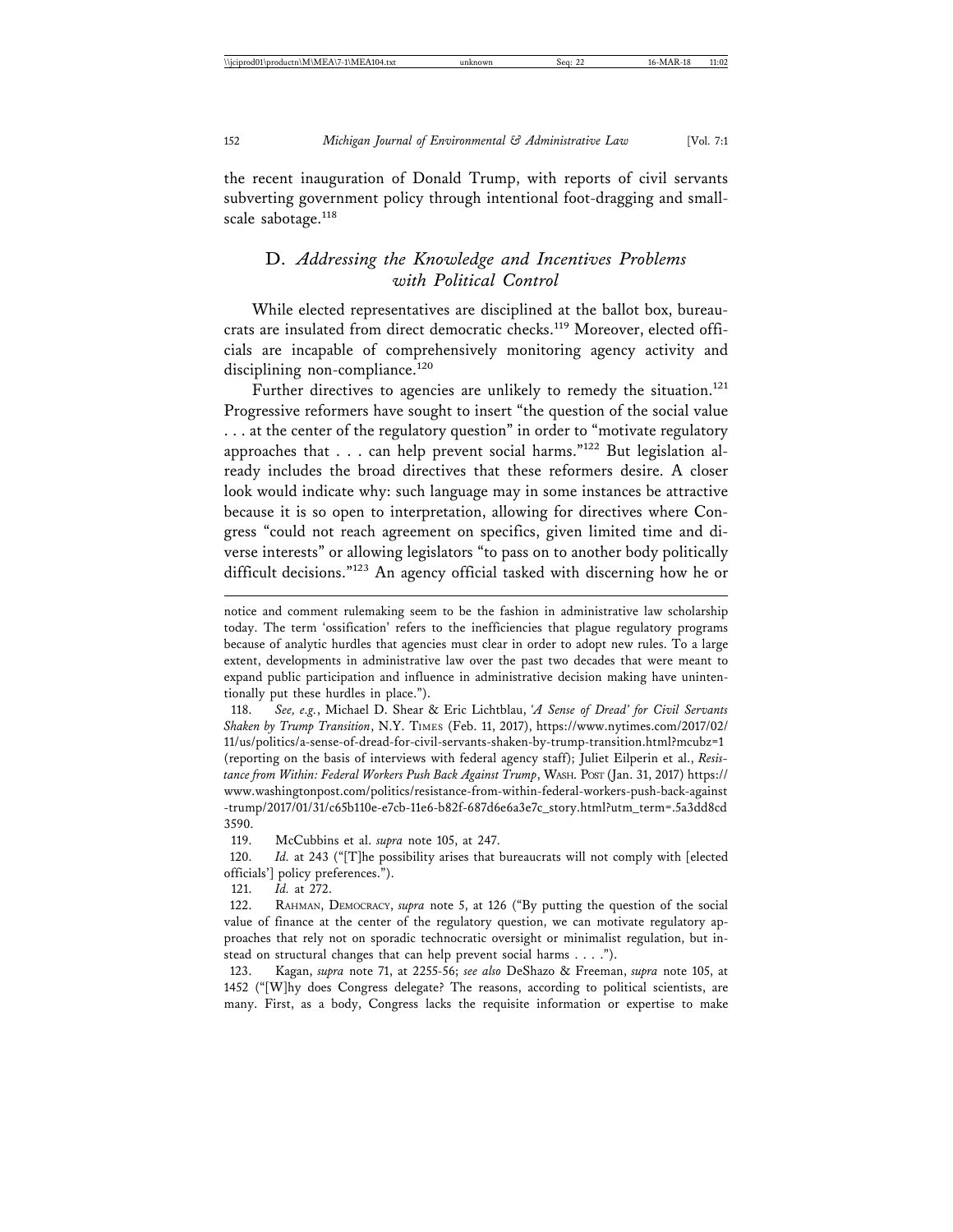she would go about pursuing "the public's needs, $124$  or the interests of "main street" and or the "middle class," would have innumerable interpretations at his or her disposal. The indeterminacy problem is equally applicable to the organizing concept of the burgeoning civic republican reformism: domination.<sup>125</sup>

The American federal state has ex post monitoring and correction controls to supplement organic directives, but these too are insufficient. For example, the President oversees the bureaucracy and its regulatory output via review by the Office of Management and Budget.<sup>126</sup> He or she also wields the removal power as a stick to punish runaway bureaucrats, and can organize their activity via directives.<sup>127</sup> Congress retains the ability to punish agencies via legislation.<sup>128</sup> Congress can also use the Congressional Review Act to excise particular regulatory output and potentially foreclose substantially similar rules.<sup>129</sup> "Nevertheless, by itself, a system of rewards and punishments is unlikely to be a completely effective solution to the control problem. This is due to the cost of monitoring, limitations in the range of rewards and punishments, and, for the most meaningful forms of rewards and punishments, the cost to the principals of implementing them."130

Where the government chooses to use centralized coordination instead of decentralized private ordering, procedural innovations can render bureaucracy more accountable and informed, especially when coupled with ju-

124. RAHMAN, DEMOCRACY, *supra* note 5, at 98.

125. *See id.* at 124; *see also, e.g.*, Philip Petit, *The Domination Complaint*, 46 NOMOS 87, 94 (2005) ("Domination . . . is not an on-or-off condition but one to which a person may be subject at higher or lower degree of intensity.").

126. McCubbins et al., *supra* note 105, at 272 ("Substantive legislative specificity is a substitute for monitoring and punishment as a means of assuring bureaucratic compliance. In a large, complex government operating in a world of economic, technical, and political uncertainties, and subject to shifting coalitions of questionable stability, widespread practice of substantive legislative specificity is as impractical as widespread use of monitoring and sanctions.").

127. *See supra* note 75 and accompanying text; *see also* Kagan, *supra* note 71, at 2293-94, 2298.

128. McCubbins et al., *supra* note 105, at 248 ("Appropriations and reauthorization bills also provide a means for either general or programmatically targeted rewards and punishments.").

129. 5 U.S.C. §§ 801-808 (2012).

130. McCubbins et al., *supra* note 105, at 249.

thousands of specific decisions. Second, the transaction costs of coming to agreement on contentious issues are high. Third, delegation 'expand[s] the scope of politically relevant activity available' to political actors. Finally, members wish to avoid responsibility for hard decisions with political costs.").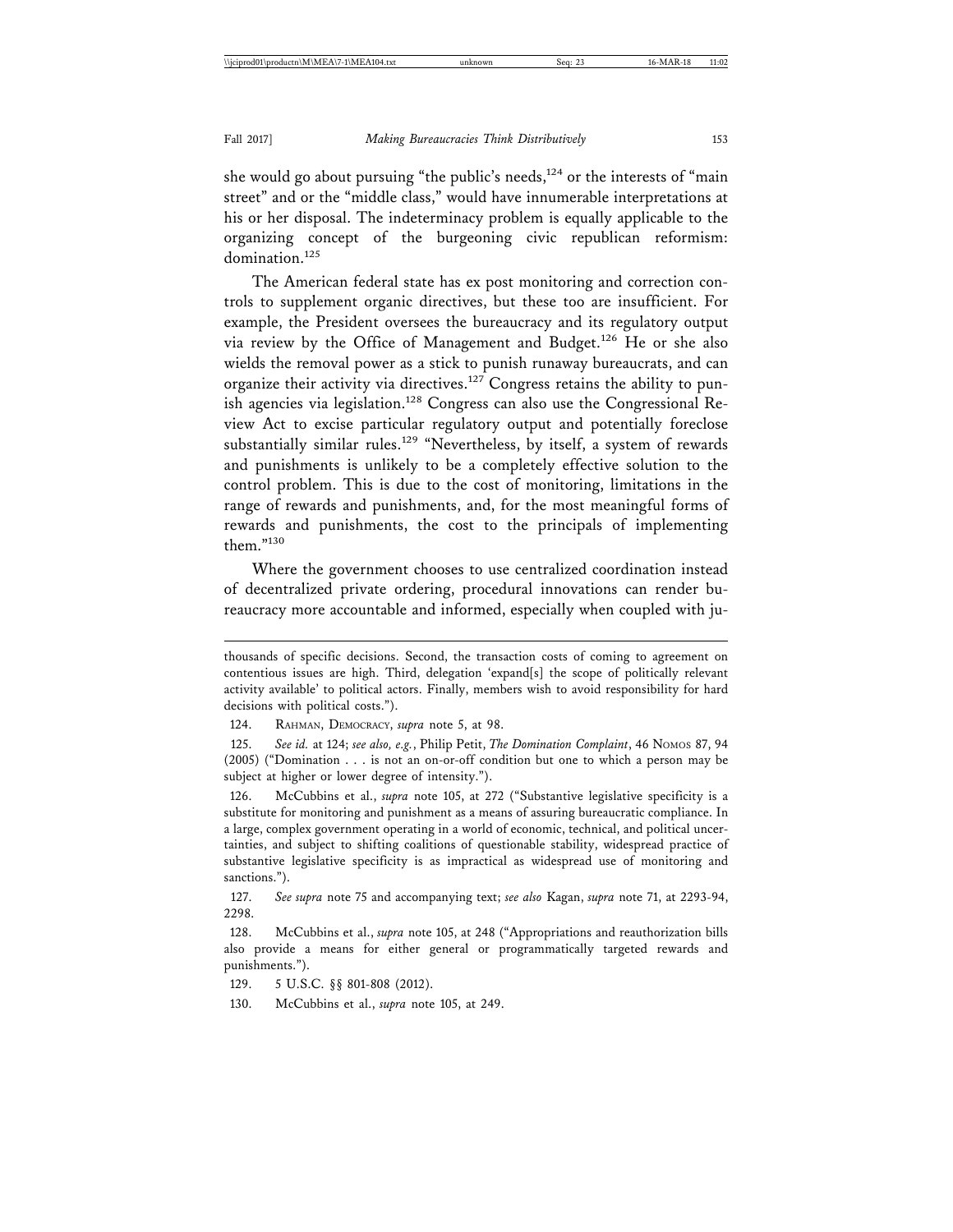dicial review.<sup>131</sup> "[P]rocedures can be used to mitigate informational disadvantages faced by politicians in dealing with agencies,"132 preventing the agencies from "secretly conspir[ing] against elected officials by presenting them with a fait accompli<sup>"133</sup> while retaining the flexibility necessary for administration.134 Procedures can also "enfranchise important constituents in agency decision-making processes, thereby assuring that agencies are responsive to their interests" by creating opportunities for their input into the formulation of policy.135 The most obvious example is the procedural structure of the APA's provisions for notice-and-comment rulemaking and judicial review of final agency actions Though some have argued that the APA enthrones another undemocratic ruler in the place of the bureaucrat namely the lawyers and judges who employ procedure to jockey over policy<sup>136</sup>—the APA at root is "written to enhance [democratic] political control" of the bureaucracy.<sup>137</sup>

#### E. *Successful Reform without Ideological Blinders*

Successful administrative reform cannot ignore the knowledge and incentives problems. The progressive left has resisted acknowledging problems inherent in bureaucracy, likely because of an oversimplified dismissal of its initial observer, F.A. Hayek.<sup>138</sup> Today Hayek is "generally only

133. *Id.* at 258.

134. *See id.* at 244 ("[P]rocedural controls . . . enable political leaders to assure compliance without specifying, or even necessarily knowing, what substantive outcome is most in their interest.").

135. *Id.* at 244, 255 (arguing that procedures can create a coalition to make durable the bargain struck at that time of the legislative decision); *id.* at 264-65 (describing NEPA as an example of deck stacking). Participatory process might also aid in allowing less well organized interests to coalesce and participate by virtue of its braking effect on bureaucratic activity. *See* Macey, *supra* note 105, at 675-76 (arguing that administrative procedures "create the sort of delay that can help to even the playing field between relatively diffuse, poorly organized groups, and highly organized, well-financed special interests," but that the longer delays generated by judicial review and reversal "can benefit highly organized groups relative to poorly organized groups because the comparative advantage of the highly organized groups lies in their ability to retain their cohesiveness over a long period of time.").

136. *See* Kessler, *supra* note 19, at 770-71.

137. McCubbins et al., *supra* note 105, at 256.

138. Rahman, *Conceptualizing*, *supra* note 96, at 272 ("Hayek . . . rejected the viability or desirability of centralized state control and regulation over the market because of a central-

<sup>131.</sup> *Id.* at 272 ("Administrative procedures can be viewed as an 'indirect' means by which politicians, in anticipation of judicial encroachment, use the courts to maintain political control.").

<sup>132.</sup> *Id.* at 244, 255 (arguing that procedures can create a coalition to make durable the bargain struck at that time of the legislative decision), 264-65 (NEPA as an example of deck stacking).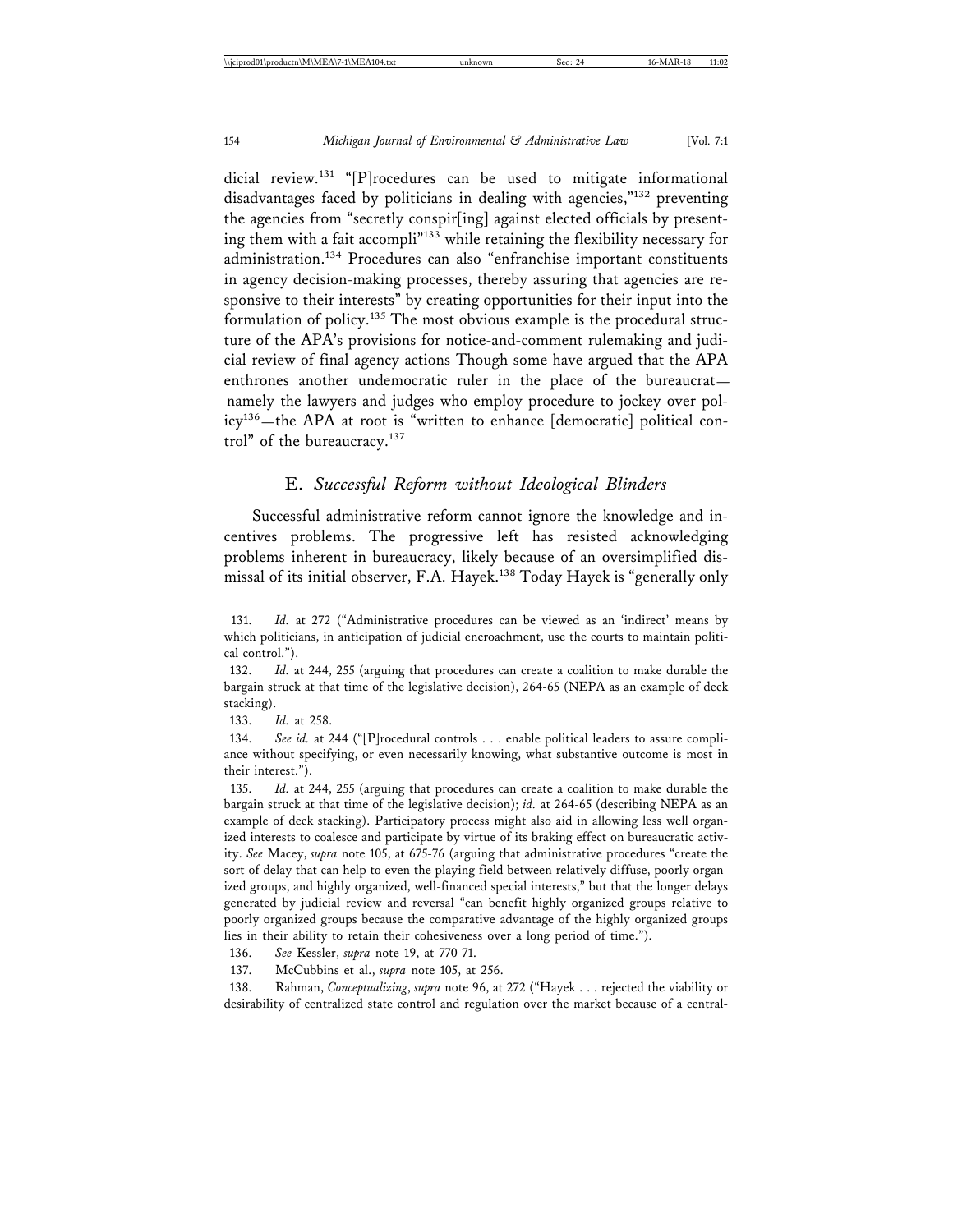studied by his ideological sympathizers" on the political right.<sup>139</sup> But Hayek's insights on bureaucracy not only can, but also should, be separated from the 19th-century style laissez-faire governance associated with Hayek's politics and his followers'.<sup>140</sup>

Today's progressive reformers do not contest the basic liberal governance model, in which the state primarily oversees and sets parameters for private transactions, which remain the predominant form of economic activity. Though Rahman, for example, bemoans the reigning managerialist governance model's "commitment to . . . optimizing of markets," where the "the self-optimizing mechanisms of the market" are insufficient,<sup>141</sup> Rahman's proposals are of the same mold. His democratic-watchdog administration still presides over private economic activity, and does not seize the economic commanding heights. To the extent regulators define legal parameters for any activity outside of the government, they are optimizing the market.<sup>142</sup> Reform proposals thus concede the existing liberal governance model, but fail to address its fundamental problems.

There are reform paths, however, that can address the problems Hayek identified.<sup>143</sup> A historical example is the National Environmental Policy Act, emerging from the environmental movement of the 1960s.

ized apparatus like the state can never have the totality of information necessary to make wise decisions about economic allocations.").

140. The association of Hayek with a strictly deregulatory and laissez-faire policy is not as straightforward as it may seem. *See* F. A. HAYEK, LAW, LEGISLATION AND LIBERTY, VOLUME 3: THE POLITICAL ORDER OF A FREE PEOPLE 55 (1979) ("The assurance of a certain minimum income for everyone, or a sort of floor below which nobody need fall even when he is unable to provide for himself, appears not only to be a wholly legitimate protection against a risk common to all, but a necessary part of the Great Society in which the individual no longer has specific claims on the members of the particular small group into which he was born."); *see also*, Gamble, *supra* note 92, at 51 ("Hayek wished to restrict the role of government to a minimum. However, to the dismay of many libertarians he identified numerous areas where it was legitimate for the government to have a role."); *cf.* David A. Weisbach, *Should Legal Rules Be Used to Redistribute Income?*, 70 U. CHI. L. REV. 439, 440 (2003) ("[R]edistribution might act as a form of social insurance. Any of us could easily be down and out someday due to misfortune. Redistribution hedges this risk.").

141. *See* RAHMAN, DEMOCRACY, *supra* note 5, at 167, 170.

142. *See* Christopher DeMuth, *Can the Administrative State Be Tamed?*, 8 J.L. ANALYSIS 121, 125 (2016) ("The differentiation of 'economic' and 'social' regulation, which began to appear in the 1970s, is imprecise. Just as utility regulation may be thought of as correcting the market failure of monopoly, so environmental regulation may be thought of as correcting the market failure of external costs; just as utility regulation standardizes prices, so health and safety regulation standardize production methods and product designs.").

143. Hayek himself at times articulated the compatibility of a political arrangements conforming to his diagnosis of the ills of bureaucratic governance and aims of social justice, for example in his endorsement of a redistributive policy of universal income and effectively

<sup>139.</sup> GRIFFITHS, *supra* note 97, at 95-120 (discussing Andrew Gamble's critique of the left's reception of Hayekian theory).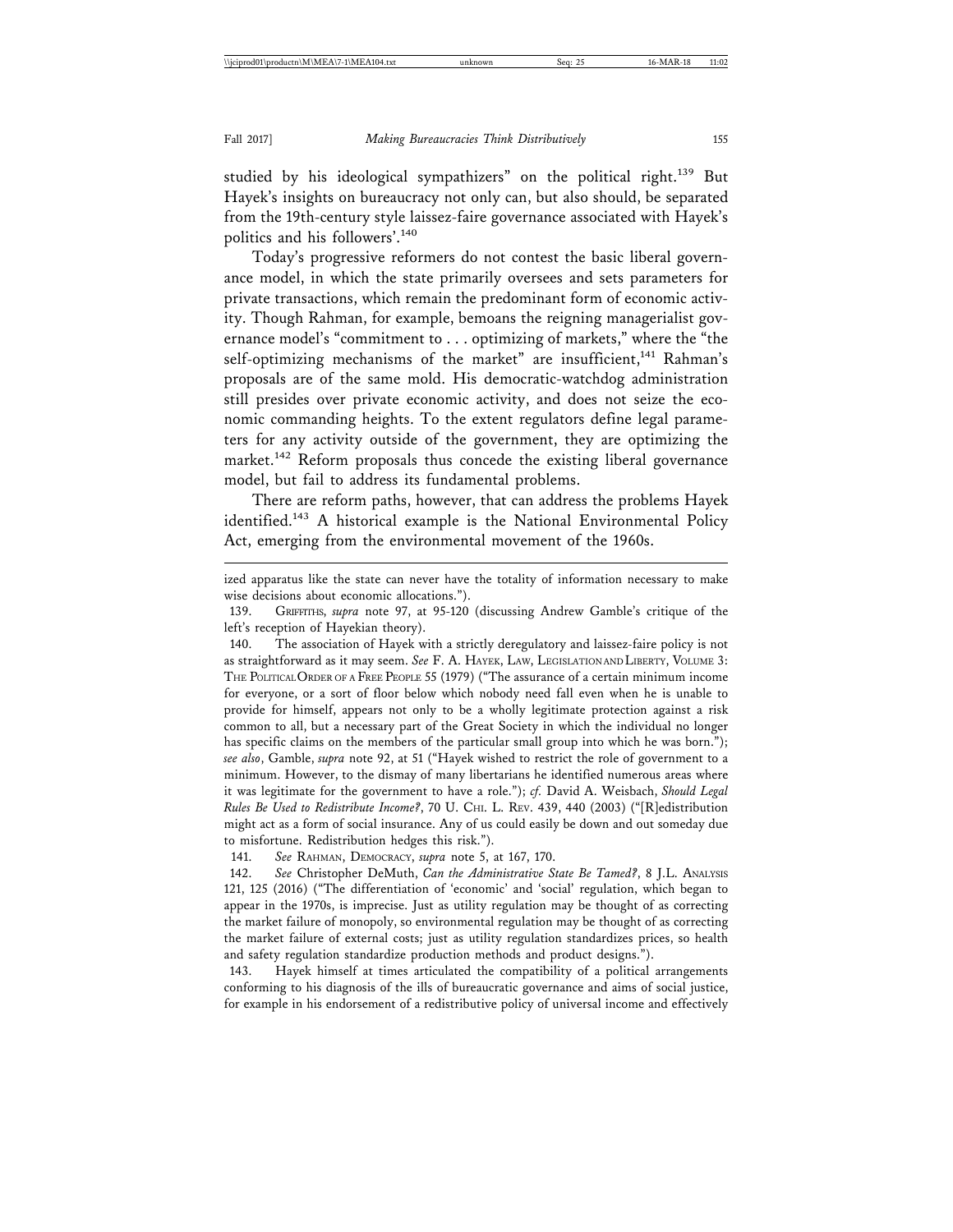#### III. NEPA AS BUREAUCRATIC CONTROL

The possibility of improving the decisions of bureaucratic organizations without deconstructing the administrative state is apparent from the environmental movement.

#### A. *The Environmental Movement as Critique of Bureaucracy*

The environmental movement emerged in a "republican moment"<sup>144</sup> in the late 1960s. Two factors were notable in that political conjuncture. First, the era was marked by prominent environmental degradation. A series of particularly visible instances of environmental degradation in the late sixties heightened the desire for centralized regulation of environmental pollution and destruction.<sup>145</sup> Events like a huge fish kill in the Mississippi River, DDT contamination, the burning of the Cuyahoga River, and the Santa Barbara oil spill, as well as the documentation and higher visibility of widespread species extinction, brought the problem of environmental destruction from industrial activity to the fore of public consciousness.<sup>146</sup>

The second factor was that the awareness of an environment under threat merged with a developing political backlash against administrative experts in federal agencies.<sup>147</sup> Concern about the reliability of agency experts and the extent to which they were protecting the public's welfare initially arose from scandals concerning the effects of radiation fallout from nuclear-weapons tests. Various public hysterias followed, notably regarding

a social safety net, *see* GRIFFITHS, *supra* note 97, as well as explicitly stating the need for synoptic centralized regulation to address market failures, such as with industrial pollution and environmental degradation, *see supra* note 94 and accompanying text.

<sup>144.</sup> Daniel A. Farber, *Politics and Procedure in Environmental Law*, 8 J.L. ECON. & ORG. 59, 66-67 (1992) (describing the beginning of 1970 as a republican moment, that is, "extraordinary periods when broad segments of the public are intensely involved with an issue, legislators find themselves in the spotlight, and their positions shift closer to those of the public at large," in this case environmental protection).

<sup>145.</sup> RICHARD J. LAZARUS, THE MAKING OF ENVIRONMENTAL LAW 61, 79 (2004) [hereinafter LAZARUS, MAKING] ("By the 1960s . . . increased public awareness of the potentially catastrophic environmental consequences of certain new technologies and industrial processes had rendered the finiteness of life on Earth a matter of ongoing concern.").

<sup>146.</sup> *Id.* at 58-59, 63.

<sup>147.</sup> William J. Novak, *A Revisionist History of Regulatory Capture*, *in* PREVENTING REGULA-TORY CAPTURE: SPECIAL INTEREST INFLUENCE AND HOW TO LIMIT IT 30 (Daniel Carpenter & David Moss eds., 2013); Kagan, *supra* note 71, at 2264–65; *cf.* Teles, *Scourge*, *supra* note 24, at 88 (describing pollution as a form of upwardly redistributive rent "because it extracts uncompensated benefits from those who pay its costs in the form of despoiled air and water" and describing the environmental movement of the 1960s and 70s as an "anti-rent-seeking mobilization").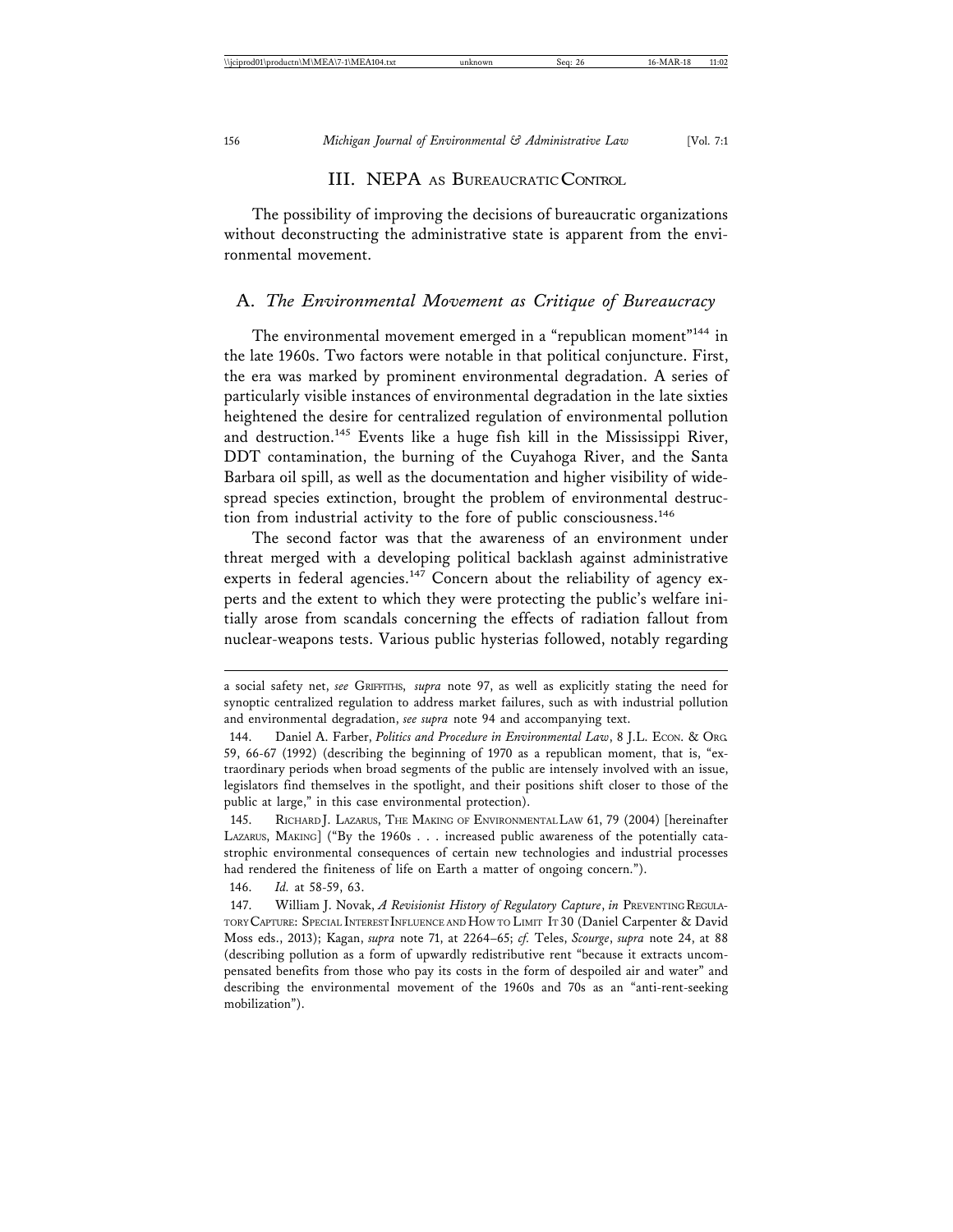contamination of consumer products and water.<sup>148</sup> In some of these situations "the authoritative reassurances of government scientists were proved false,"149 and the ultimate result was "a gradual discrediting not merely of individual scientists or agencies, but of the Progressive philosophy of governance itself."<sup>150</sup>

The political origin of the environmental movement, often overlooked, is evident in an often cited founding document of the environmental movement: Rachel Carson's *Silent Spring*. 151 The book not only addressed absent birds and poisoned fish, but also directed a political critique at the administrative state, most notably in Carson's repeated calls for opportunities for citizen participation in the regulation of pesticide manufacture and application.152 The book was directed at members of the public, not administrators or the legislators, but Carson's political message was more direct when she was called to testify before the Congress months after *Silent Spring* was published.153

Political forces coalesced in the wake of environmental controversies, seeking a reassertion of political control over the agencies. The political system in turn responded via Congress<sup>154</sup> and then the courts.<sup>155</sup> The demo-

153. *See* Rachel Carson, Statement of Rachel Carson before the Senate Subcommittee on Reorganization and International Organizations (June 4, 1963), http://rachelcarsoncoun cil.org/about-rcc/about-rachel-carson/rachel-carsons-statement-before-congress-1963/.

154. The federal legislative response in some cases was not dampened by the encouragement of large industrial concerns that valued the predictability of federal level regulatory schemes. *See* ANDREWS, *supra* note 148, at 209 ("[A]s a few leading states and cities began to toughen their air pollution control regulations . . . key industries themselves acquired a powerful new interest in obtaining moderate and uniform federal standards that would preempt more stringent and inconsistent state and local standards.").

155. Kagan, *supra* note 71, at 2265 ("Congress likewise passed a set of statutes providing, in select areas of regulation, enhanced participatory opportunities. The goal was to put in place procedures that would create a broadly pluralist system of agency decision making, thus replicating the process of interest group representation and bargaining thought responsible for legislation."). Some of the judicial aspects of this response figure into what Sunstein and Vermeule describe as the moment of "progressive administrative law." *See infra* note 171.

<sup>148.</sup> *See* RICHARD N. L. ANDREWS, MANAGING THE ENVIRONMENT, MANAGING OURSELVES: A HISTORY OF AMERICAN ENVIRONMENTAL POLICY 211-21, 238 (2d ed. 2006); LAZARUS, MAKING, *supra* note 145, at 58.

<sup>149.</sup> ANDREWS, *supra* note 148, at 212.

<sup>150.</sup> *Id.* at 218.

<sup>151.</sup> *See* RAMACHANDRA GUHA, ENVIRONMENTALISM: A GLOBAL HISTORY 1-9, 69-89 (2000) (describing the growth of environmentalism and *Silent Spring* as the founding document of an environmental age); JOACHIM RADKAU, THE AGE OF ECOLOGY: A GLOBAL HISTORY 75-78 (Patrick Camiller trans., 2014) (likewise discussing the impact of *Silent Spring*).

<sup>152. &</sup>quot;With an equally revolutionary effect, [*Silent Spring*] documented the excessively cozy relationships . . . among government agencies and powerful pesticide manufacturers, user constituencies, and even scientists beholden to them for research funding." ANDREWS, *supra* note 148, at 217.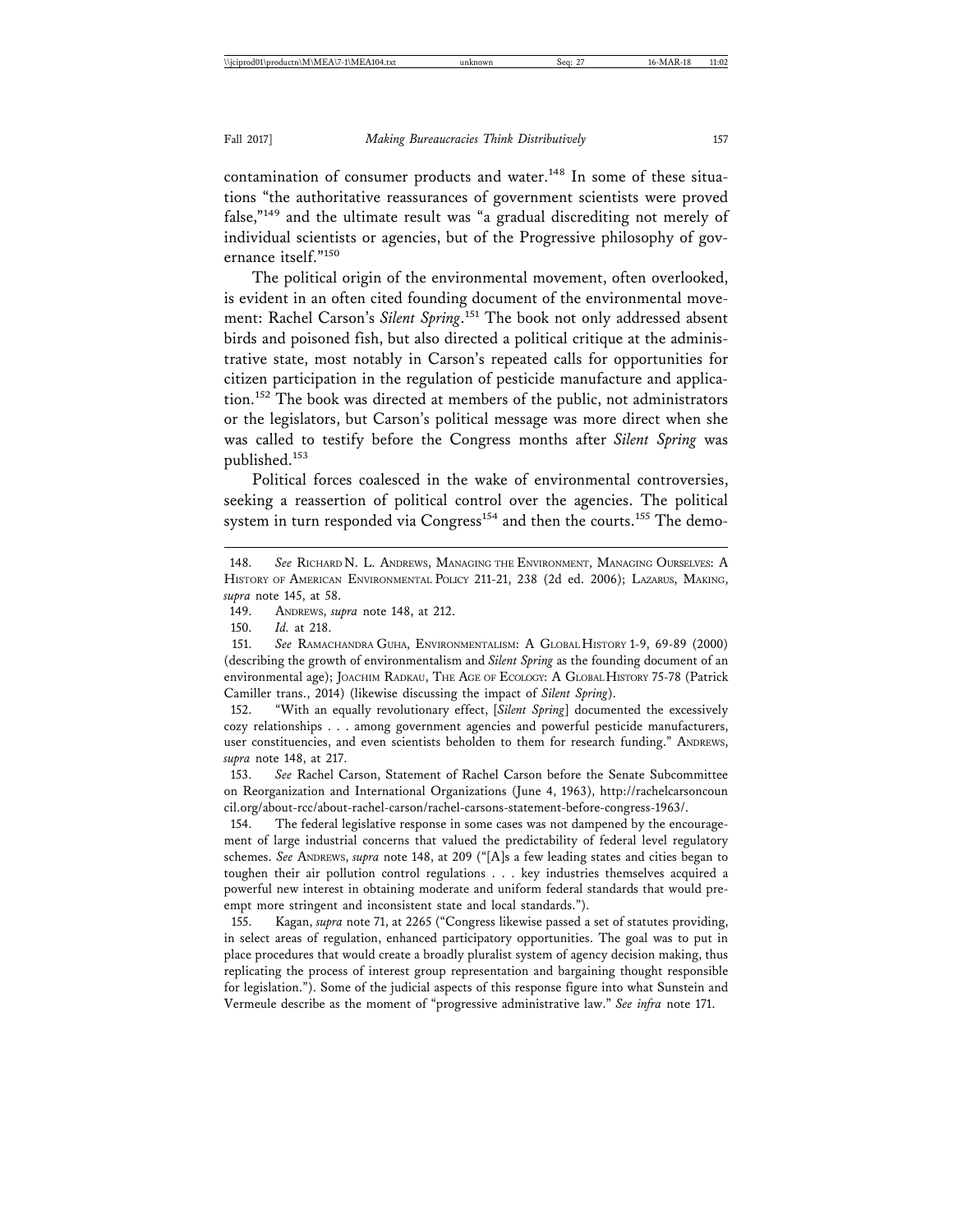cratic impetus of the late 1960s and early 1970s produced the institutions of contemporary "legalistic" environmentalism: the Clean Water Act, Clean Air Act, and Endangered Species Act. Laws resulted from popular pressure to constrain agencies by having elected representatives directly define objectives and allowing the public (environmental organizations and academic experts, but also industry) to hold agencies accountable through public comment and citizen-suit litigation.<sup>156</sup>

#### B. *The National Environmental Policy Act*

The most prominent example of legislation originating in the environmental "republican moment" is the regulatory review regime established under the National Environmental Policy Act of 1969 (NEPA). NEPA is the United States' "basic national charter for protection of the environment."157 The law emerged from discussions in Congress about the need for a statute setting a policy for the federal government, committing it to the protection of the environment. Several proposals were offered, including the creation of a new agency devoted to environmental protection. But the proposal that ultimately prevailed was the brainchild of Senator Henry Jackson of Washington and of Lynton Caldwell, a political scientist from the University of Indiana.

# 1. Action-Forcing Under NEPA

Jackson and Caldwell's idea was to commit existing agencies to procedural steps that would further environmental protection. This was done by procedures binding agencies to consider and internalize scientific expertise specifically on the environmental impacts of agency decisions.<sup>158</sup> The path was inspired by previous ad hoc consultations, in which agencies undertook studies of environmental consequences and decisions changed accordingly. An early example was the congressionally ordered study of environmental

<sup>156.</sup> ANDREWS, *supra* note 148, at 221, 238; Robert L. Rabin, *Federal Regulation in Historical Perspective*, 38 STAN. L. REV. 1189, 1287 (1986); MORTON J. HORWITZ, THE TRANSFORMATION OF AMERICAN LAW 1970-1960: THE CRISIS OF LEGAL ORTHODOXY 240-42 (1992).

<sup>157. 40</sup> C.F.R. § 1500.1(a) (2017). Regulations promulgated by CEQ to instruct agencies on the implementation of NEPA have helped to define its statutory regime. *See also* Oliver A. Houck, *Is That All? A Review of the National Environmental Policy Act: An Agenda for the Future by Lynton Keith Caldwell*, 11 DUKE ENVTL. L. & POL. F. 173, 184 (2000) (book review).

<sup>158.</sup> *See* S. REP . NO. 91-296, at 9 (1969) ("A statement of national policy for the environment—like other major policy declarations—is in large measure concerned with principle rather than detail . . . . But, if goals and principles are to be effective, they must be capable of being applied in action. S. 1075 thus incorporates certain 'action-forcing' provisions and procedures which are designed to assure that all Federal agencies plan and work toward meeting the challenge of a better environment.").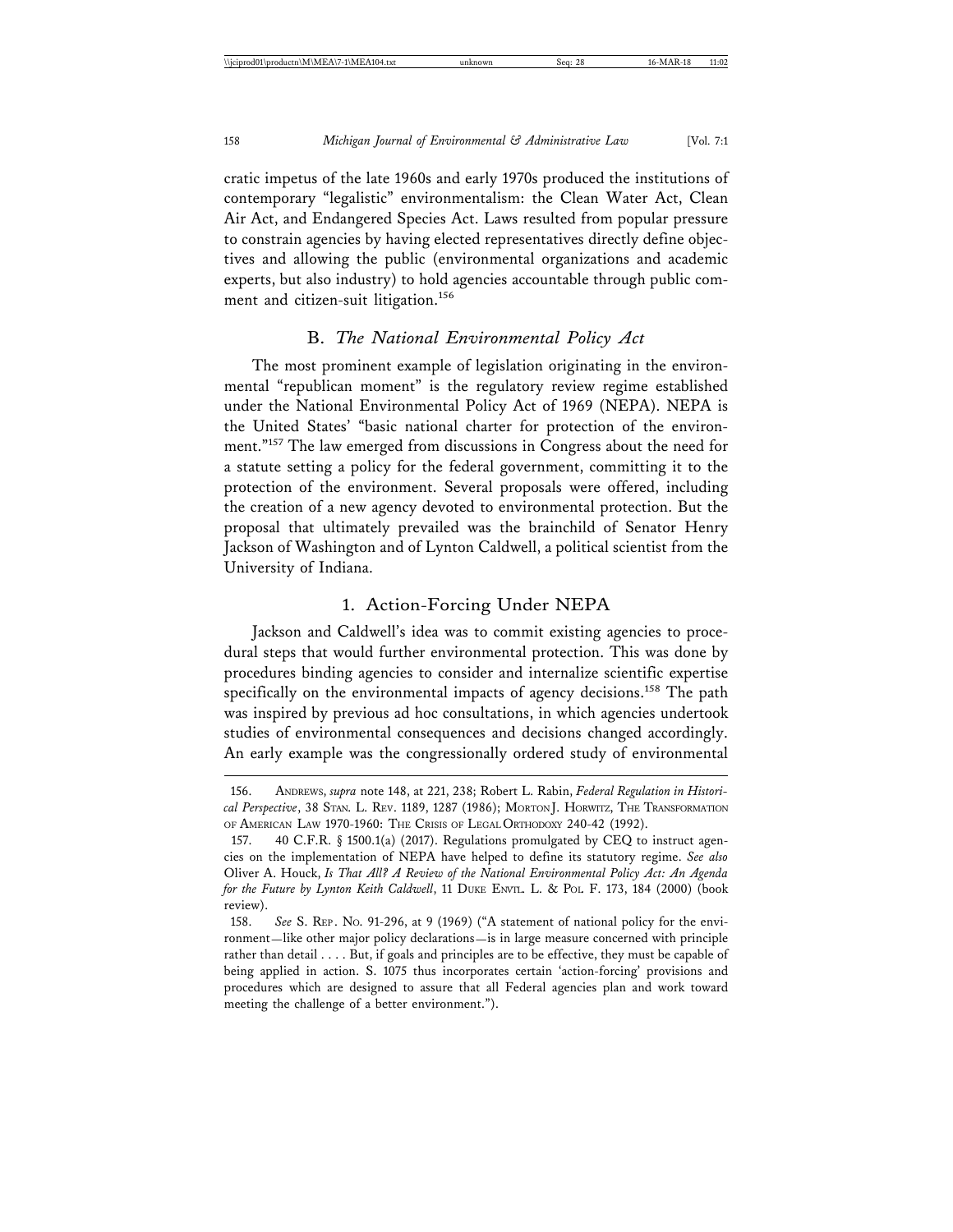impact associated with "Project Chariot"—the Federal Atomic Energy Commission's proposal to excavate a deep-water port at Cape Thompson, Alaska by detonating five thermonuclear bombs.<sup>159</sup> Rather than establishing an agency substantively focused on environmental protection, the idea animating NEPA was to commit existing agencies to internalize environmental protection into their normal regulatory activity.

Under the statute and implementing regulations, an agency proposing a "major federal action" must assess whether the action could have significant adverse impacts on the environment.<sup>160</sup> If the agency excludes such effects, it must issue a brief summary of its analysis, called an environmental assessment, and an official finding of no significant impact after notice and comment.<sup>161</sup> If it finds potential of significant impacts, the agency must undertake "an early and open process for determining the scope of issues to be addressed," by proposing significant issues, and then taking public comment on these proposed issues at a stage called "scoping."<sup>162</sup>

The agency then issues a provisional document for purposes of public comment, a draft environmental impact statement ("EIS"). This document begins by stating the "underlying purpose and need" for the proposed ac- $\mu$ <sub>163</sub> it then defines a range of reasonable alternatives that would meet this purpose and need, including its preferred proposed action and a noaction alternative. The statement provides a comparative analysis of the alternatives, providing "full and fair discussion" with respect to each of the parameters or subject matters defined in the scoping process,<sup>164</sup> "sharply defining the issues and providing a clear basis for choice among options."165 After publishing the draft EIS, the agency must solicit comment from agencies and the public.166 The agency then finalizes the document, responding to comments by modifying alternatives in the EIS, developing new unconsidered alternatives, modifying its analysis, or explaining why comments do not warrant further agency response.167 The agency promulgates its final rule via a record of decision, stating its policy and identifying all alternatives considered. It must also explain whether all practicable means to mini-

- 165. *Id.* § 1502.14.
- 166. *Id.* § 1503.1(1), (4).<br>167. *Id.* § 1503.4.

<sup>159.</sup> Dan O'Neill, *Project Chariot: How Alaska Escaped Nuclear Excavation*, BULL. ATOMIC SCIENTISTS, Sept. 2015, at 28, 28 ("Chariot was possibly the first government project challenged on ecological grounds, and occasioned the first integrated bioenvironmental study the progenitor of the modern environmental impact statement.").

<sup>160. 40</sup> C.F.R. § 1501.3 (2017).

<sup>161.</sup> *Id.* § 1508.13.

<sup>162.</sup> *Id.* § 1501.7.

<sup>163.</sup> *Id.* § 1502.13.

<sup>164.</sup> *Id.* § 1502.1.

<sup>167.</sup> *Id.* § 1503.4.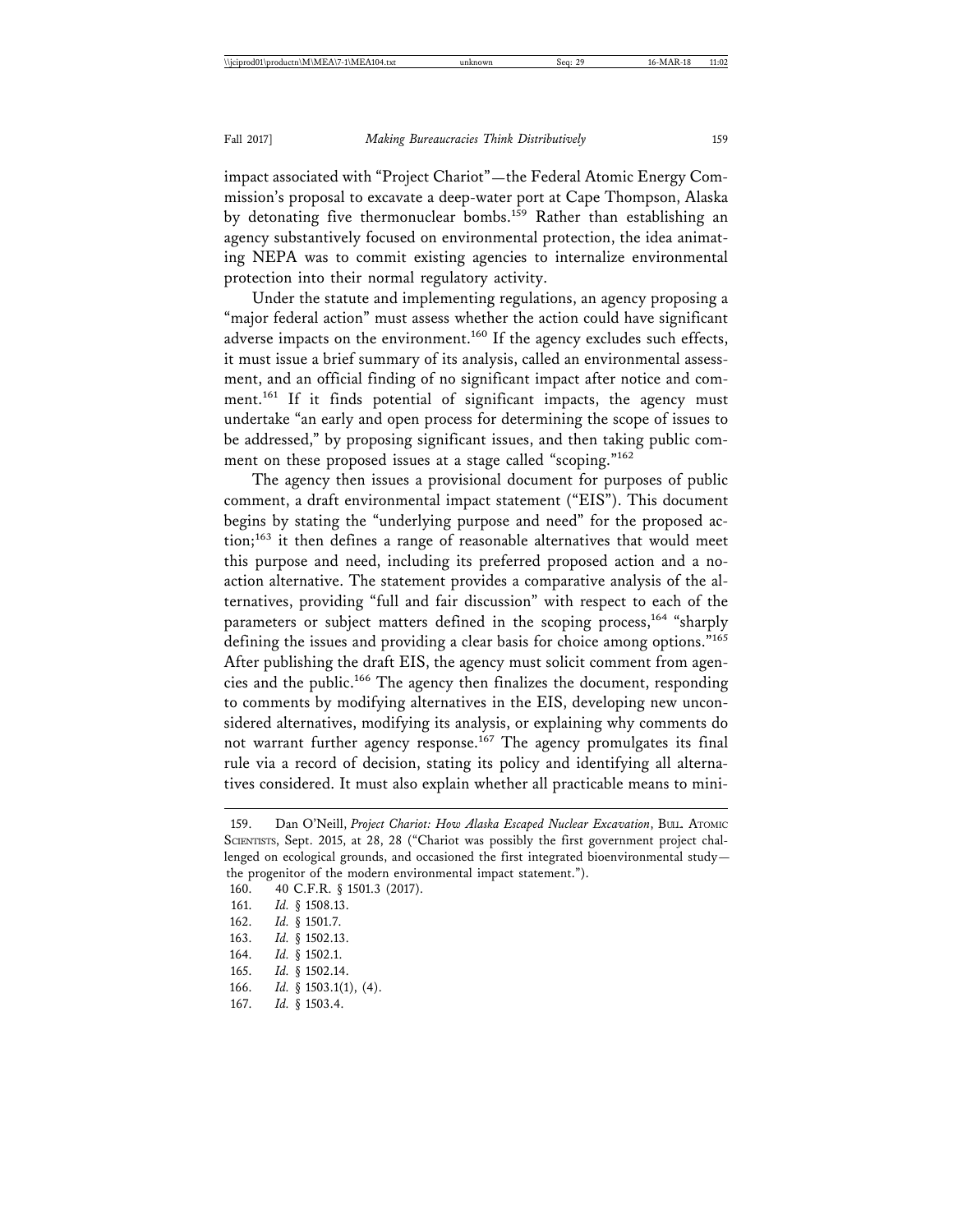mize environmental harms were adopted, and if not, the justifications for its decision.<sup>168</sup>

While NEPA's statutory language describes substantive policy goals, under courts' interpretations "its mandate to the agencies is essentially procedural."169 The Section 102 procedural requirements—for a preliminary determination of significant impacts and the subsequent preparation of an EIS—have been described as "action-forcing" in the sense that they necessitate that "the agency, in reaching its decision, will have available, and will carefully consider, detailed information concerning significant environmental impacts," and also "guarantees that the relevant information will be made available to the larger audience that may also play a role in both the decision-making process and the implementation of that decision."<sup>170</sup>

# 2. Decentralized Enforcement

The bite of the statute comes from its decentralized enforcement. NEPA includes no provision for judicial review, $^{171}$  and therefore its procedural safeguards can only be enforced via the APA's judicial review provisions.172 The requirements can be—and routinely are—enforced by lawsuits, at an average of around 130 cases a year.<sup>173</sup> A rich body of case law has

170. *Robertson*, 490 U.S. at 349; 40 C.F.R. § 1502.1.

171. Richard Lazarus, *The National Environmental Policy Act in the U.S. Supreme Court: A Reappraisal and a Peek Behind the Curtains*, 100 GEO. L.J. 1507, 1515 (2012) [hereinafter Lazarus, *NEPA*] ("What was noticeably missing from NEPA's language, however, was any suggestion that its mandate was subject to judicial enforcement through litigation. NEPA contains no hint of such an enforcement mechanism in either the language of the law or its accompanying legislative history.").

172. Some scholars argue that the prominent role that judicial review and NEPA litigation play in the overall NEPA regime resulted from the path-breaking decision by Judge Skelly Wright in the *Calvert Cliffs* decision. *See, e.g.*, Lazarus, *NEPA*, *supra* note 171, at 1515- 18. Sunstein and Vermeule discuss and quote from Judge Skelly Wright's *Calvert Cliffs* opinion as a paradigmatic instance of "progressive administrative law." Sunstein & Vermeule, *Libertarian*, *supra* note 26, at 394-95.

173. U.S. GOV'T ACCOUNTABILITY OFF., GAO-14-370, NATIONAL ENVIRONMENTAL POLICY ACT: LITTLE INFORMATION EXISTS ON NEPA ANALYSES 20 (2014) ("In 2011, the most recent data available, CEQ reported 94 NEPA cases filed, down from the average of 129 cases filed per year from calendar year 2001 through calendar year 2008. . . . [T]he number of NEPA lawsuits is relatively small when compared with the total number of NEPA analyses.").

<sup>168.</sup> *Id.* § 1502.2(d).

<sup>169.</sup> Vermont Yankee Nuclear Power Corp. v. Nat. Res. Def. Council, Inc., 435 U.S. 519, 558 (1978); Robertson v. Methow Valley Citizens Council, 490 U.S. 332, 350 (1989) ("NEPA itself does not mandate particular results, but simply prescribes the necessary process."). Some scholars argue that this exclusively procedural interpretation is unduly narrow. *See, e.g.*, Nicholas C. Yost, *NEPA's Promise-Partially Fulfilled*, 20 ENVTL. L. 533 (1990).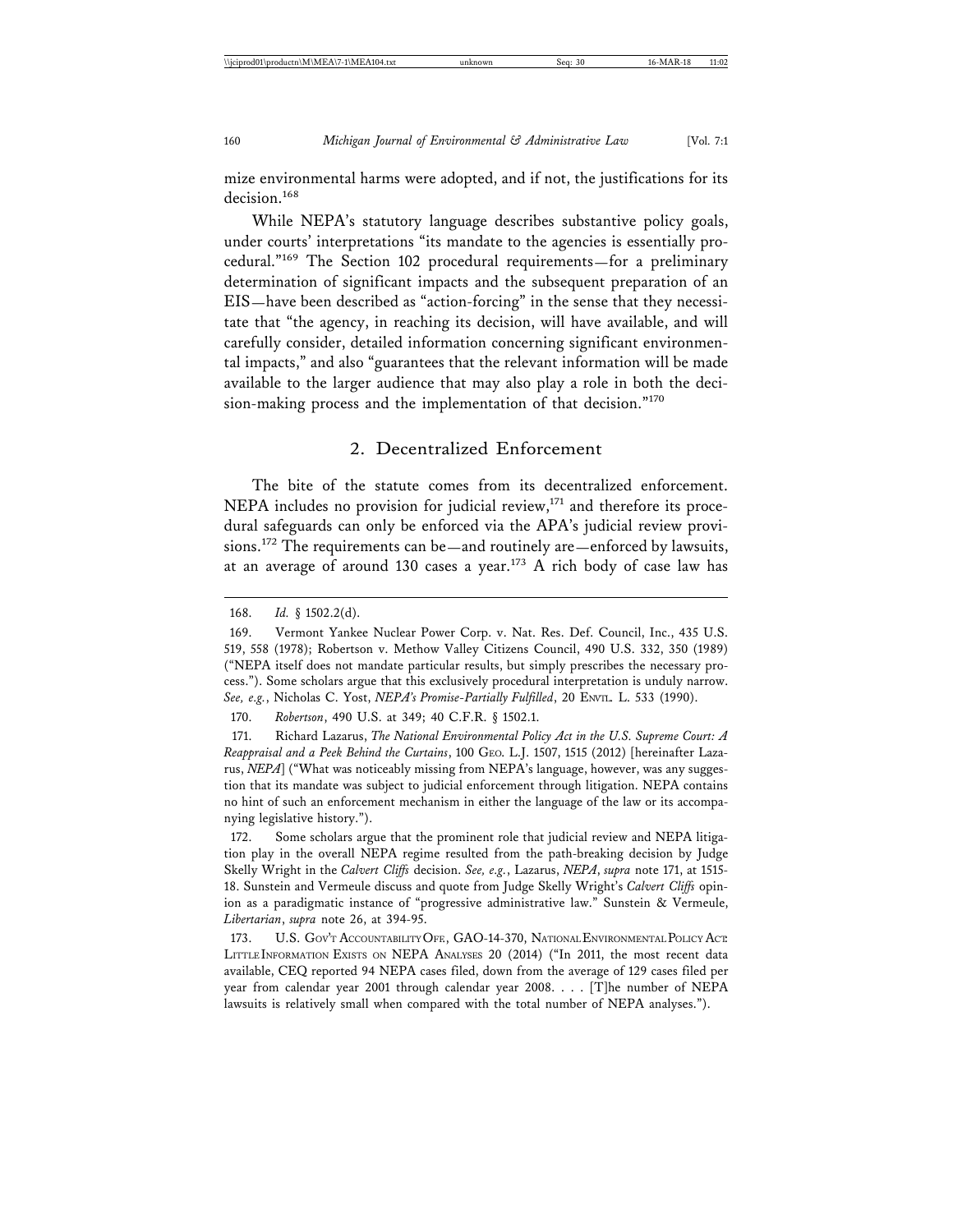developed in the federal courts<sup>174</sup> regarding how agencies must comply with NEPA procedures. Here, civil society plays an important role, since organized and frequent litigation have given NEPA its teeth<sup>175</sup>: "litigation and far more often—the threat of litigation, nip[ ] at the heels of federal decision-making, surfacing greener alternatives."<sup>176</sup>

#### 3. NEPA's Success: "Making Bureaucracies Think"

NEPA has been largely successful in changing agency behavior and generating improved environmental protection.

NEPA processes come with costs<sup>177</sup>: an EIS costs between \$250,000 and \$2 million to complete.<sup>178</sup> Analysis also takes time and can generate voluminous information, which may create its own epistemic bottlenecks.<sup>179</sup> For this reason, critics contend that "EISs are . . . too thorough, overstuffed to the point of uselessness."<sup>180</sup>

But costs must be assessed relative to benefits. NEPA has "had a massive impact on governmental decision-making."<sup>181</sup> Even critics of "ossified" administration concede that the NEPA regime has improved regulatory

176. Houck, *supra* note 157, at 188 ("NEPA lives on in agency practice and in litigation and—far more often—in the threat of litigation, nipping at the heels of federal decisionmaking, surfacing greener alternatives, employing its own cadre in every federal agency, and providing access for thousands of individuals and community groups who count on the impact statement process to give them notice and a fighting chance.").

177. Michael Herz, *Parallel Universes: NEPA Lessons for the New Property*, 93 COLUM. L. REV. 1668, 1712 (1993) (discussing the NEPA regime's "built-in difficulties that might loosely be lumped together as problems of manageability").

178. U.S. GOV'T ACCOUNTABILITY OFF., NATIONAL ENVIRONMENTAL POLICY ACT, GAO-14-370, NATIONAL ENVIRONMENTAL POLICY ACT: LITTLE INFORMATION EXISTS ON NEPA ANALYSES 12 (2014).

179. Herz, *supra* note 177, at 1713 ("Herbert Simon, the guru of 'bounded rationality,' has suggested that one important boundary on rationality is simply limited attention. The sprawling, unfocused, thousand-page EIS with twenty-eight appendices might be Simon's Exhibit A.").

180. *Id.* (emphasis omitted from original).

181. Richard J. Lazarus, *The Greening of America and the Graying of United States Environmental Law: Reflections on Environmental Law's First Three Decades in the United States*, 20 VA. ENVTL. L.J. 75, 77 (2001); *see also* Lazarus, *NEPA*, *supra* note 171, at 1519 ("[T]he process of preparing EISs can itself change agency behavior. It is one thing to resist expending resources to acquire information about adverse environmental impacts. It is quite another to ignore such information once it is available and part of the decision-making record. It is the rare government official who would do the latter . . . .").

<sup>174.</sup> Notably, however, the Supreme Court has been unwilling to rule against the federal agencies on NEPA claims. *See generally* Lazarus, *NEPA*, *supra* note 171, at 1521.

<sup>175.</sup> Daniel A. Farber, *Politics and Procedure in Environmental Law*, 8 J.L. ECON. & ORG. 59, 72 (1992) ("[E]nvironmental groups play a crucial role. Since early in the emergence of modern environmental law, these groups have been the major sources of litigation on behalf of environmental quality.").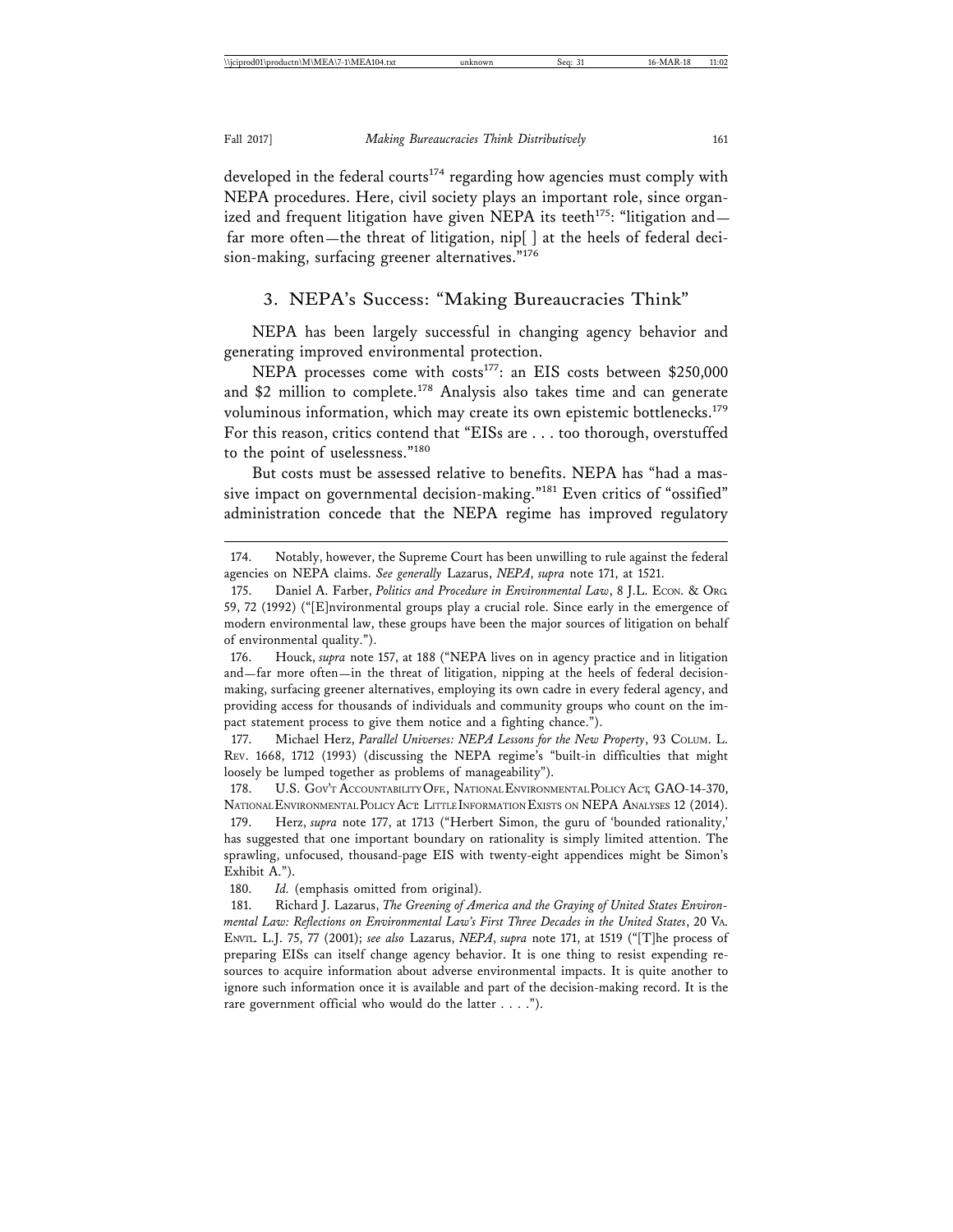output.182 "Projects that make it through the NEPA process are financially and environmentally improved," allowing agencies to "avoid the multiyear cost of mitigating a project's potential adverse effects up front."183 NEPA's procedures "are almost certain to affect the agency's substantive decision."<sup>184</sup> This is because, as expressed by Serge Taylor's famous analysis of NEPA's effects on the Army Corps of Engineers and the Forest Service,<sup>185</sup> the regime has *made bureaucracies think*: the process of environmental impact analysis has resulted in better informed agency decisions,<sup>186</sup> and has forced agencies to develop in-house sensitivity specifically on the environmental impacts of regulated conduct.<sup>187</sup> The mere anticipation of NEPA analysis, and the knowledge that decisions can be scrutinized by the public and possibly the courts, has disciplined agency practice.<sup>188</sup>

<sup>182.</sup> Richard J. Pierce, Jr., *Seven Ways to Deossify Agency Rulemaking*, 47 ADMIN. L. REV. 59, 68 (1995) ("The duty to consider the environmental effects of agency actions, imposed in the National Environmental Policy Act of 1969, seems to have had this type of broad beneficial effect. This potential culture-changing effect of the duty to engage in reasoned decision making may have enough value to justify retention of some version of the judicially enforced duty notwithstanding the doctrine's high costs.").

<sup>183.</sup> U.S. GOV'T ACCOUNTABILITY OFF., GAO-14-370, NATIONAL ENVIRONMENTAL POLICY ACT: LITTLE INFORMATION EXISTS ON NEPA ANALYSES 17 (2014); *see also* LINDA LUTHER, CONG. RE-SEARCH SERV., RL33152, THE NATIONAL ENVIRONMENTAL POLICY ACT: BACKGROUND AND IMPLEMEN-TATION 28 (2008) ("Some agency representatives feel that the NEPA process, when implemented as required by the CEQ regulations, actually facilitates a more efficiently executed project.").

<sup>184.</sup> Robertson v. Methow Valley Citizens Council, 490 U.S. 332, 350 (1989). *See also* ENVTL. LAW INST., NEPA SUCCESS STORIES: CELEBRATING 40 YEARS OF TRANSPARENCY AND OPEN GOVERNMENT (2010).

<sup>185.</sup> *See generally* TAYLOR, *supra* note 6.

<sup>186.</sup> Lazarus, *NEPA*, *supra* note 171, at 1519 ("NEPA also had the effect of prompting agencies to change the background and expertise of those hired and appointed to include agency personnel more knowledgeable about environmental impact.").

<sup>187.</sup> Richard J. Lazarus, *Changing Conceptions of Property and Sovereignty in Natural Resources: Questioning the Public Trust Doctrine*, 71 IOWA L. REV. 631, 689 n.364 (1986) ("[U]ndoubtedly one of NEPA's most significant long-term impacts has been the hiring by agencies of personnel with expertise in the environmental area and, consequently, personnel usually sensitive to environmental concerns."); Herz, *supra* note 177, at 1711-12 ("One result of NEPA's enactment has been the large growth of environmental professionals within agencies, including many whose basic mission has nothing to do with environmental protection."); *see generally* TAYLOR, *supra* note 6; *see also* JAMES Q. WILSON, BUREAUCRACY: WHAT GOVERNMENT AGENCIES DO AND WHY THEY DO IT 65 (1989) (citing reforms undertaken following NEPA, and concluding "[e]ven established bureaucracies with strong professional traditions already in place can be altered by inserting a new profession").

<sup>188.</sup> Lazarus, *NEPA*, *supra* note 171, at 1519; *see also* Houck, *supra* note 157, at 190-91 ("NEPA's great contribution . . . is the environmental impact statement. It is not what the statement says that is important. It is in what comes before, in what agencies have to investigate and learn and listen to, in what they have to fear from other agencies and from environmental groups, the press, and reviewing courts, and in the everyday responses and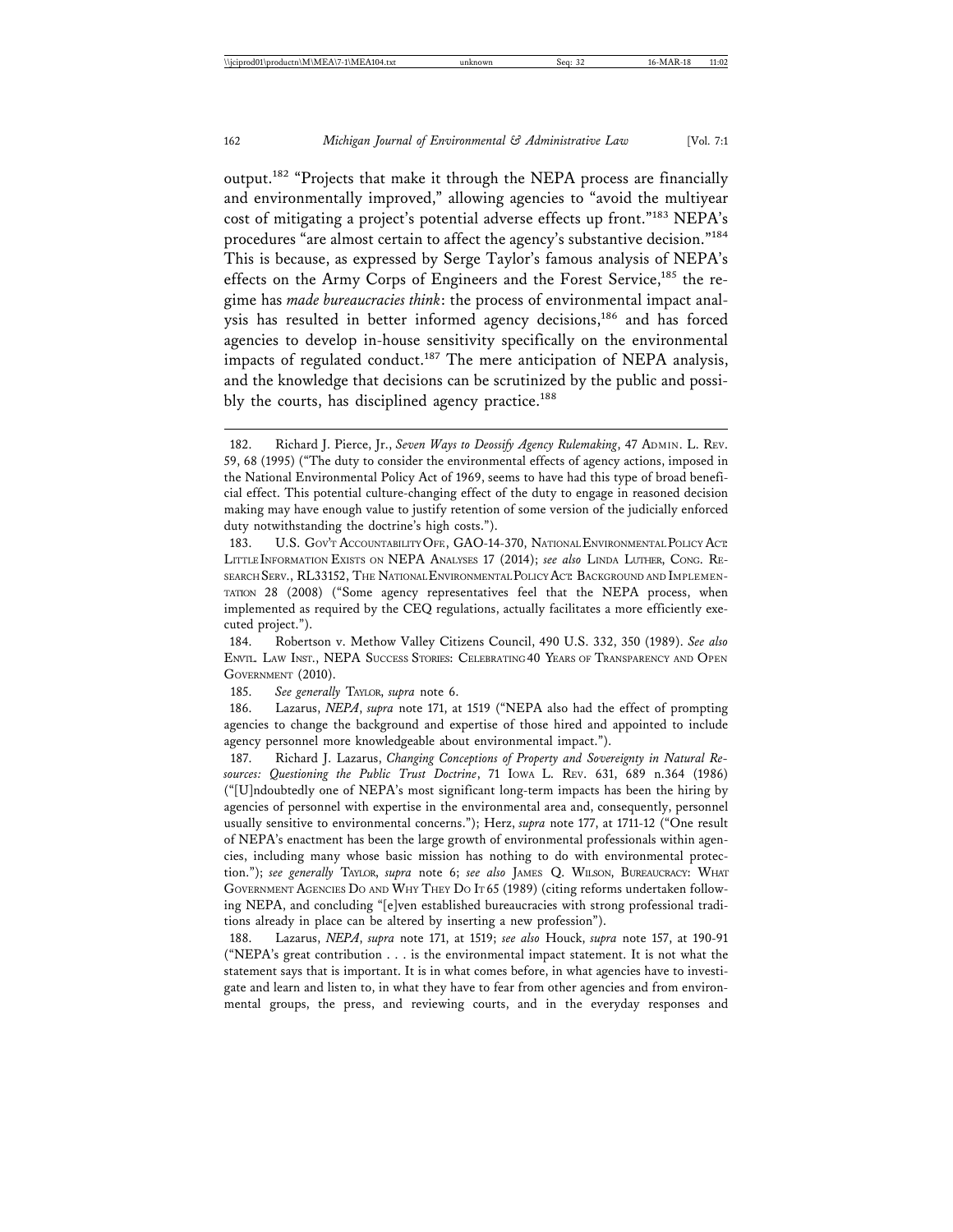Additionally, NEPA has induced agencies to invest in and accumulate environmental expertise, yielding better policy at lower informational costs. Outside of the agencies, NEPA provides civic interests—citizens organizations, NGOs, public interest groups—an institutional framework around which to organize: scientists, lawyers, civil society organizations and regulated industry have developed practices to mobilize for and against administrative action.<sup>189</sup>

The NEPA regime provides an example of administrative reform that seeks to improve regulatory output by rendering the bureaucracy's decision making more accessible and transparent. NEPA does not directly address the epistemic critique of bureaucracy; the statute has nothing to say about whether there should be bureaucratic action in the first place. However, where centralized coordination is undertaken, the regime provides powerful tools to mitigate the knowledge problem and correct misaligned incentives. NEPA turns the bureaucracy's synoptic view to concerns that would otherwise go unconsidered. The statute compels analysis while preserving the agency's flexibility with respect to substantive decisions. Simultaneously, outside the government, civil society has the opportunity to intervene, participate, and enforce. The regime has thus been successful in advancing environmental protection. In short, the NEPA regime demonstrates that process can reform the bureaucracy.<sup>190</sup>

# IV. MAKING BUREAUCRACIES THINK DISTRIBUTIVELY

Insights from the environmental republican moment can be adapted to address the legitimacy crisis of the administrative state today. Specifically, the NEPA approach can direct the government to prioritize and address contemporary populism's animating source: American society's slippage into oligarchic levels of inequality. Currently, the administrative state does not consistently engage in adequate processes of distributional analysis. The following section advances a proposal for legislative application of the NEPA

accommodations that they have to make."); *NEPA Litigation: The Causes, Effects and Solutions: Hearing Before the H. Comm. on Res.*, 109th Cong. (2005) (statement of Hon. Tom Udall, Member, H Comm. On Res.) ("[I]n more than 99 percent of those cases where an agency is taking major federal action, NEPA serves to avoid a court fight. Through collaboration, extensive public involvement and thorough analysis, NEPA inoculates the vast majority of agency plans from legal challenge.").

<sup>189.</sup> LYNTON K. CALDWELL, SCIENCE AND THE NATIONAL ENVIRONMENTAL POLICY ACT. REDI-RECTING POLICY THROUGH PROCEDURAL REFORM 110-13 (1982); Houck, *supra* note 157, at 188 (describing the "APA-like enfranchising power that this statute has brought to the (one million? easily more) Americans who have participated in the NEPA process over the past thirty years, as well as the effect of this power on the federal establishment.").

<sup>190.</sup> Herz, *supra* note 177, at 1698.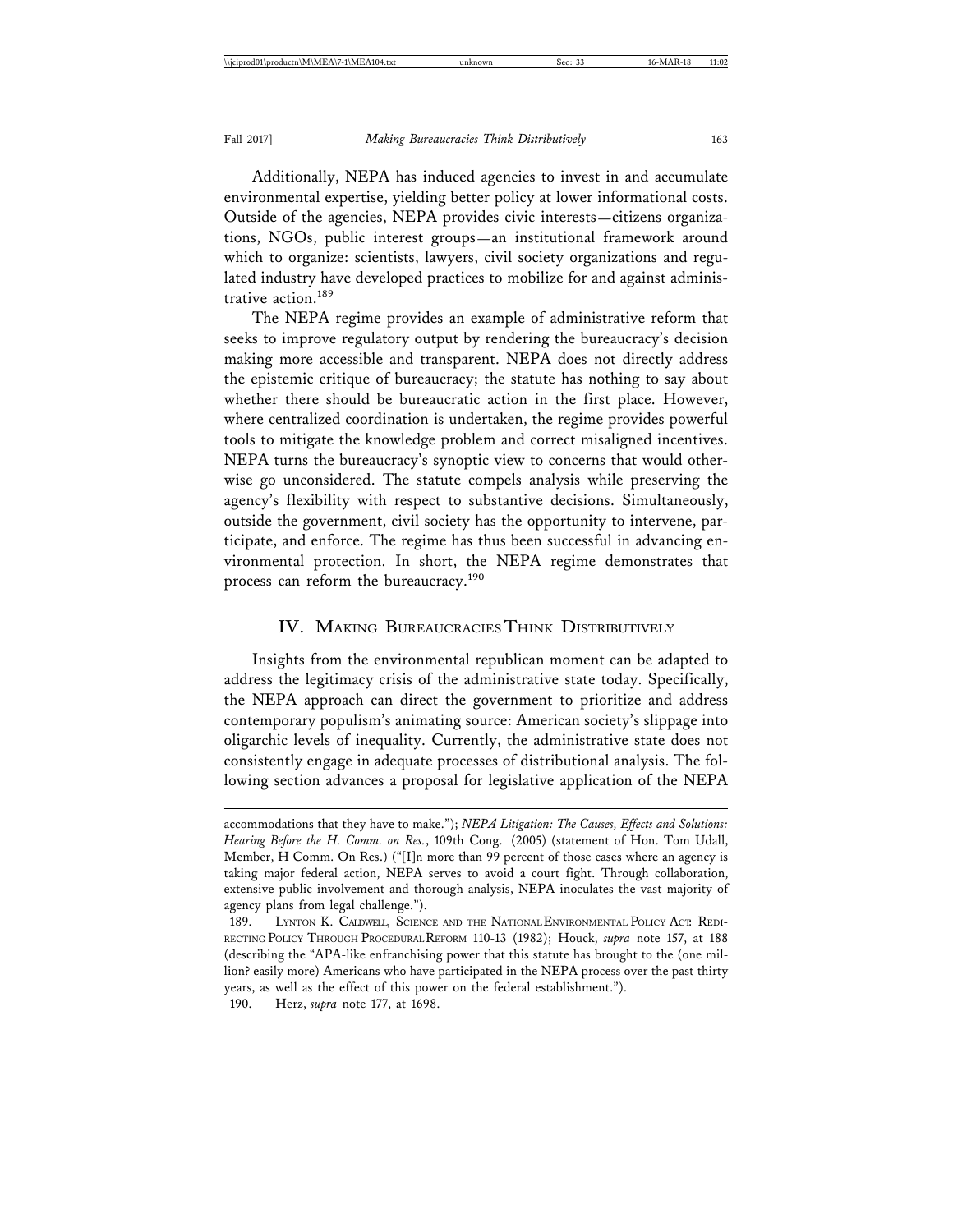approach to the problem of distributive inequity, and describes potential implications for regulatory policy.

#### A. *The Need for Distributional Analysis*

The administrative state still lacks adequate processes for distributional analysis of regulatory output, despite the acknowledged importance of distributional impacts.

#### 1. Distributional Analysis in Environmental Law

Distributional analysis of regulatory action occurs in environmental law, though it is not comprehensive. On its face, NEPA mandates review of all impacts to the human environment. Despite NEPA's broad language, however, courts have confined its application to environmental considerations narrowly conceived.<sup>191</sup>

Environmental regulators have some limited tools to address inequities in environmental policy. An executive order issued by President Clinton in 1994 requires limited distributional regulatory analysis with respect to "environmental justice."192 Under the order, federal agencies must "make achieving environmental justice part of [their] mission" by identifying the effects of agency action on "minority populations and low-income populations"193 and "address[ing] disproportionately high and adverse human health or environmental effects of its programs, policies, and activities" on these populations.<sup>194</sup>

But the ability of the regulatory state to address distributions of wealth and power via environmental policy alone is limited, since "[t]he distributional inequities that appear to exist in environmental protection are undoubtedly the product of broader social forces."<sup>195</sup>

<sup>191.</sup> Metro. Edison Co. v. People Against Nuclear Energy, 460 U.S. 766, 778 (1983) ("If a harm does not have a sufficiently close connection to the physical environment, NEPA does not apply."). There have been proposals to include distributional "environmental justice" analysis in federal environmental policymaking, including proposed legislation in the 102d Congress. *See* Richard Lazarus, *Pursuing "Environmental Justice": The Distributional Effects of Environmental Protection*, 87 NW. U.L. REV. 787, 843 & n.255 (1993) [hereinafter Lazarus, *Pursuing*] (explaining and advocating these proposals). Lazarus seems to have concluded that a better approach was to resurrect existing statutory and regulatory language "to infuse environmental justice concerns" into environmental rulemaking. Richard J. Lazarus, *Fairness in Environmental Law*, 27 ENVTL. L. 705, 717-22 (1997).

<sup>192.</sup> Exec. Order No. 12,898, 59 Fed. Reg. 7,629 (Feb. 11, 1994).

<sup>193.</sup> *Id.* at § 1-101.

<sup>194.</sup> *Id.* at § 1-103(a).

<sup>195.</sup> Lazarus, *Pursuing*, *supra* note 191, at 825.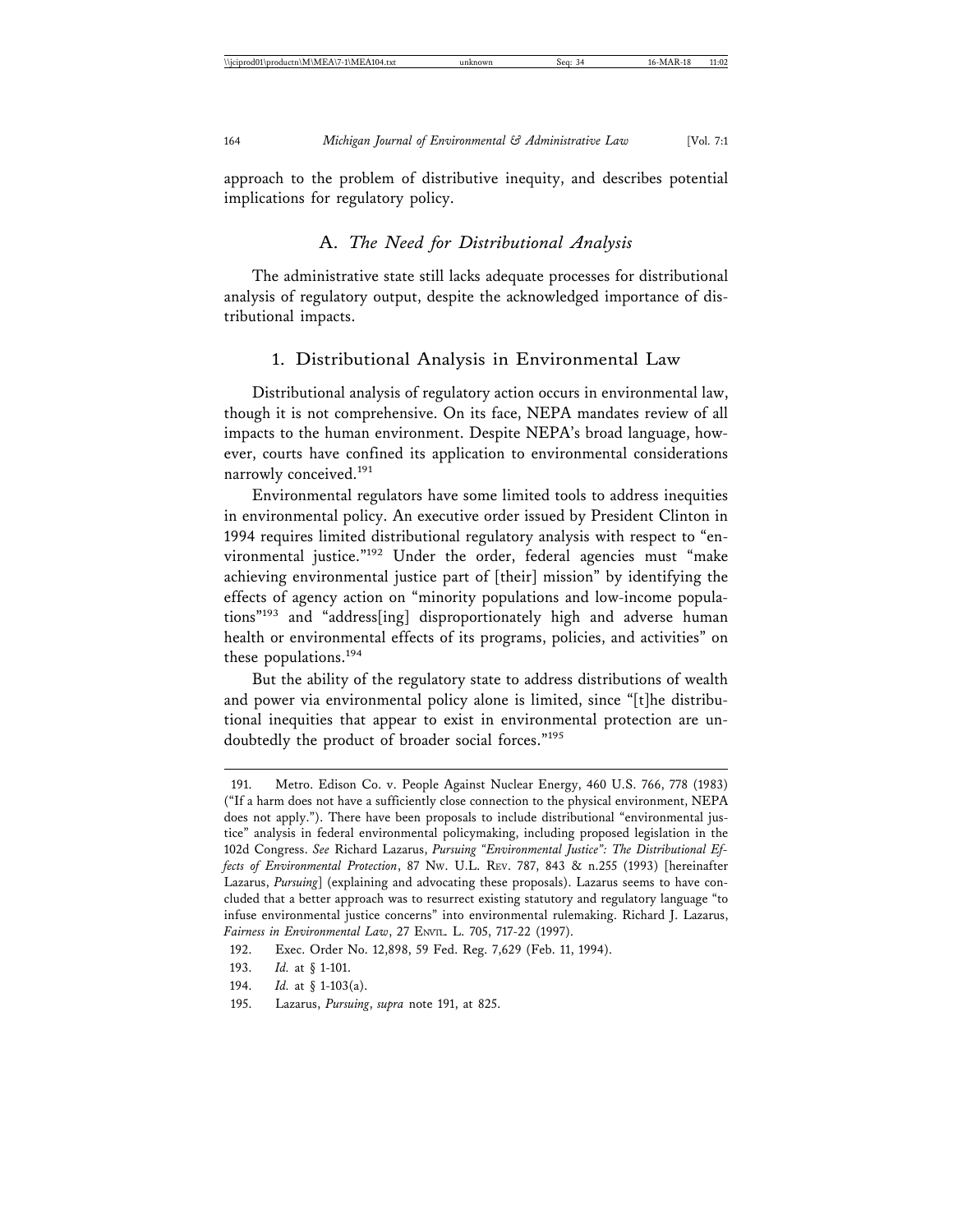#### 2. Distributional Analysis in the Cost-Benefit State

Under existing presidential directives, agencies are supposed to consider distributive impacts when undertaking regulatory action, but existing mechanisms of review are inadequate.

Under executive orders issued by Presidents Clinton and Obama, agencies are directed to consider distributive impacts of regulatory action in the course of regulatory cost-benefit analysis. Both Clinton's Executive Order 12,866<sup>196</sup> and Obama's Executive Order  $13,563^{197}$  authorize consideration of distributional impacts in OIRA review. Executive Order 12,866 includes among its "Regulatory Philosophy and Principles" a directive that "in choosing among alternative regulatory approaches, agencies should select those approaches that maximize net benefits (including . . . distributive impacts; and equity), unless a statute requires another regulatory approach."<sup>198</sup> Obama's Order 13,563 retains Clinton's directive,<sup>199</sup> advising that agencies "may" "[w]here appropriate" consider distributive impacts.<sup>200</sup> The administrative state has had difficulty integrating these directives for distributive impacts review.

In practice, distributional impacts are not examined adequately.<sup>201</sup> Agencies often include pro forma distributional analyses or simply state,

198. Exec. Order No. 12,866, 58 Fed. Reg. 51,735, at § 1(a) (Oct. 4, 1993).

201. Richard W. Parker, *Grading the Government*, 70 U. CHI. L. REV. 1345, 1408 (2003) ("Single-rule analyses are able, in principle at least, to take account of the distributive impacts. Indeed, widely agreed canons of cost-benefit analysis call on analysts to examine such impacts wherever they are significant—though actual examples of this happening are rather hard to find."); Arden Rowell, *Allocating Pollution*, 79 U. CHI. L. REV. 985, 1001-02 (2012) ("How are distributional fairness issues addressed in risk regulation? Despite repeated calls for a clear process of distributional analysis, implementation remains haphazard, and no dominant approach has emerged. Under Executive Order 12866, which was the primary order governing regulatory analysis for many years, distributional impacts were incorporated into regulatory analyses only with a breezy exhortation to count 'distributive impacts' and 'equity' in with other 'benefits.' . . . The Obama administration's response to this critique has been to include a separate provision in Executive Order 13563 explicitly permitting distributional concerns—and other difficult-to-quantify values—to be considered . . . . agencies have yet to determine the best way to operationalize it."); Richard Williams & James Broughel, *Principles for Analyzing Distribution in Regulatory Impact Analysis*, MERCATUS ON POL'Y, May 2015, at 1 ("With the exception of the legally required analysis for small entities (called regulatory flexibility analysis), agencies rarely conduct a general distributional analysis of the

<sup>196.</sup> Exec. Order No. 12,866, 58 Fed. Reg. 51,735 (Oct. 4, 1993) ("[A]gencies should assess all costs and benefits of available regulatory alternatives").

<sup>197.</sup> Exec. Order No. 13,563, 76 Fed. Reg. 3821, 3822 (Jan. 21, 2011); Obama's OIRA further extended the reach of the CBA process, adding "retrospective analysis of rules that may be outmoded, ineffective, insufficient, or excessively burdensome." *Id.*; *see also* Sunstein, *Most Knowledgeable*, *supra* note 12, at 1607, 1636 n.86, 1648.

<sup>199.</sup> *See* Exec. Order No. 13,563, 3 C.F.R. 215, at § 1(b) (2012).

<sup>200.</sup> *Id.* at § 1(c).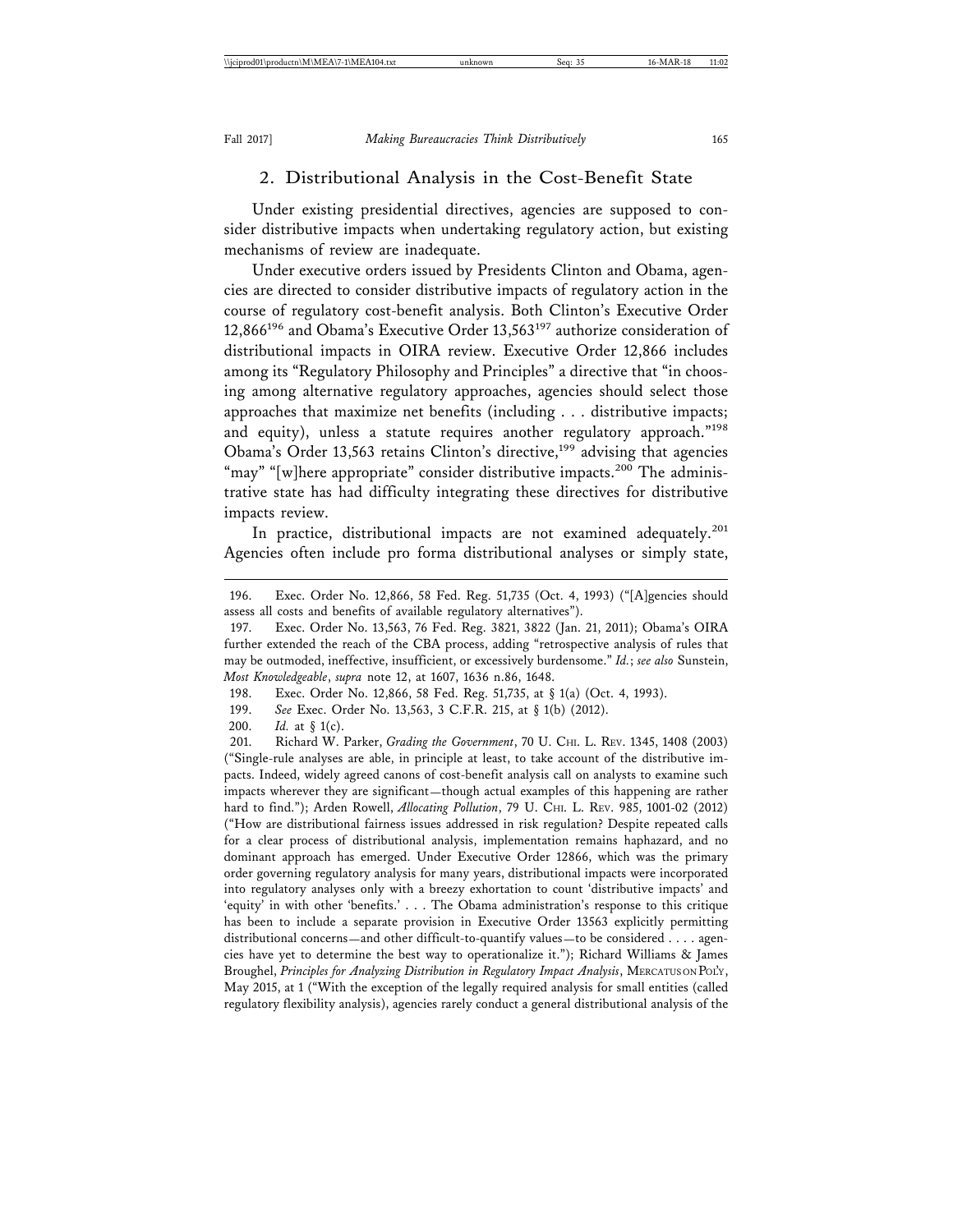without showing, that they have analyzed distributional impacts.<sup>202</sup> A study found that "federal agencies largely ignore" the orders' guidance regarding distributional impact analysis.203 Where distributional analysis of regulation does occur, agencies restrict their review to select groups of concern—for example, children or racial minorities—and assess whether the regulation imposes detriments on these groups.<sup>204</sup> Agencies do not undertake comprehensive distributional analysis examining the ways both costs and benefits are allocated across the entire spectrum of affected groups. One study attributes the omission to bureaucratic disincentives to generate information that could sustain political pushback or "cause new groups to coalesce in opposition to the regulation."<sup>205</sup>

In theory, distributional impacts could be integrated directly into costbenefit analysis. Matthew Adler and Eric Posner have explained that costbenefit analysis could employ a social welfare function to account for the declining marginal utility of income—that is, for an incremental dollar of income resulting in less benefit to persons as they get wealthier.<sup>206</sup> If analysis could be undertaken so as to weight cost and benefits for different income groups, distributive effects of a policy could be integrated directly into cost-benefit analysis.207 Despite proposals to implement this idea in practice, "[w]elfare economists have not proposed a practical way of determining the appropriate method of weighting" people's marginal utilities of income.208 In light of the current infeasibility of integrating distributional analysis into cost-benefit analysis, where distributional analysis is pursued,

204. *Id.* at 318.

205. *Id.* at 320-21.

parties likely to receive benefits and bear costs."); Lisa A. Robinson et al., *Attention to Distribution in U.S. Regulatory Analyses*, 10 REV. ENVTL. ECON. & POL'Y 308, 316 (2016).

<sup>202.</sup> Robert W. Hahn et al., *Environmental Regulation in the 1990s: A Retrospective Analysis*, 27 HARV. ENVTL. L. REV. 377, 405 (2003) ("In practice, agencies have responded to the two EOs by including a separate distributional impact analysis within RIAs. Subsequent to EO 12,898, environmental justice was mentioned in RIAs for rules in which agencies were required to address the issue, but only infrequently was quantitative analysis included. In no case did the Administration's explicit concern for equity clearly alter proposed policies."). 203. Robinson et al., *supra* note 201, at 316.

<sup>206.</sup> *Id.* at 320; *cf.* Weisbach, *supra* note 140, at 440 ("[I]ndividuals have declining marginal utility of income. All this means is that as individuals get wealthier, each dollar is less important. One reason that individuals might have declining marginal utility of income is simply that individuals tend to satisfy their most important needs first."); Parker, *supra* note 201, at 1407.

<sup>207.</sup> Robinson et al., *supra* note 201, at 320.

<sup>208.</sup> MATTHEW D. ADLER & ERIC A. POSNER, NEW FOUNDATIONS OF COST-BENEFIT ANALYSIS 23-24 (2006); *see also* Michael A. Livermore & Jason A. Schwartz, *Analysis to Inform Public Discourse on Jobs and Regulation*, *in* DOES REGULATION KILL JOBS? 250 (Cary Coglianese, Adam M. Finkel & Christopher Carrigan, eds., 2013).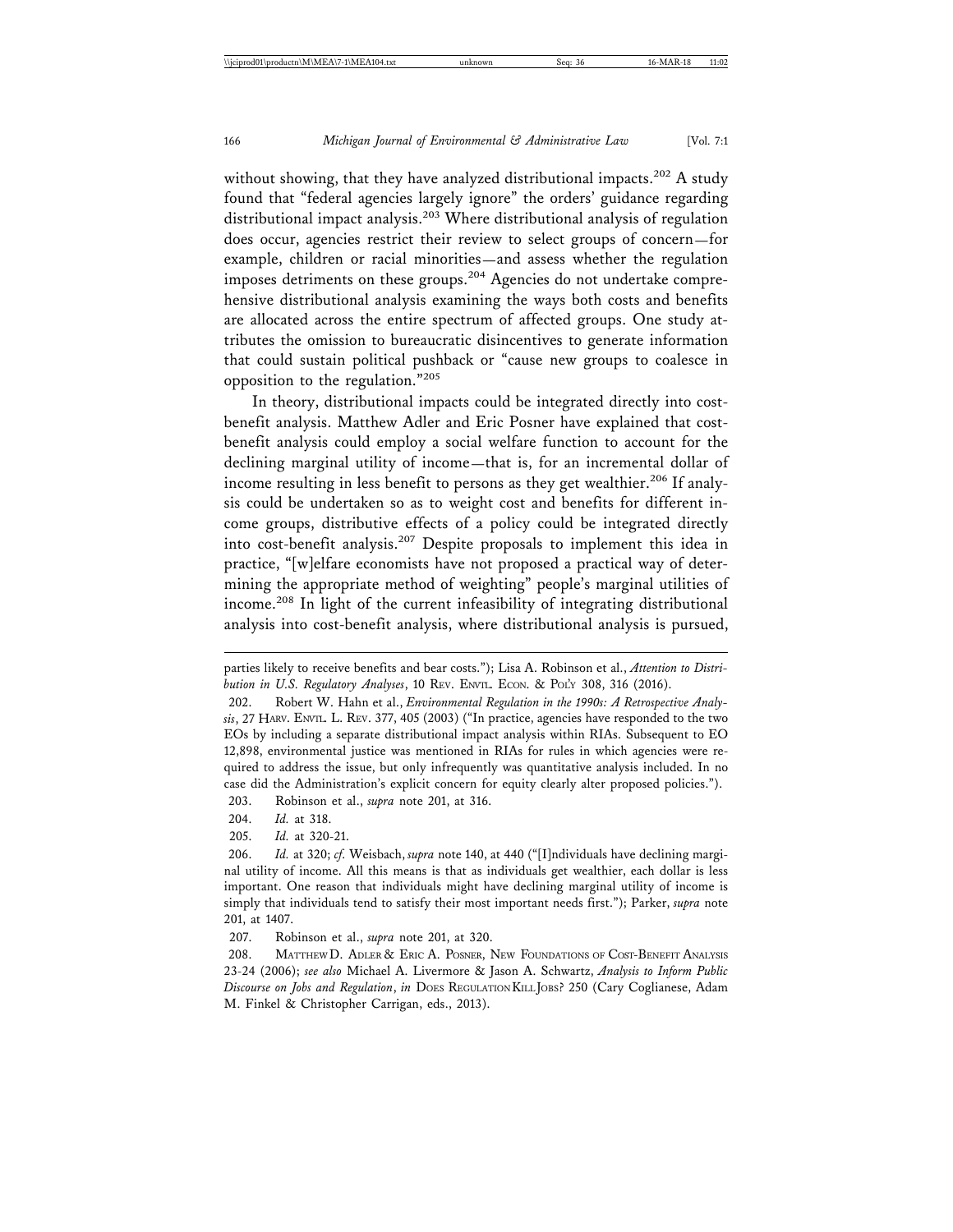it occurs as a second-step, supplemental, qualitative consideration.<sup>209</sup> Admittedly, "estimating the appropriate weights for marginal utility can be challenging."210 But even if distributional analysis were feasible and practicably integrated into cost-benefit analysis, there would be the remaining concern of enforcement. Both the Clinton and Obama executive orders explicitly insulate regulatory impact analysis from judicial review.<sup>211</sup> There may be a movement within the courts to subject cost-benefit analyses to judicial review under the APA, but at present, review is limited to circumstances where Congress has directed the agency to conduct the analysis.<sup>212</sup>

To summarize, in the absence of a legislative mandate—analogous to NEPA—the federal bureaucracy will not undertake comprehensive distributional analysis within extant processes of regulatory review.

#### 3. The Imperative of Distributional Analysis

Where regulations are evaluated on the basis of efficiency, it is all the more important to ensure that there is also an adequate distributional analysis.

Efficiency is an important attribute, and in some cases is a precondition of regulatory action in the administrative state. Efficiency is not the ends of government; it does not predetermine the subjects of regulation or define the substantive direction of regulation. But it is a criterion against which regulatory output can be and is judged. One of the main tasks of the White House Office of Information and Regulatory Affairs (OIRA) is to rationalize regulatory output on the basis of efficiency—that is, to determine when a regulation's benefits exceed its costs. Though the practice has a longer

210. Robinson et al., *supra* note 201, at 320; *see also* ADLER & POSNER, *supra* note 208, at 23-24.

212. *See generally* Caroline Cecot & W. Kip Viscusi, *Judicial Review of Agency Benefit-Cost Analysis*, 22 GEO. MASON L. REV. 575 (2015); Cass R. Sunstein, *Cost-Benefit Analysis and Arbitrariness Review*, (Harvard Pub. Law, Working Paper No. 16-12, 2016).

<sup>209.</sup> Richard H. Pildes & Cass R. Sunstein, *Reinventing the Regulatory State*, 62 U. CHI. L. REV. 1, 74 (1995) ("A third possible approach, also making sense of some of the ambiguities in the Clinton Order, would be an explicitly two-stage decision process. The first stage should consist of a cost-benefit analysis, limited to the kinds of costs and benefits that can reasonably be quantified. This first stage will generate valuable information that can be used for many purposes, including threshold comparisons of policies in different risk-regulating areas. In a second stage, decision makers should explicitly address and articulate the other values, if any are relevant, that the CBA cannot take into account. These may include the equitable and distributional considerations referred to directly in Executive Order 12866, as well as the conflicts between expert and lay valuations and concerns for expressive issues we have discussed here. Through this two-stage process, both the benefits of CBA and its limitations can be recognized.").

<sup>211.</sup> *See* Exec. Order No. 12,866, 58 Fed. Reg. 51,735, at § 10 (Oct. 4, 1993); Exec. Order No. 13,563, 76 Fed. Reg. 3821, at § 7(d) (Jan. 21, 2011).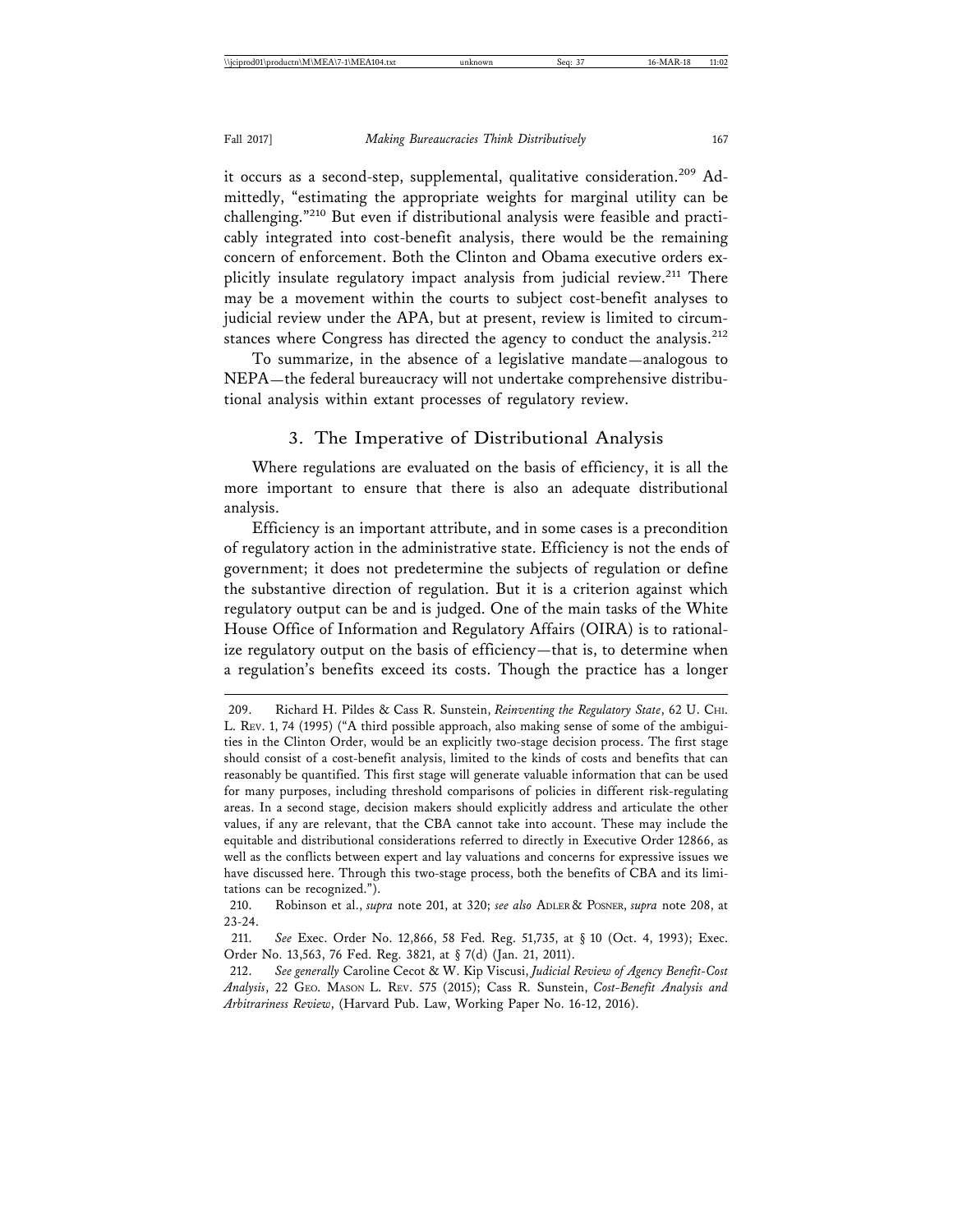history, cost-benefit analysis rose to prominence in the Reagan Administration.213 The use of cost-benefit analysis was consolidated when Democrats took the White House under Bill Clinton,<sup>214</sup> and was further refined a decade and a half later by President Obama's Executive Order 13,563.215 By the end of the Clinton Administration the federal government had already become a cost-benefit state.<sup>216</sup>

Regulatory cost-benefit analysis occurs with the implicit goal of achieving or pursuing Kaldor-Hicks efficiency.<sup>217</sup> A Kaldor-Hicks efficient transaction is one that generates sufficient benefits for regulatory "winners" (those who benefit from a regulatory action) to make a transfer to compensate the regulatory "losers" (those who bear its costs), potentially leaving no one worse off, and at least some better off.<sup>218</sup> In such a scenario, the hypothetical compensatory transfer would render the transaction Pareto superior (at least one person is better off, and no person is worse off).<sup>219</sup> But to be Kaldor-Hicks efficient, a transaction does not require *actual* compensation; it only requires that such compensation is possible. For this reason, it is sometimes referred to as the "potential Pareto superiority" standard.<sup>220</sup>

217. *See* ADLER & POSNER, *supra* note 208, at 21-23. Strictly speaking, it only approximates Kaldor-Hicks efficiency, since analysis is conducted in monetary terms. Cass R. Sunstein, *Valuing Life: A Plea for Disaggregation*, 54 DUKE L. REV. 385, 435 n.178 (2004).

218. Allan Feldman, *Kaldor-Hicks Compensation*, *in* THE NEW PALGRAVE DICTIONARY OF ECO-NOMICS AND THE LAW 417–21 (Peter Newman ed., 1998); *see also* Gordon Tullock, *Two Kinds of* Legal Efficiency, 8 HOFSTRAL. REV. 659, 663-64 (1980) ("[T]here may be changes in the law that benefit some yet directly injure others. . . . Another simple way of lowering the cost to those injured is to compensate them. . . . If a law must necessarily injure some group of people, then the calculation is whether the benefits are great enough so that in theory those injured could be compensated. If so, then there is an improvement in efficiency, even though it will injure these people.").

219. *See* Tullock, *supra* note 218, at 663-64.

220. *See* RICHARD A. POSNER, ECONOMIC ANALYSIS OF LAW 13 (3d ed. 1986) [hereinafter POSNER, ECONOMIC ANALYSIS OF LAW].

<sup>213.</sup> *See, e.g.* Exec. Order No. 12,291, 46 Fed. Reg. 13,193, at 13,194 (Feb. 19, 1981); Christopher C. DeMuth & Douglas H. Ginsburg, *White House Review of Agency Rulemaking*, 99 HARV. L. REV. 1075, 1080 (1986); Kagan, *supra* note 71, at 2277 ("The sea change began with Ronald Reagan's inauguration.").

<sup>214.</sup> Exec. Order No. 12,866, 58 Fed. Reg. 51,735, at § 1(a) (Oct. 4, 1993) ("[A]gencies should assess all costs and benefits of available regulatory alternatives").

<sup>215.</sup> Exec. Order No. 13,563, 76 Fed. Reg. 3821, 3822 (Jan. 21, 2011); Obama's OIRA further extended the reach of the CBA process, adding "retrospective analysis of rules that may be outmoded, ineffective, insufficient, or excessively burdensome." *Id.*

<sup>216.</sup> CASS SUNSTEIN, THE COST BENEFIT STATE, at ix (2002) ("Gradually, and in fits and starts, the American government is becoming a cost-benefit state. By this I mean that government regulation is increasingly assessed by asking whether the benefits of regulation justify the costs of regulation.").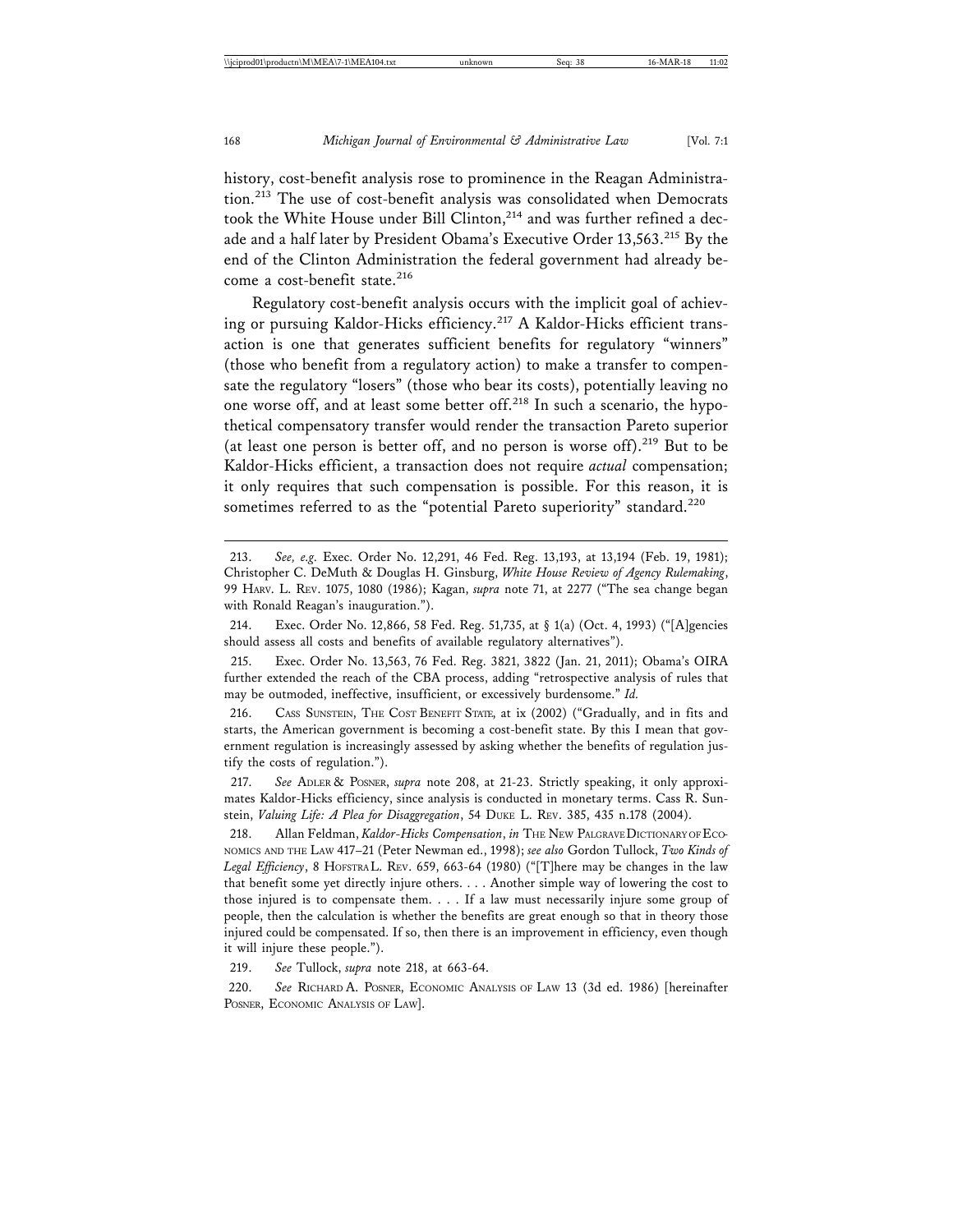Where a regulation is efficient, regulators generally avoid making offsetting compensatory transfers via the regulation itself (i.e., by including a compensation scheme within a regulation). Offsetting transfers via the regulation itself usually would be less efficient than making the same transfer via the tax system $^{221}$ : redistribution as such distorts incentives associated with labor (at the margins, transferees will experience reduced incentives to seek income from work relative to a world without transfers); but tinkering with an otherwise unrelated regulation to bring about redistribution "affects two margins: the decision to work and the decisions relevant to the [regulation]."222 Moreover, compensation by means of the tax system would likely have lower incremental administrative costs,<sup>223</sup> and would allow for broader redistributive policies (i.e. compensating regulatory net losers as defined from the totality of federal regulation, as opposed to piecemeal and potentially cross-cutting transfers made with respect to individuated regulatory actions).224 Redistribution through taxation also allows for the compensatory decision to occur with higher visibility, mitigating risks of rent-seeking.225 Therefore, many efficient policies will not include immediate redistribution to compensate regulatory losers.

The prioritization of Kaldor-Hicks efficiency rules makes a great deal of sense, but only if compensation actually occurs at some point. But in many cases there may be reason to doubt that it will. As with any reciprocal arrangement that unfolds over time, the incentives for parties to commit to the arrangement ex ante are dissipated as soon as agreement has been elicited. A time inconsistency problem, in which parties must be held ex post to their ex ante commitments, is precisely why in the domain of private transactions societies have developed contract law to guarantee performance (or its equivalent), by force if necessary.<sup>226</sup> But no analog to contract enforce-

223. Kaplow & Shavell, *supra* note 221, at 675 n.12.

<sup>221.</sup> Tullock, *supra* note 218, at 660-61; Livermore & Schwartz, *supra* note 208, at 250- 51; *see generally* Louis Kaplow & Steven Shavell, *Why the Legal System Is Less Efficient Than the Income Tax in Redistributing Income*, 23 J. LEGAL STUD. 667, 669 (1994).

<sup>222.</sup> Weisbach, *supra* note 140, at 446-47; Kaplow & Shavell, *supra* note 221, at 677.

<sup>224.</sup> *See* Weisbach, *supra* note 140, at 449 (describing the haphazardness problem); Kaplow & Shavell, *supra* note 221, at 675.

<sup>225.</sup> Tullock, *supra* note 218, at 661 ("[W]hen one begins this indirect and covert type of egalitarian behavior, it is likely that other people will take advantage of it. The net effect is that some special interest group will get significant benefits and the poor will receive little or none.").

<sup>226.</sup> *See* THOMAS HOBBES, LEVIATHAN 105 (1929) ("[H]e that perform[s] first, has no assurance the other will perform[ ] after; because the bonds of words are too weak to bridle mens [sic] ambition, avarice, anger and other [p]assions, without the fear[ ] of some coercive power . . . . [W]here there is a [p]ower set up to constrain those that would otherwise violate their faith, that fear[ ] is no more reasonable"); Richard A. Epstein, *From Natural Law to Social Welfare: Theoretical Principles and Practical Applications*, 100 IOWA L. REV. 1743, 1753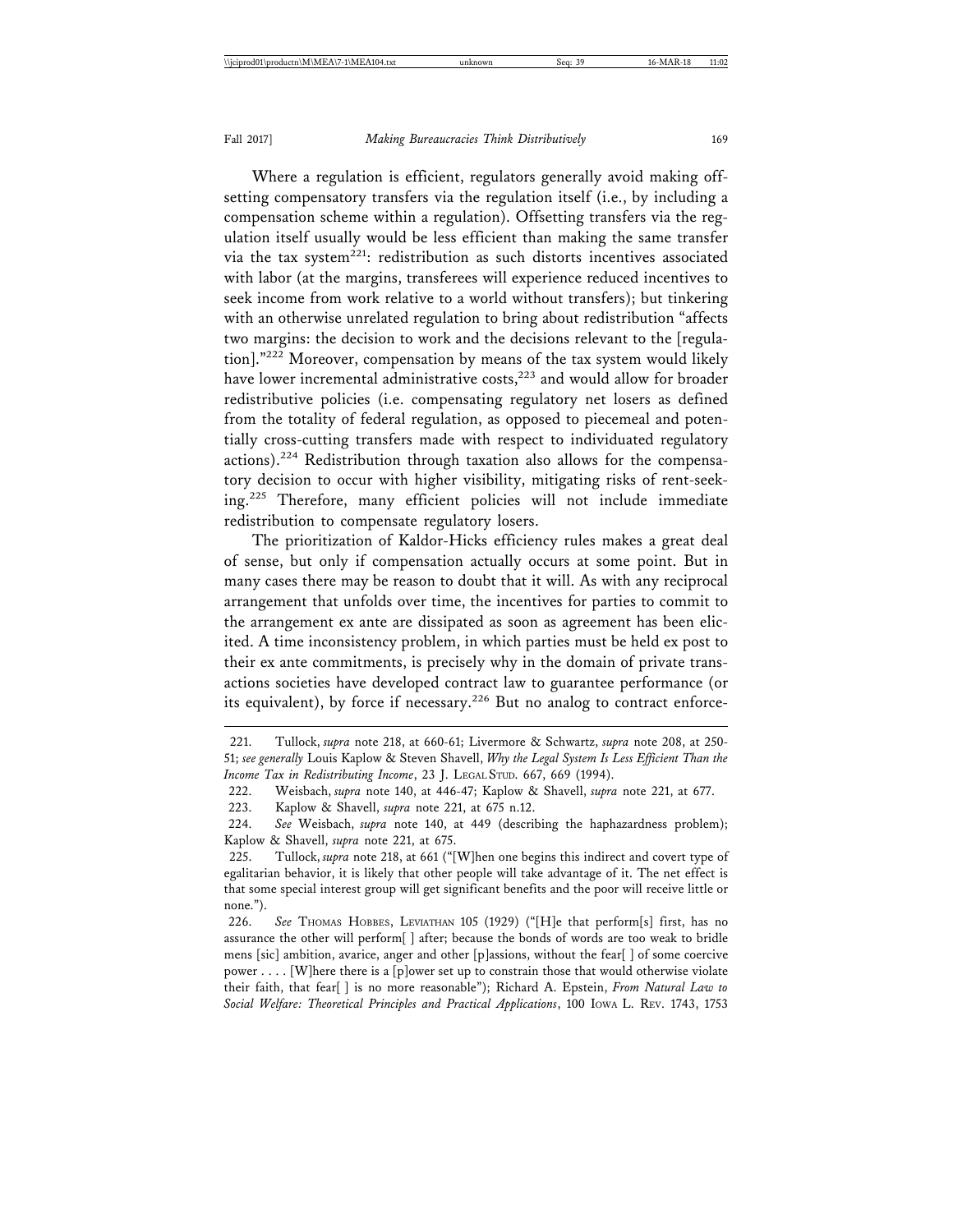ment exists to ensure that Kaldor-Hicks efficiency is eventually converted to Pareto superiority in the regulatory context.<sup>227</sup> For example, no agency has authority to bind parties to compensatory arrangements, even though they routinely make Kaldor-Hicks-efficient regulatory policy choices.<sup>228</sup> The authority to order transfers resides in the legislature, via its control of the tax code. But tax transfers to distribute slices of a now bigger pie may never occur. It may be exceedingly difficult to identify who has incurred costs, even when regulators are confident costs exist.<sup>229</sup> More likely, deferral of compensation is justified by the high transaction costs of redistributive regulation, but only by ignoring high political costs and frictions associated with a subsequent transfer by tax.<sup>230</sup> Once these costs are taken into account, the tax-and-transfer compensation method may be the less efficient choice.<sup>231</sup> Moreover, tax policy itself may be justified on Kaldor-Hicks efficiency terms (i.e. the tax system would be designed to "maximize the pie"), leading to interminable deferrals of redistributive compensation, which for all intents and purposes may never occur. In such a context, the Kaldor-Hicks efficiency gains may be irrelevant.<sup>232</sup>

228. ADLER & POSNER, *supra* note 208, at 144 ("We know of no agency in the U.S. government that has the authority to order wealth transfers, and there are many good reasons for denying agencies this authority."). This absence of congressional directive is probably for good reason: authorizing agencies to order offsetting wealth transfers would lead to administrative chaos and rent-seeking.

229. Tullock, *supra* note 218, at 664 n.12 ("Ideally, the cost of the compensation should be paid by the people who gain from the change in law. In practice this will be difficult or impossible to arrange in many cases.  $\dots$  [I]t should be emphasized that we are unlikely to be able to exactly measure the cost and hence the compensation will be approximate at best.").

230. Lee Anne Fennell & Richard H. McAdams, *The Distributive Deficit in Law and Economics*, 100 MINN. L. REV. 1051, 1055 (2016) ("It is plausible that the presence of political action costs would necessitate second-best methods of governmental redistribution"); Weisbach, *supra* note 140, at 451-52 ("[T]hat adjustments to the tax system are not feasible . . . is correct to some extent. . . . If our only alternative is legal rules, we may want to use them. But there is no particular reason to believe that legal rules will be more available than taxes.").

231. *See id.*

<sup>(2015) (&</sup>quot;[T]his enforcement element is critical, for without it the only kind of agreements that work are those that call for (near) simultaneous performance . . . . No one will go first unless he is assured that the second party will keep his promise when the time comes."); POSNER, ECONOMIC ANALYSIS OF LAW, *supra* note 220, at 81 (citing Hobbes).

<sup>227.</sup> The welfare implications of trade, as justified on Kaldor-Hicks efficiency terms, and redistributive policy have been discussed with respect to trade. *See, e.g.*, Dani Rodrik, *Too Late to Compensate Free Trade's Losers*, PROJECT SYNDICATE (Apr. 11, 2017), https://www.pro ject-syndicate.org/commentary/free-trade-losers-compensation-too-late-by-dani-rodrik-2017- 04?barrier=accessreg; Pol Antràs et al., *Globalization, Inequality and Welfare*, 108 J. INT'L ECON. 387 (2017).

<sup>232.</sup> *See* ADLER & POSNER, *supra* note 208, at 145.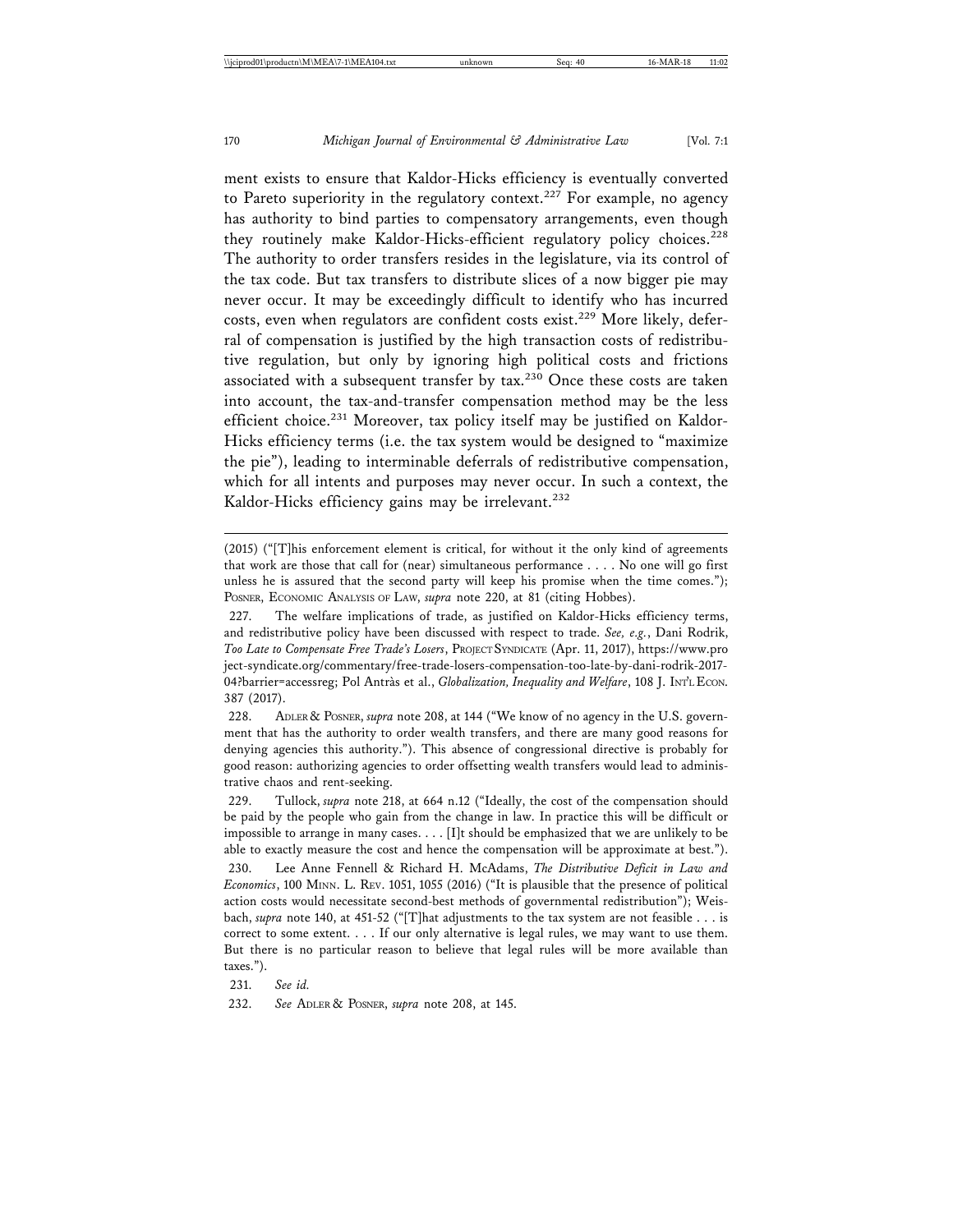Distributive analysis can help in this situation. Distributive analysis would not substitute for an enforcing "leviathan"233—policy makers could still tout a policy's efficiency ex ante, only to renege on compensatory transfers once it is adopted. But distributive analysis could identify precisely where compensatory transfers would be due; such a step would significantly increase the political costs of reneging. Regulatory losers would be able to keep tabs on the sum of hypothetical Kaldor-Hicks efficient transfers they were "owed." Citizens and politicians would be able to monitor cost-benefit allocations that were "due" among different social and demographic groups.<sup>234</sup> With interests now well-defined and visible, there would be an opportunity for regulatory losers to organize, and express themselves politically as a countervailing force against incumbent regulatory winners—ideally cancelling out incentives of any socially wasteful lobbying. The political price of imposing costs against one group while lavishing benefits on another could be high.

Pressure could mount on the Executive to employ the levers of presidential administration to pursue socially beneficial regulatory policies not only in the conventionally economic areas, but in areas of public health, environmental regulation, and more. Distributive review could also create pressure on the Executive to present its regulatory policy accurately. Pressure would also affect Congress. As the branch empowered to impose and modify budgets and tax policy regimes, Congress would bear the duty to transform efficient policies into Pareto superior ones: it could directly make compensatory transfers to regulatory cost-bearers or instruct agencies to make such transfers. Distributional analysis of regulatory output would indirectly generate pressure on Congress to correct statutory directives where regulation produced disproportionate benefits to narrow interest groups.

The following section considers how the administrative state could adopt a regime of distributive impacts review.

#### B. *The Distributive Impacts Review Act*

This section proposes a statute, the Distributive Impacts Review Act, which would establish a procedural regime in which agencies are required to review an action's distributional effects as part of rulemaking.<sup>235</sup> By legislat-

<sup>233.</sup> *See* HOBBES, *supra* note 226.

<sup>234.</sup> *Cf.* Teles, *Scourge*, *supra* note 24, at 93 (recommending that "OMB . . . add some form of distributive analysis to the cost-benefit analyses it requires for regulations, which would highlight cases where new rules would enrich already powerful interests.") *But see supra* notes 196-211 and accompanying text (discussing existing OMB distributional analysis and this inadequacies).

<sup>235.</sup> The closest mention I have seen to a NEPA-like approach to distribution features in Serge Taylor's mention in an endnote of conversation with "a staffer at the Congressional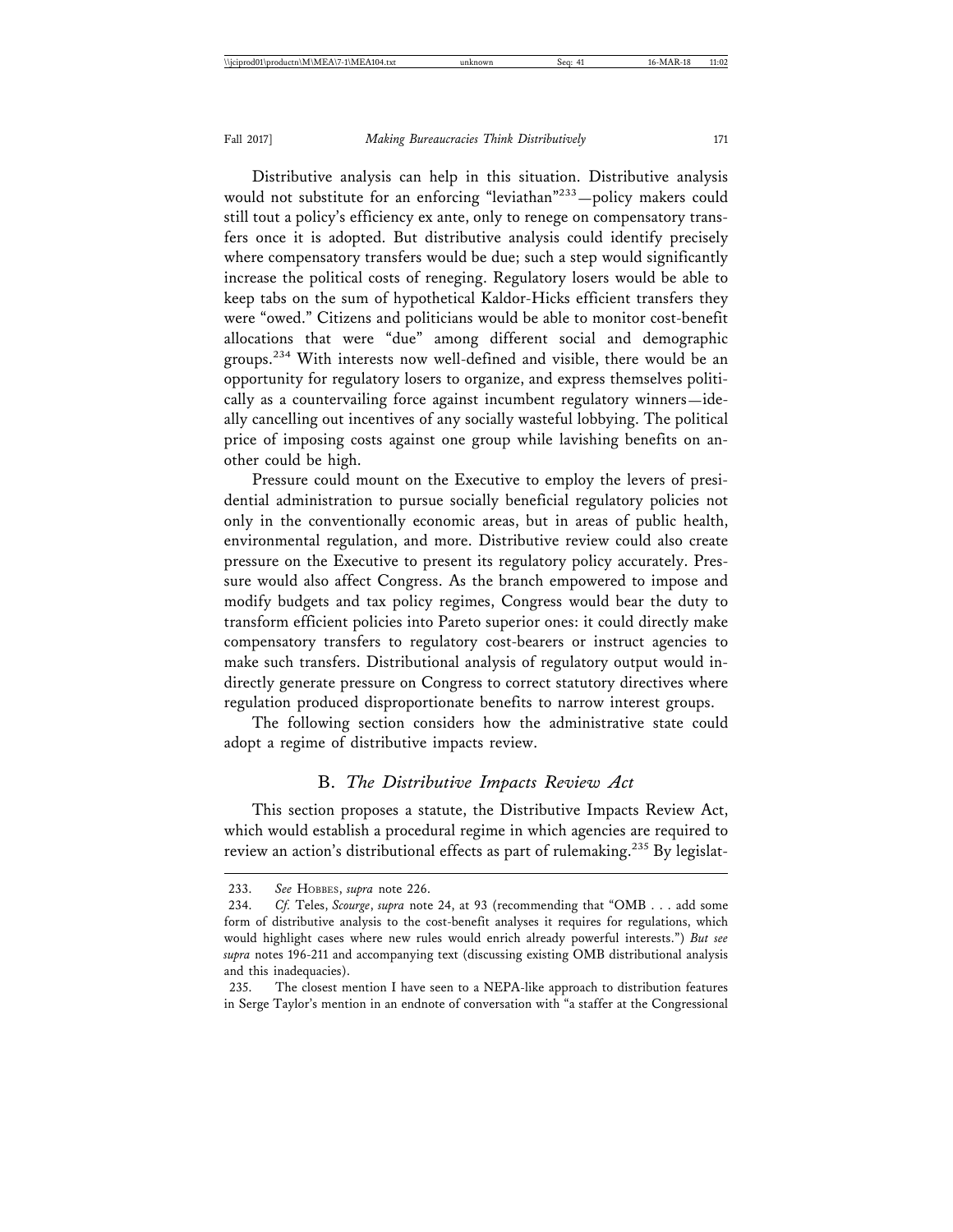ing against the background of NEPA (and NEPA case law developed over the past 49 years), Congress could relatively easily draw upon an existing legal framework to establish a regime of distributive impacts review.

#### 1. The Proposal: Action-Forcing Distributional Analysis

A hypothetical Distributive Impacts Review Act could establish a multistage review process for regulatory actions.

Initially, the Distributive Impacts Review Act would require agencies to determine whether a contemplated agency action had potentially significant distributive impacts, meaning that the absolute value of costs and benefits generated by the law exceeded a certain threshold, say \$100 million. Paralleling NEPA's EA process, the agency would conduct a preliminary costbenefit analysis, subject to notice and comment, and issue a resulting "distributional assessment" (DA) document that presents the absolute value of costs and benefits. Where the threshold was not met, the agency would also issue a finding of no significant impact, and distributive analysis would end there.

Where, however, the preliminary assessment concluded that potential impacts cleared the significance threshold, the statute would require preparation of a distributive impact statement ("DIS"), paralleling NEPA's EIS process. The agency would first issue a draft DIS. The document would describe the action's purpose and need; it would define a range of reasonable alternatives.<sup>236</sup> The agency would analyze each alternative, monetizing the costs and benefits of each (already done for the preferred alternative in the DA process) and thus evaluating its efficiency. It would then identify the likely allocation of these costs and benefits, defining allocatee groups by geography, income, wealth, industrial sectors, racial and gender categories, and whichever other demographic groups were relevant to those particular costs and benefits. The agency would be required to give a reasoned evaluation of the distribution of costs and benefits. Lastly, the agency would define the confidence associated with economic projections, explicitly identifying uncertainties involved in defining costs, benefits, and their distribution.

Research Service" who listed distributional impacts as one of 30 to 40 areas in which there had been proposals "bear[ing] a family resemblance to the environmental impact statement concept." *See* TAYLOR, *supra* note 6, at 395 n.10. Similar in concept, though not in application nor in result, Michael Herz proposes a thought experiment "remak[ing] procedural due process doctrine in NEPA's image," forcing preparation of an EIS-like impact analysis for the determining of individualized welfare entitlements. Herz, *supra* note 177, at 1718, 1723-24. 236. This section would be identical to the corresponding section in an EIS, if the agency had to prepare such for the same action.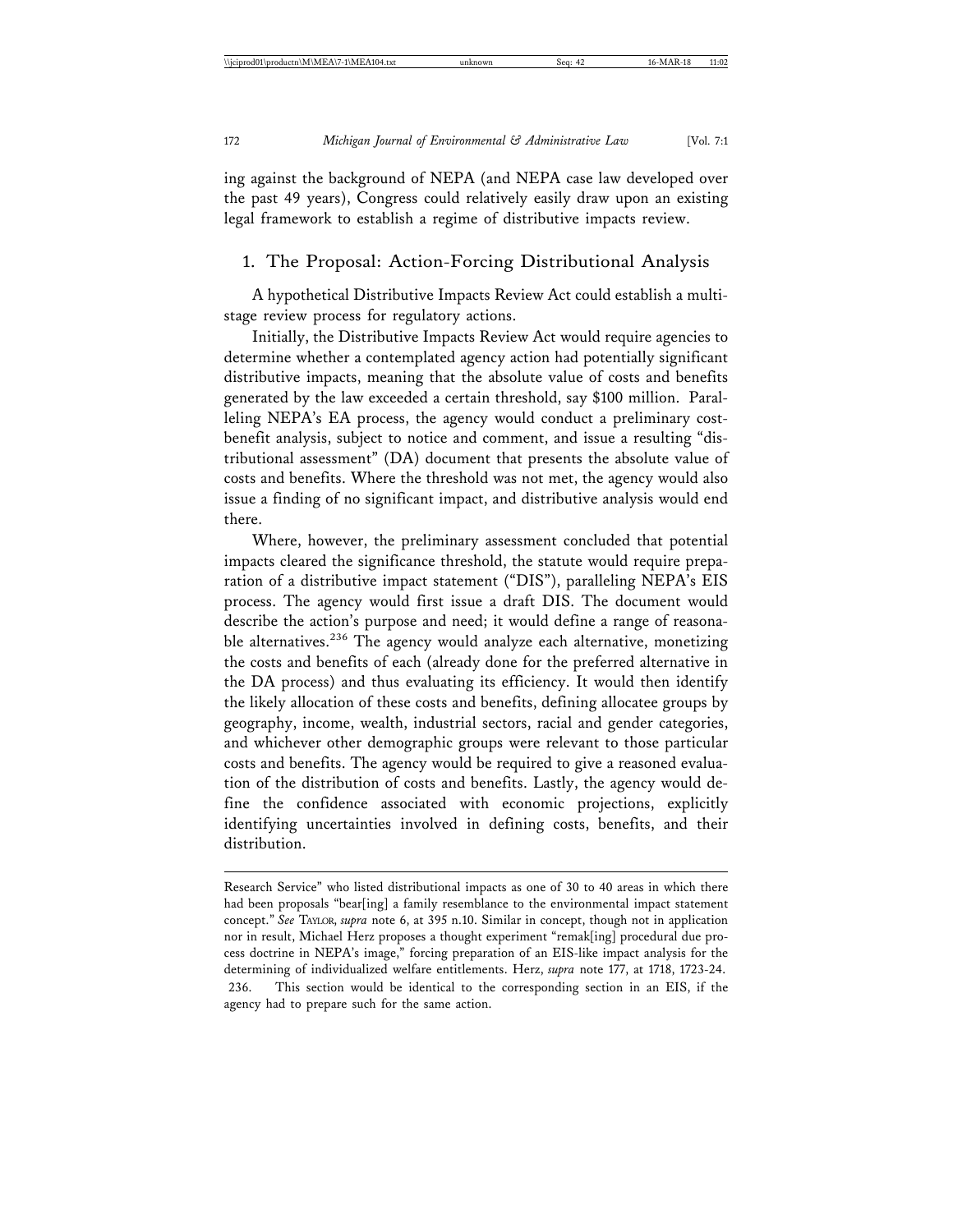The DIS would consider cumulative impacts as well as impacts from connected actions. These would include the anticipated effects of other major rules and legislative programs. The scope of review would ensure that allocations of costs and benefits to a group were viewed in the context of the net allocations of other governmental interventions. The agency could be required provisionally to identify how compensatory modifications in the tax code or other legislative measures could offset distributional impacts of the regulation.

Notice of each draft assessment and statement would be published in the Federal Register, commencing a public comment period. Potential allocatees would have incentives to participate. Specifically, each group would be motivated to clarify the magnitude of the cost or benefit allocated to it, and to share data that would help the agency refine its estimate. As a result of the comment period, the agency's understanding of quantified costs and benefits as well as their distribution across groups could change. Following the comment period, the agency would respond to comments in a final DIS. Informed by exchanges during the comment period, and distributional impacts in its decision, the agency would ultimately choose a policy from within the range of considered alternatives within the DIS and publish notice of this decision in a record of decision.

The statute would make its procedural requirements enforceable via judicial review under the APA "arbitrary and capricious" standard. Judicial review would be confined to procedural claims, meaning that parties could challenge the adequacy of the agency's analysis and consideration of impacts. Analysis would not be judged against the actions' actual distributional effects as measured ex post. However, the agency would be required to have considered distributive impacts ex ante and to justify its decision.

#### 2. Procedure without a Decision Rule

Distributive impacts analysis would be action-forcing as to procedure, but would provide no decision rule (e.g., mandating that all regulatory decisions achieve Pareto superiority). The restriction to procedural measures would be important for at least three reasons.

First, there are compelling policy reasons (e.g., moral or civic republican ones) to avoid a rigid decision rule requiring compensatory transfers to convert all rules to Pareto superiority, i.e. to include compensatory transfers to regulatory losers. Some agency actions might be intentionally and desirably redistributive in that they are remedying some past inequitable government allocation of costs. Take for example regulatory actions taken pursuant to the large environmental statutes: studies show that these actions overwhelmingly redistribute value (i.e. monetized benefits, less costs) from rich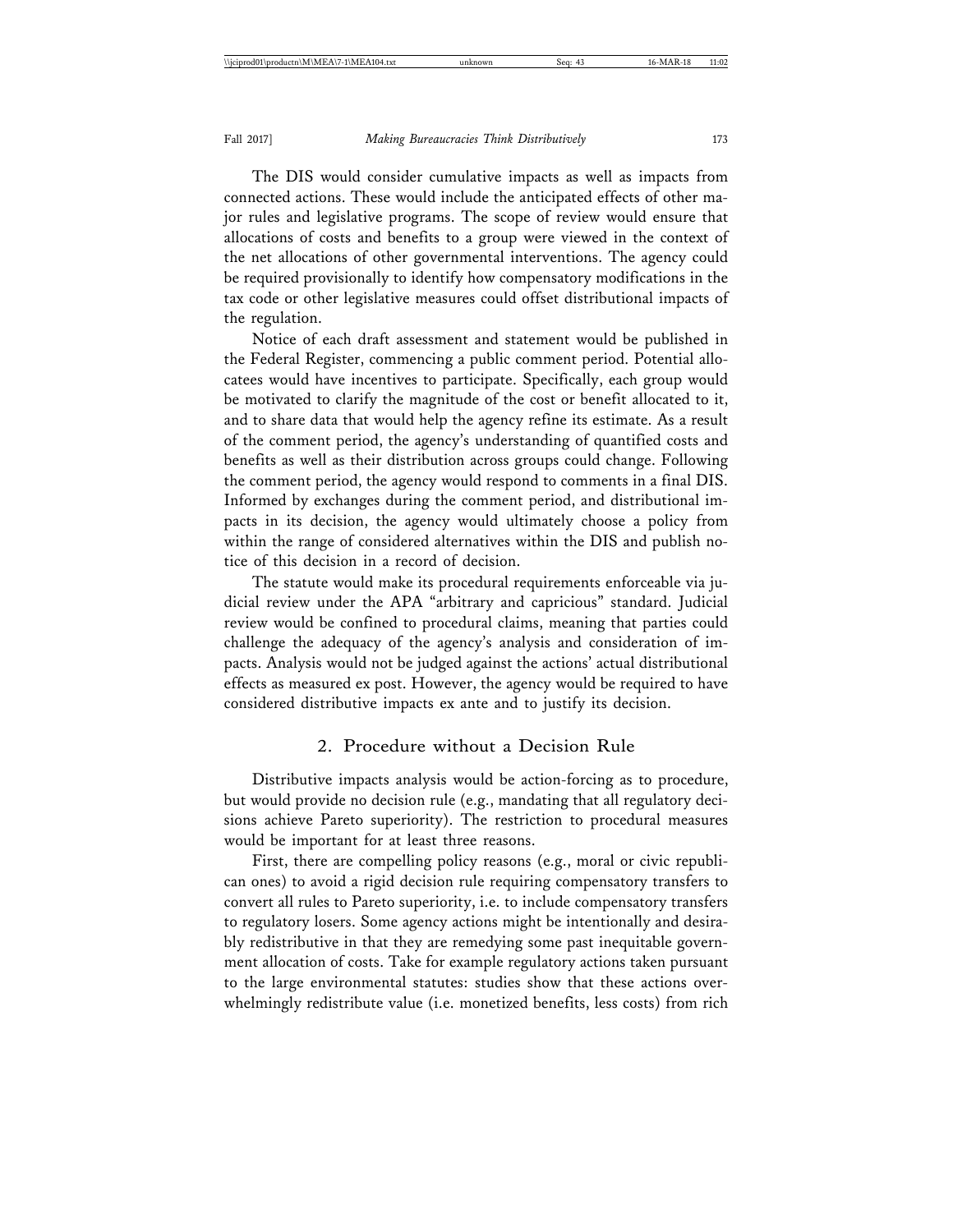to poor demographic groups, often by cleaning an environment in which poorer Americans live with tax dollars disproportionately provided by the rich. If such actions were subjected to a decision rule mandating a compensatory transfer, the result would be either a tax transfer from the poorest members of society to the more affluent, or more likely an effective bar on such regulatory actions (poor individuals likely lack means to make such transfers).<sup>237</sup> Actions desirable for moral or civic-republican reasons might be foreclosed by a strict Pareto-superiority decision rule.

Second, even where compensatory transfers are desirable, arguments against regulatory action as the vehicle for such transfers have merit. Direct administrative redistributions might not be permissible as a legal matter, for example, where transfers are beyond the remit of the agency's statutory directive.<sup>238</sup> Even where lawful, transfers are often better made via the tax system. Besides the usual efficiency arguments,<sup>239</sup> a redistributive transfer via tax policy could aggregate the necessary compensatory transfers associated with multiple agency actions. Congress would be able to benefit from logistical economies in making the transfer and the administrative state would avoid a wasteful series of "kludges" required to shift compensation among the winners and losers under particular regulations.<sup>240</sup>

Third, perhaps most important, distributional analysis will often be subject to inherent uncertainties, and might not be conclusive, making a rigid redistributive decision rule a clumsy solution. Public participation in distributional analysis of an agency proposal would help to mitigate the knowledge problem; however, it cannot eliminate the bureaucracy's epistemic bounds. The reason for this inability has been described above: the bureaucracy is incapable of aggregating sufficient information to make precise determinations of how individuals will be directly and indirectly affected by an action.<sup>241</sup> Therefore, agencies should retain discretion not to act where information is insufficient to justify action.

For these reasons, distributive impact analysis as an action-forcing procedure is superior to a redistributive decision rule.

<sup>237.</sup> Pildes & Sunstein, *supra* note 209, at 46 ("Actual willingness to pay in real market settings—the typical criterion for calculating costs and benefits—depends on ability to pay, and in this sense it can incorporate a kind of bias against the poor.").

<sup>238.</sup> Such ultra vires transfers would be vulnerable to challenge under the APA as agency actions arbitrary and capricious or otherwise contrary to law or under a constitutional argument depending on what mechanism the agency used to allocate monies to the regulatory losers and draw contributions from regulatory winners.

<sup>239.</sup> *See supra* at notes 221-25 and accompanying text.

<sup>240.</sup> Steven M. Teles, *Kludgeocracy in America*, 17 NAT'L AFF. 97 (2013).

<sup>241.</sup> For an overview of this argument, applying the Hayekian epistemic critique to lawand-economics approach to private law, *see* Edward Stringham, *Kaldor-Hicks Efficiency and the Problem of Central Planning*, 4 Q.J. AUSTRIAN ECON. 41, 41-50 (2001).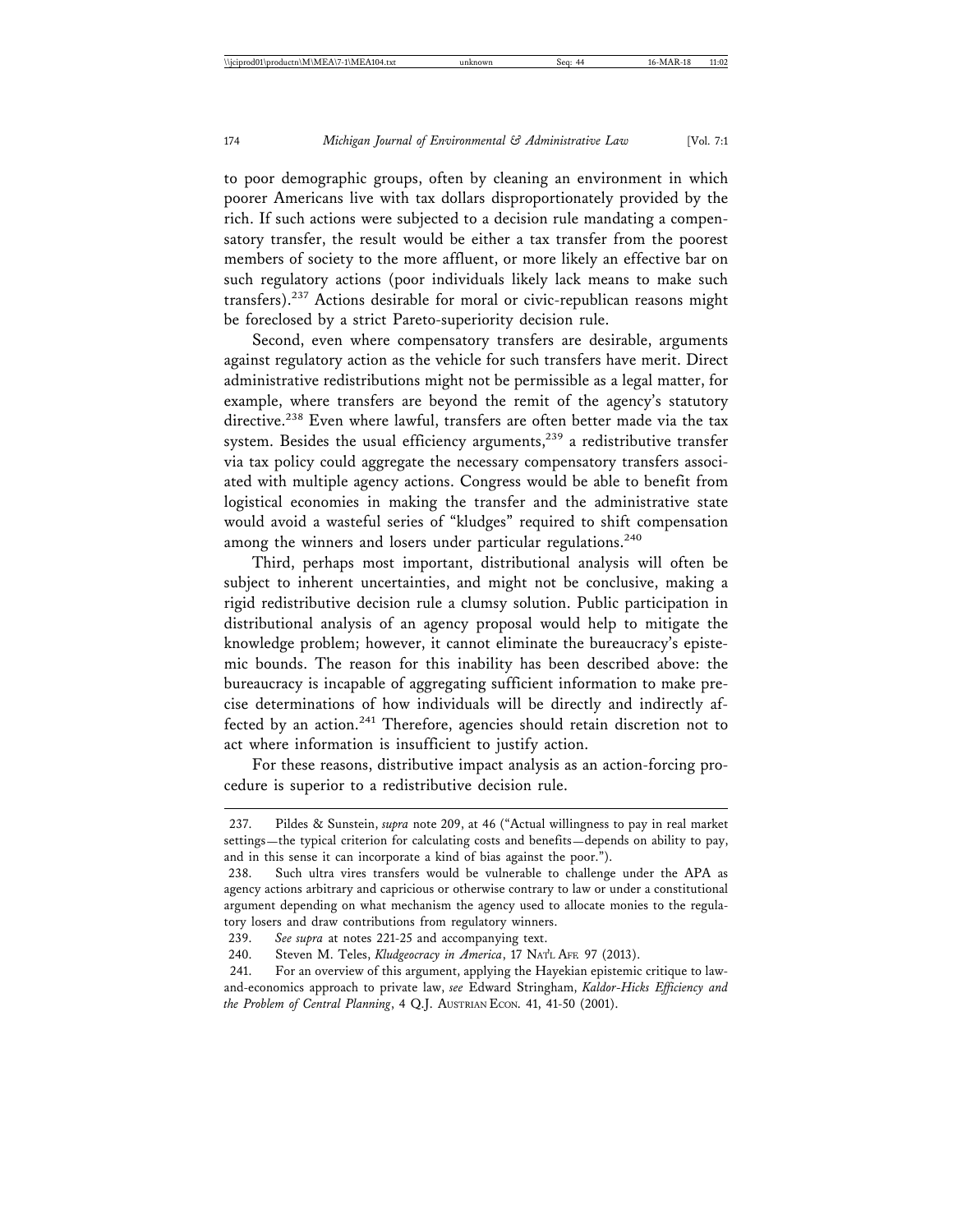#### C. *Effects of Action-Forcing Distributional Analysis*

The distributive impacts review process would address the two fundamental challenges inherent in bureaucratic governance: the knowledge problem and the incentives problem.

#### 1. Addressing the Knowledge Problem

As a regime of procedural control, the proposed requirements define how regulatory actions should take place, not *whether* and where administrative action is warranted. In this sense, it does not resolve the knowledge problem, which is fundamentally about determining *whether* a given problem would benefit from centrally coordinated regulatory intervention.

Nonetheless, the distributive impacts review process would address a second-order knowledge problem once the decision had been taken to regulate. Like NEPA's enhancement of the APA's notice-and-comment process in the environmental context, the distributive impacts review process would mitigate the epistemic limitations inherent in centrally coordinated agency.<sup>242</sup> Because the projection of costs and benefits is a prerequisite to the evaluation of how these values are allocated across the population, the distributive impacts review process would effectively introduce a detailed cost-benefit analysis into the APA rulemaking process, subjecting it to public scrutiny. The would-be allocatees of an action's costs and benefits would be able to share information, data, and arguments to inform or challenge the agency's projections in a proposed rule. Assumptions could be questioned, data refined. Judicial review could follow.

The process would incur costs. But as with NEPA, the distributive impacts review process would also improve the agencies' distributional knowledge. The prospect of laboriously reworking faulty analysis in response to public comments—with the threat of judicial review at the back end—would discipline agencies, leading them proactively to aggregate information. Currently, agencies may lack the data necessary to conduct distributional analysis of regulation.<sup>243</sup> But repeated preparation of submissions and responses would induce the agencies to develop expertise on the distributional impacts of their actions, and as a prerequisite to this knowledge, a more detailed and comprehensive knowledge of the baseline distributive picture involved in their area of regulation.

<sup>242.</sup> *See supra* note 136 and accompanying text.

<sup>243.</sup> Robinson et al., *supra* note 201, at 322.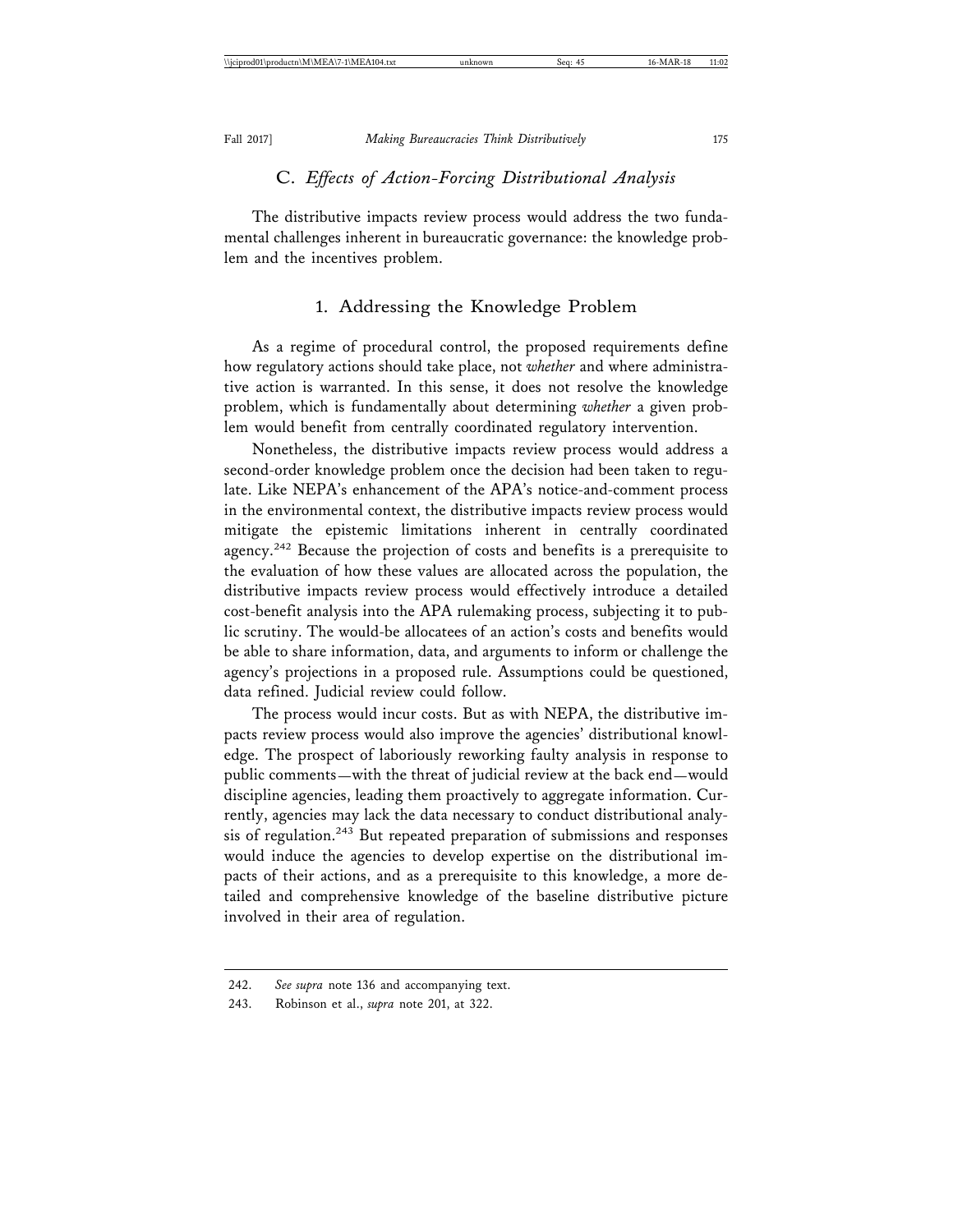# 2. Addressing the Incentives Problem

In general, the distributive impacts review process would reduce the informational asymmetries from which the incentives problem arises. The public would have one more locus for oversight of the agency's activities. This would also raise the costs of capture by increasing the risks of detection and expanding opportunities for review of agency reasoning.<sup>244</sup>

The process would also increase incentives for tightened political control, particularly from the presidency. The most obvious effect would be to increase the political costs of policies that distribute costs to a majority of the electorate while allocating benefits to narrow interest groups without offsetting compensatory transfers. The transparency of the allocative formula associated with regulation would likely create a disciplining pressure on members of Congress; but the brunt of the political pressure would fall on the presidency.

By mandating distributive analysis, the law would effectively disclose which interests were principally benefitted by agency decisions. Moreover, because the distributional impact analysis would require contemplation of a range of alternative policies, the spoils of special interests' advocacy could be viewed relative to a world without such advocacy; correlations between industry's investment in the rulemaking process and policy outcomes would become more visible.<sup>245</sup> It would also disclose at whose expense the regulation was promulgated. The organization of regulatory losers as such would counteract the collective action problem that skewed policy in the first place.246 Policies skewed in the rulemaking process could be identified, and, if not changed in the rulemaking process, then nullified legislatively.

Ultimately, the process would generate more "paper" in the agencies. But like NEPA, $247$  it would render agencies more accountable to the public and more attentive to congressional directives.<sup>248</sup>

<sup>244.</sup> Revesz and Livermore make a similar argument about OIRA's cost-benefit analysis. Michael A. Livermore & Richard L. Revesz, *Can Executive Review Help Prevent Capture?*, *in* PREVENTING REGULATORY CAPTURE: SPECIAL INTEREST INFLUENCE AND HOW TO LIMIT IT 420, 421 (Daniel Carpenter & Daniel A. Moss eds., 2014).

<sup>245.</sup> Unless informational capture were so extensive that the DIS process would be completely co-opted towards proving the necessity of the final industry-favoring rule and the impossibility of any other regulatory route.

<sup>246.</sup> *Cf.* Teles, *Scourge*, *supra* note 24, at 88.

<sup>247.</sup> *See supra* notes 176-89 and accompanying text.

<sup>248.</sup> It is interesting to consider how regulatory review provisions relate to concerns over filter failure. Wendy Wagner does not mention the NEPA process as a source of filter failures, except for a single reference to a CEQ report that indicating NEPA "cannot completely counteract filter failure." Wagner, *supra* note 63, at 1394. Wagner states that centralized analysis "still might provide valuable mechanisms for the . . . high-level political officials to gain purchase on regulatory issues and intervene more directly in ways that offset par-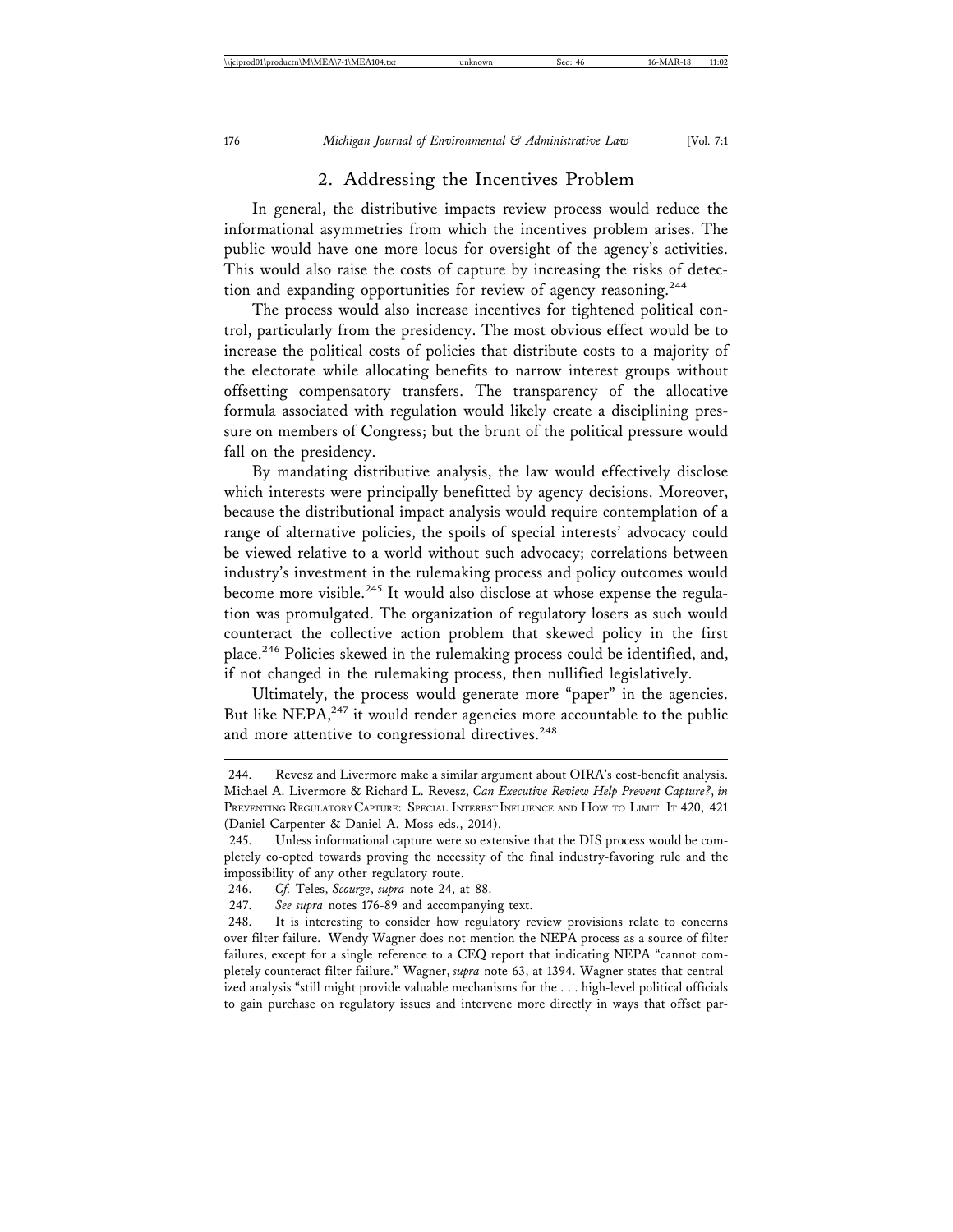#### **CONCLUSION**

The contemporary political feasibility of a statute creating a distributional review requirement is a topic beyond the scope of this Article. But it is worth highlighting that such a statute has much to recommend to potential legislative champions across the political spectrum.

The merits of the proposal are probably most immediately appealing to legislators of a progressive egalitarian orientation. The DIS process would bring distributive justice considerations to the fore of bureaucratic practice, increasing the salience of distributive justice causes and the politicians who champion them. Progressive egalitarian legislators would reap the reputational benefits of having introduced and championed a law that revolutionizes regulatory practice to consider the circumstances of the less well-off. Information gathering from DIS analysis could generate valuable data for progressive egalitarian legislative work and political mobilization. Perhaps most importantly in the long term, forces in civil society could coalesce around advocacy and litigation associated with distributional analysis, potentially creating organizations on which progressive political forces might draw for support.

But many associated with the political right<sup> $249$ </sup> should also find much to like in the Distributive Impacts Review Act. First, to the extent those of the right organize around acceptance of Hayekian principles of social organization, they should embrace the proposal. The distributive impacts review process would necessitate no particular decisions regarding what the government should regulate, a decision that should be made democratically, hopefully informed by considerations of what the administrative state can do efficaciously. Fiscal conservatives and the champions of efficient regulation should like this proposal: Distributional review would bring clarity to the costs of government intervention and would test agency cost estimates in the crucible of expert scrutiny and public comment—subject to the threat of judicial review. While the review process would have administrative costs, by clarifying the social benefits of particular policies, the process would create pressure for the ex ante promises of Kaldor-Hicks efficiency to be converted into post facto Pareto superiority. Applied repeatedly over the long run, the distributive impacts review process would build public confidence in the social benefits of efficient legal rules, with the net effect of reducing the transaction costs for their adoption.

ticipatory imbalances arising from information capture," especially where "this political counter pressure . . . take[s] place in the light rather than outside public oversight . . . ."). *Id.* 249. *But see* Steven Teles, *How to Get to Liberaltarianism from the Left*, NISKANEN CTR. BLOG (June 12, 2017), https://niskanencenter.org/blog/get-liberaltarianism-left/.